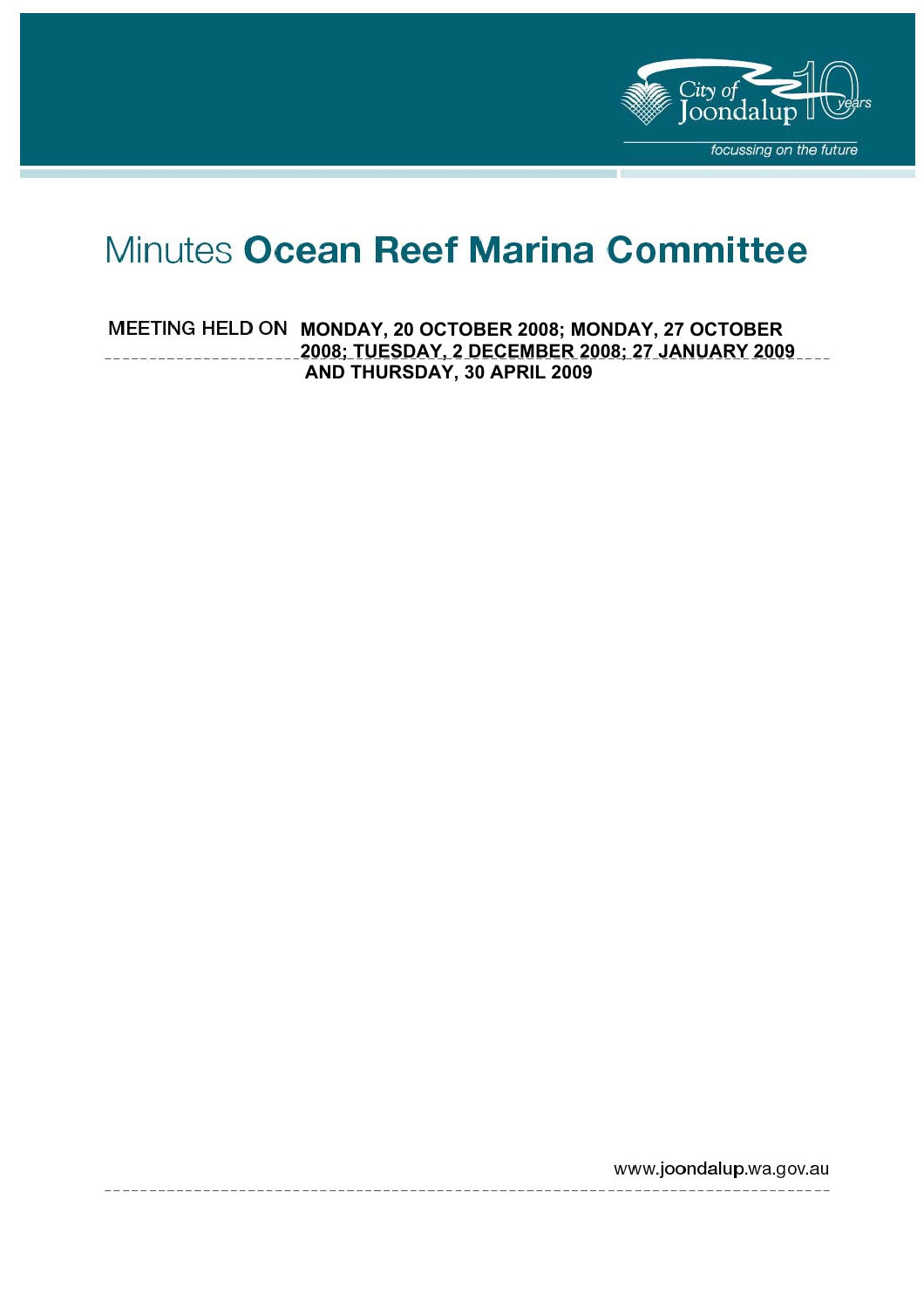# **OCEAN REEF MARINA COMMITTEE**

#### **Committee Membership as at 20 October 2008**

Mayor Troy Pickard \* Cr Albert Jacob \*\* Cr Trona Young Cr Kerry Hollywood Cr Geoff Amphlett Cr Michele John - (Cr Michele Rosano – as from March 2009) Cr Brian Corr Cr Russ Fishwick

\* Presiding Person

\*\* Deputy Presiding Person

#### **Committee Meeting held 20 October 2008**

The meeting commenced at 1834 hrs and subsequently adjourned at 2150 hrs; the following Committee members being present the commencement of the meeting:

> Mayor Troy Pickard *Presiding Person*  Cr Trona Young Cr Kerry Hollywood Cr Geoff Amphlett Cr Michele John Cr Brian Corr Cr Russ Fishwick

**Deputy Presiding Person** 

Those Committee members present at the conclusion of the adjourned meeting:

Mayor Troy Pickard Cr Albert Jacob, JP Cr Trona Young Cr Kerry Hollywood Cr Geoff Amphlett Cr Michele John Cr Brian Corr Cr Russ Fishwick

The meeting was adjourned to.

#### **Committee Meeting held 27 October 2008**

The meeting commenced at 1900 hrs and subsequently adjourned at 2150 hrs; the following Committee members being present the commencement of the meeting:

> Mayor Troy Pickard *Presiding Person*  Cr Trona Young Cr Kerry Hollywood Cr Geoff Amphlett Cr Michele John Cr Russ Fishwick

Cr Albert Jacob, JP *Deputy Presiding Person*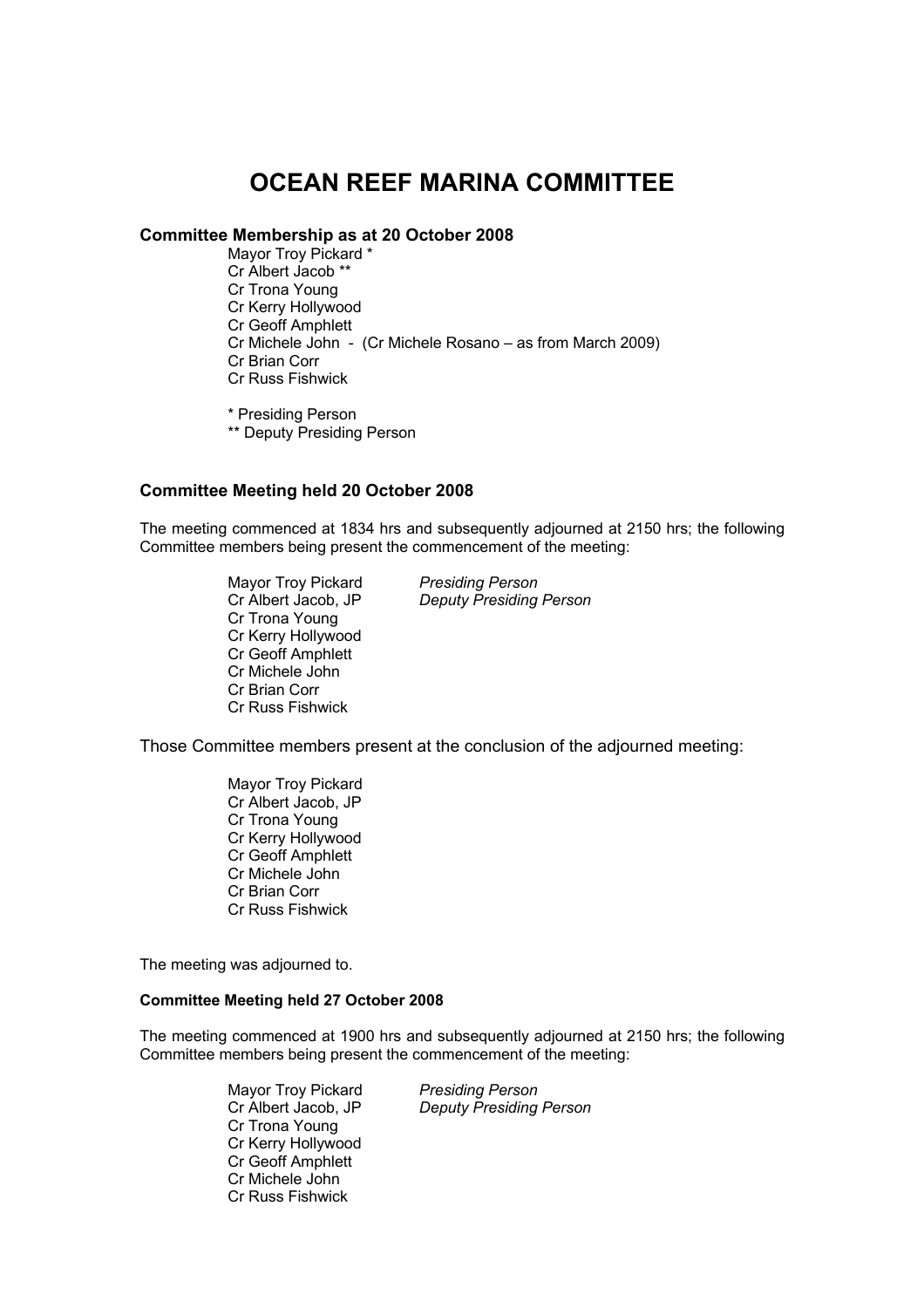Apology - Cr Corr

Those Committee members present at the conclusion of the adjourned meeting:

Mayor Troy Pickard Cr Albert Jacob, JP Cr Trona Young Cr Kerry Hollywood Cr Geoff Amphlett Cr Michele John Cr Russ Fishwick

The meeting was adjourned to.

#### **Committee Meeting held 2 December 2008**

The meeting commenced at 1840 hrs and subsequently adjourned at 2010 hrs; the following Committee members being present the commencement of the meeting:

> Mayor Troy Pickard *Presiding Person Absent from 1924 hrs to 1925 hrs*  Cr Trona Young Cr Kerry Hollywood Cr Geoff Amphlett Cr Russ Fishwick Cr Brian Corr

Apologies - Crs Michele John and Cr Albert Jacob, JP

Those Committee members present at the conclusion of the adjourned meeting:

Mayor Troy Pickard Cr Trona Young Cr Kerry Hollywood Cr Geoff Amphlett Cr Russ Fishwick Cr Brian Corr

#### The meeting was adjourned to. **Committee Meeting held 27 January 2009**

The meeting commenced at 1737 hrs and subsequently adjourned at 1906 hrs; the following Committee members being present the commencement of the meeting:

Mayor Troy Pickard *Presiding Person* 

Cr Albert Jacob, JP *Absent from 1835 hrs to* 

*1937 hrs* Cr Trona Young Cr Kerry Hollywood Cr Geoff Amphlett

Apologies - Crs Russ Fishwick, Michele John and Brian Corr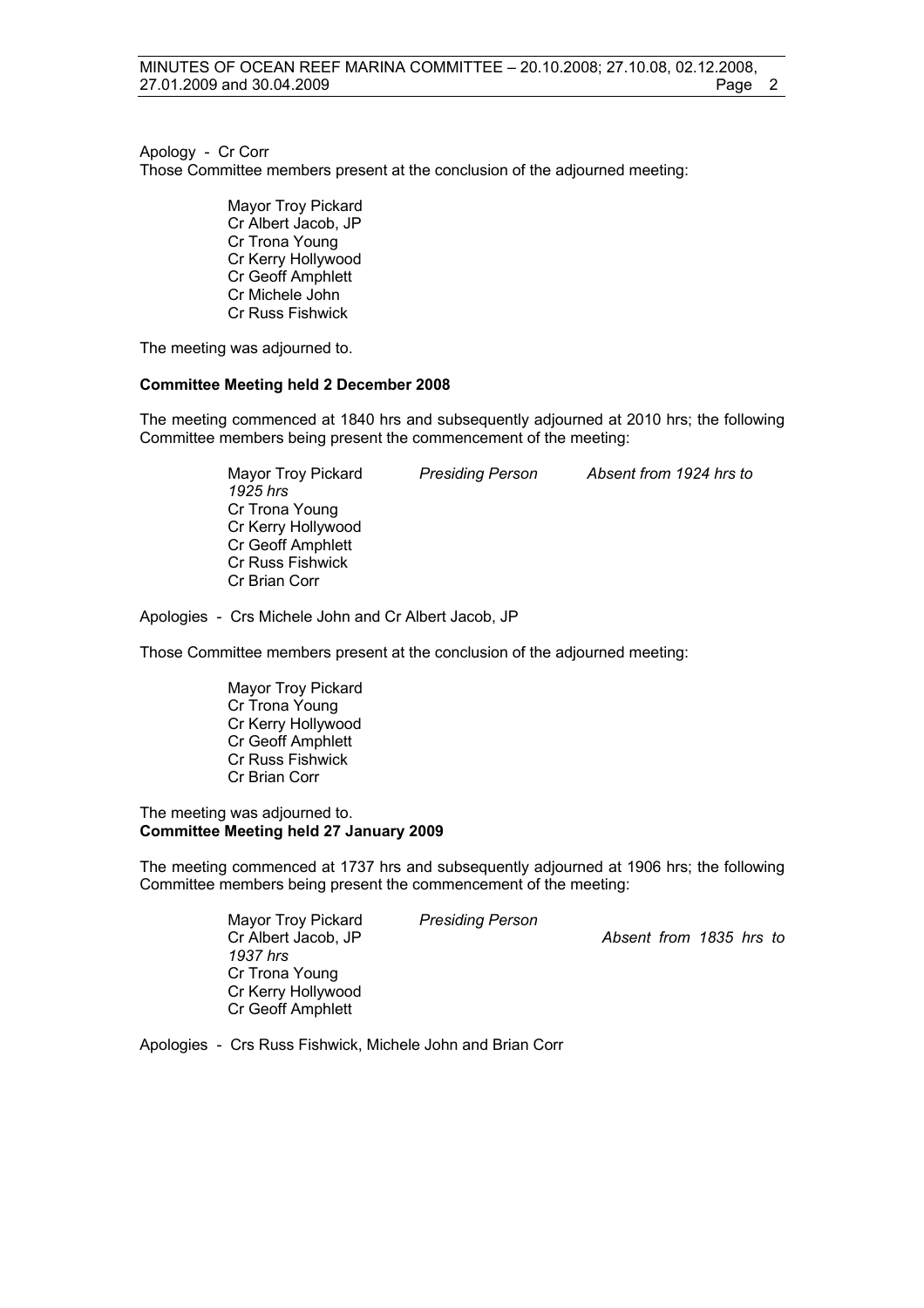Those Committee members present at the conclusion of the adjourned meeting:

Mayor Troy Pickard Cr Albert Jacob, JP Cr Trona Young Cr Kerry Hollywood Cr Geoff Amphlett

#### **Resignation of Cr Albert Jacob from Council – effective 10 March 2009**

The meeting was adjourned to.

#### **Committee Meeting held 30 April 2009**

The meeting commenced at 1803 hrs; adjourned at 1843 hrs; resumed at 1846 hrs and subsequently concluded at 1852; the following Committee members being present the commencement of the meeting:

> Mayor Troy Pickard *Presiding Person*  Cr Trona Young Cr Kerry Hollywood Cr Geoff Amphlett *to 1847 hrs*  Cr Brian Corr Cr Russ Fishwick

Those Committee members present at the conclusion of the adjourned meeting:

Mayor Troy Pickard Cr Trona Young Cr Kerry Hollywood Cr Brian Corr Cr Russ Fishwick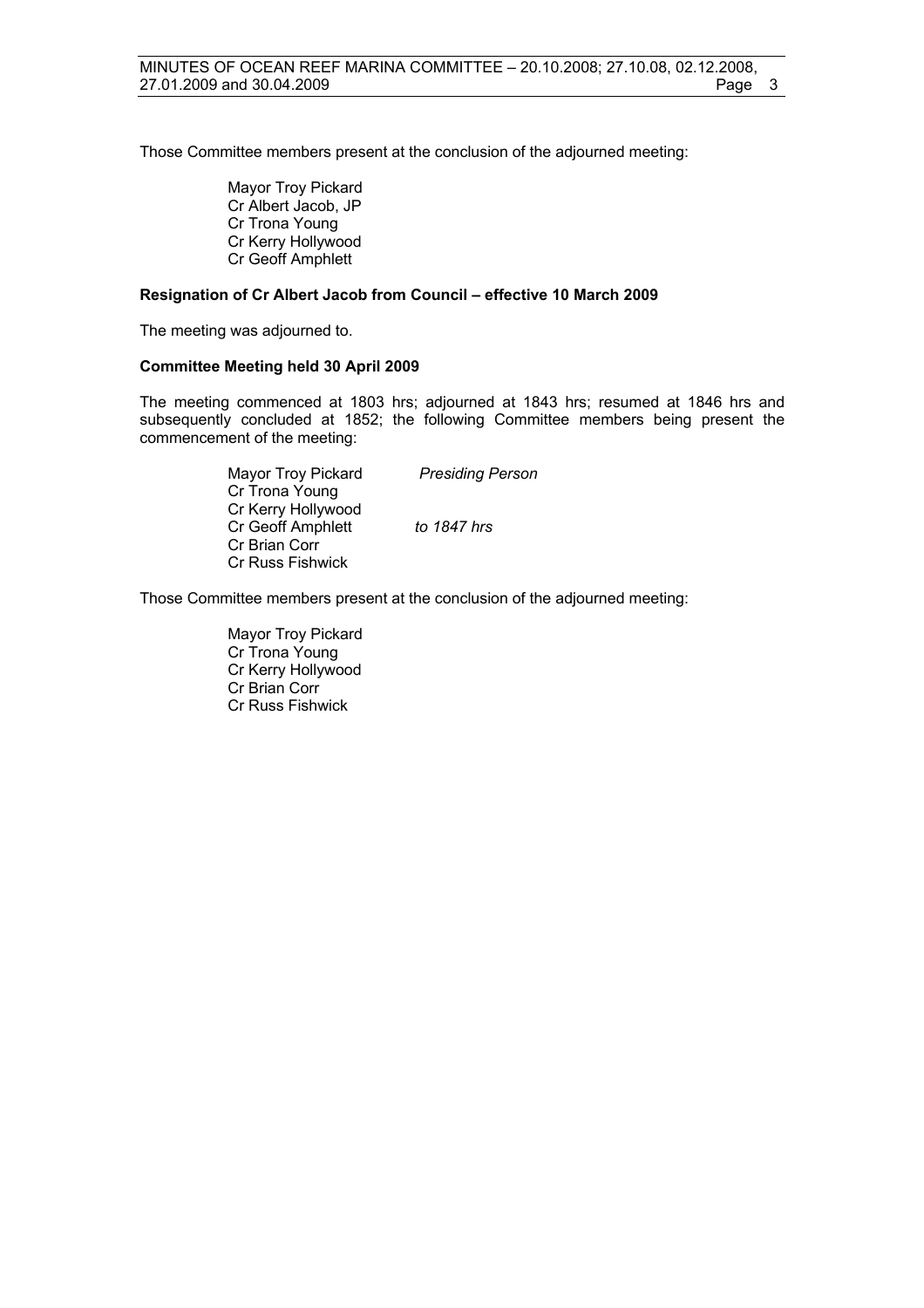# **CITY OF JOONDALUP**

**MINUTES OF THE OCEAN REEF MARINA COMMITTEE MEETING HELD IN CONFERENCE ROOM 1, JOONDALUP CIVIC CENTRE, BOAS AVENUE, JOONDALUP ON MONDAY, 20 OCTOBER 2008, MONDAY, 27 OCTOBER 2008, TUESDAY 2 DECEMBER 2008, TUESDAY 27 JANUARY 2009, AND 30 APRIL 2009** 

#### **ATTENDANCE**

#### **Committee Members:**

Mayor Troy Pickard *Presiding Person*  Cr Albert Jacob, JP *Deputy Presiding Person* Cr Trona Young Cr Kerry Hollywood Cr Geoff Amphlett Cr Michele John Cr Brian Corr Cr Russ Fishwick

**Officers:** 

| Mr Garry Hunt | <b>Chief Executive Officer</b> | Absent from 1852 hrs to |  |  |
|---------------|--------------------------------|-------------------------|--|--|
|               |                                | 1854 hrs                |  |  |

Mr Mike Archer City Projects Administrator Ms Christine Robinson Executive Officer Mrs Lesley Taylor **Administrative Secretary** 

*1854 hrs* 

#### **Observers**

Cr Tom McLean Cr Marie Macdonald

#### In Attendance

Mr Bill Burrell - Taylor Burrell Barnett Mr Andrew Williams - Coffey Projects Mr Randell Wells - Coffey Projects Mr Graham Kennedy - Jones Lang LaSalle Mr Stuart Parry - Jones Lang LaSalle Mr Luis Rameriz - Worley Parsons

#### **DECLARATION OF OPENING**

The Presiding Person declared the meeting open at 1834 hrs.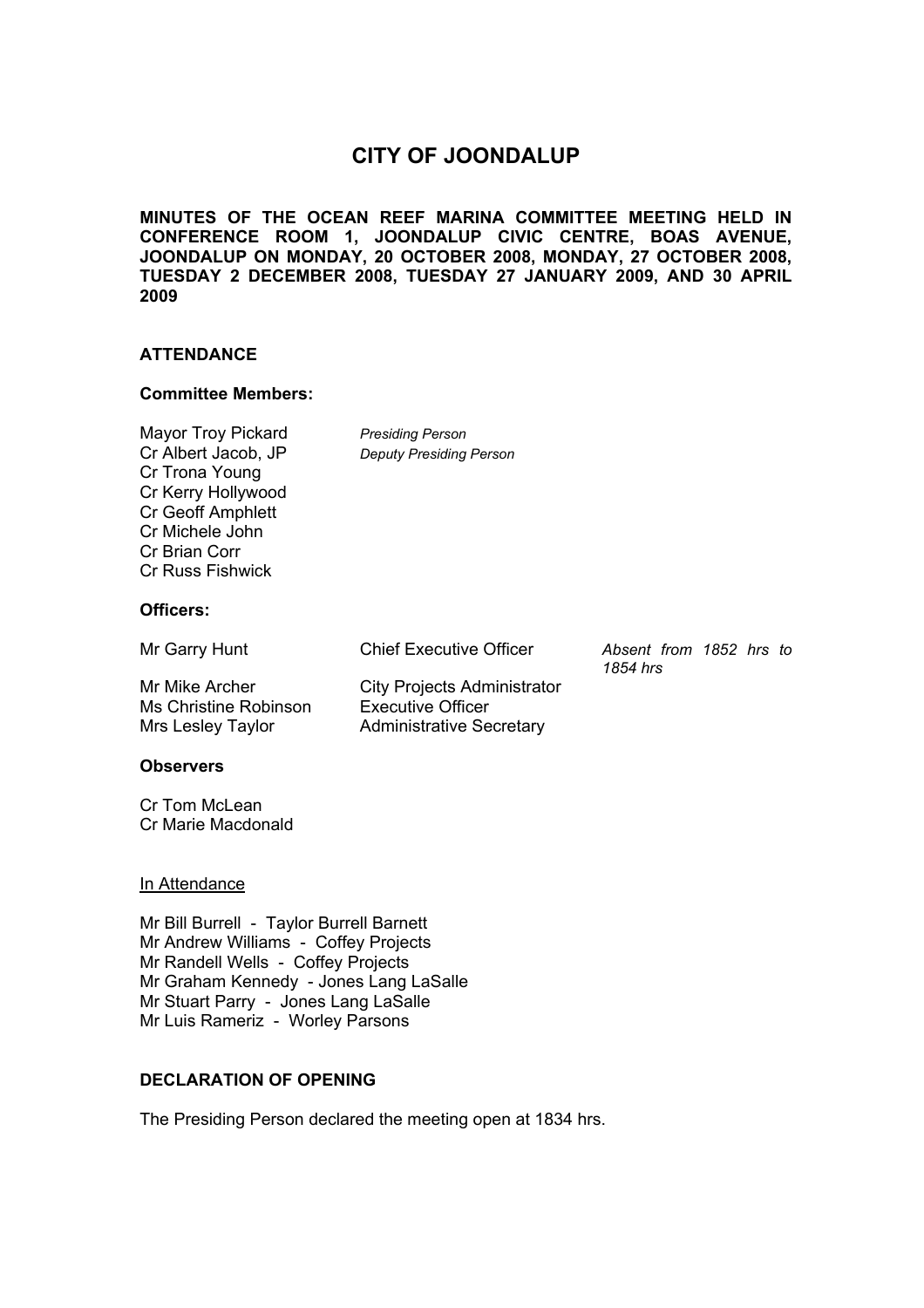#### **APOLOGIES/LEAVE OF ABSENCE**

Nil.

#### **CONFIRMATION OF MINUTES**

#### MINUTES OF THE OCEAN REEF MARINA COMMITTEE MEETING HELD ON 4 FEBRUARY 2008

**MOVED Cr Fishwick, SECONDED Cr John that the minutes of the meeting of the Ocean Reef Marina Committee held on 4 February 2008 be confirmed as a true and correct record, subject to an amendment to Page 10 of the Minutes to reflect Cr Jacob as the Mover of the Motion.** 

#### The Motion was Put and **CARRIED** (8/0)

**In favour of the motion:** Mayor Pickard, Crs Amphlett, Corr, Fishwick, Hollywood, Jacob, John and Young

#### **ANNOUNCEMENTS BY THE PRESIDING PERSON WITHOUT DISCUSSION**

The Chief Executive Officer advised this project was different from any other project undertaken by the City in terms of size, complexity, scope and the processes being adopted.

The Chief Executive Officer advised the purpose of this evening's meeting was to inform Committee members on the input of the Reference Group and to be briefed by the consultants in order to seek comment from Committee members on the way in which this project was to be progressed forward.

Mayor Pickard stated he fully supported the Chief Executive Officer regarding progressing this project forward and advised he had extended an invitation to both the Ocean Reef Sea Sports Club and the Whitfords Sea Sports Club Inc, who are key stakeholders in this project, to each make a deputation to the Committee this evening.

*Chief Executive Officer left the Room at 1852 hrs and returned at 1854 hrs.* 

#### **DECLARATIONS OF INTEREST**

Nil.

#### **IDENTIFICATION OF MATTERS FOR WHICH THE MEETING MAY SIT BEHIND CLOSED DOORS**

It was advised the meeting may go behind closed doors with respect to the Items listed for consideration on the agenda.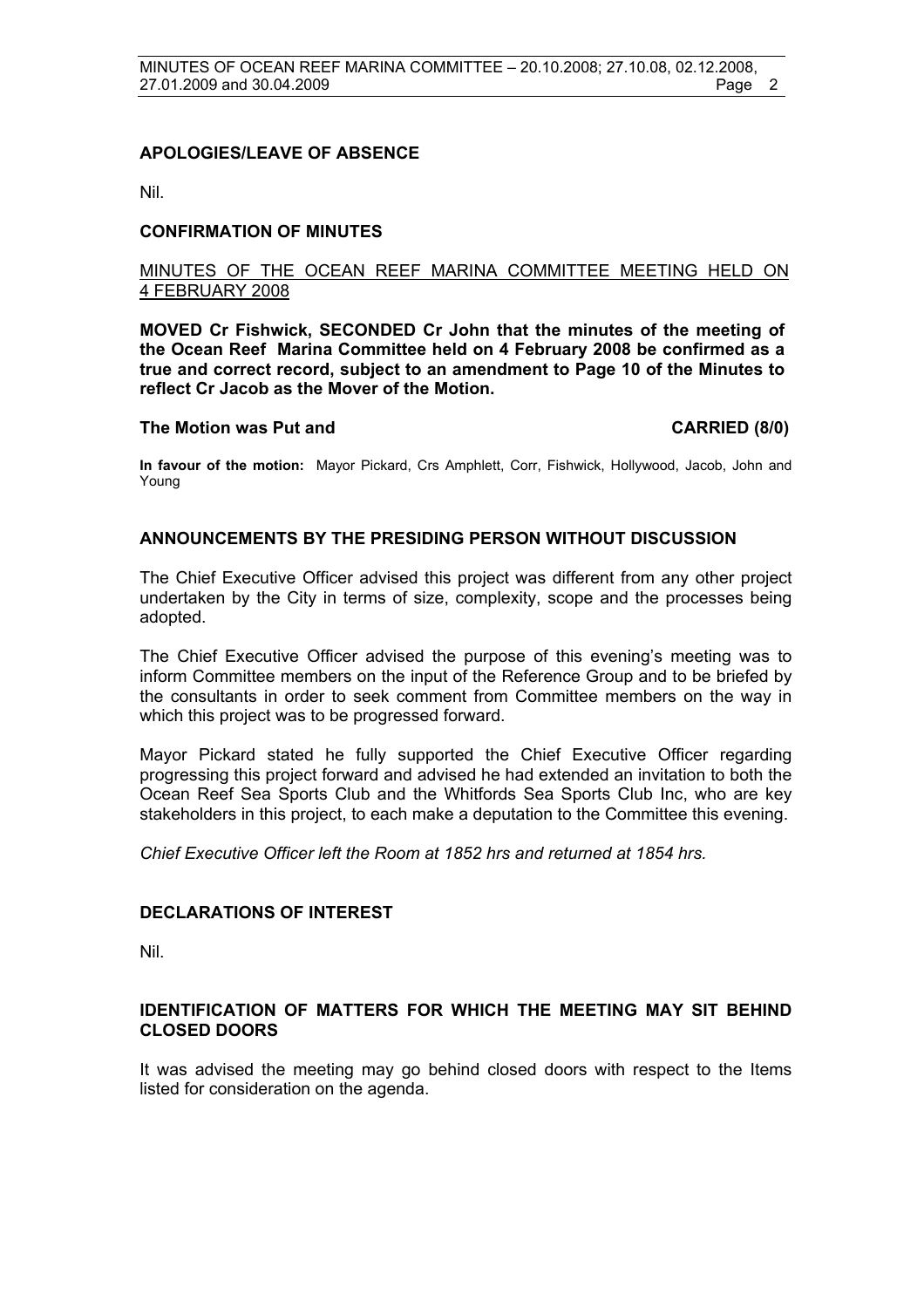#### **PETITIONS AND DEPUTATIONS**

#### **DEPUTATION - OCEAN REEF SURF SPORTS CLUB**

Messrs Ron Lindsay (Chairman, Ocean Reef Surf Sports Club Marina subcommittee), Paul Skinner and Andy Cass (Ocean Reef Surf Sports Club Marina subcommittee members) addressed Elected Members in relation to the requirements of the Ocean Reef Sea Sports Club as part of the development of the Ocean Reef Marina – Appendix 1 refers.

A number of questions were raised by Elected Members in relation to the requirements of the Sports Club that would need to be considered as part of the overall plans for the Ocean Reef Marina Structure Plan.

Two publications titled "The First Ten Years (The Whitfords Sea Sports Club between 1973 and 1983)" and "30 Years of History (The Whitfords Sea Sports Club Inc)" were presented and will be made available in the Elected Members' Reading Room.

#### **DEPUTATION - WHITFORDS VOLUNTEER SEA RESCUE GROUP (INC)**

Messrs Mark Carruthers (Commander) and Ken Blackie (Deputy Commander) addressed Elected Members in relation to the requirements of the Whitfords Volunteer Sea Rescue Group as part of the development of the Ocean Reef Marina – Appendix 2 refers.

A number of questions were raised by Elected Members in relation to the requirements of the Sea Rescue Group that would need to be considered as part of the overall plans for the Ocean Reef Marina Structure Plan.

#### **REPORTS**

The primary purpose of this meeting is to:

• Provide a forum for Elected Members to be briefed by the key consultants working on the Ocean Reef Marina Development Project on the various draft design options compiled after input and advice from the Ocean Reef Marina Community Reference Group, who were appointed by Council.

The consultants will present four draft design options for information and comment by the Elected Members.

Comments from the Ocean Reef Marina Community Reference Group session of 14 October 2008 are being analysed and will be presented at the meeting.

The information and documentation that has been prepared is not in a state to enable decisions.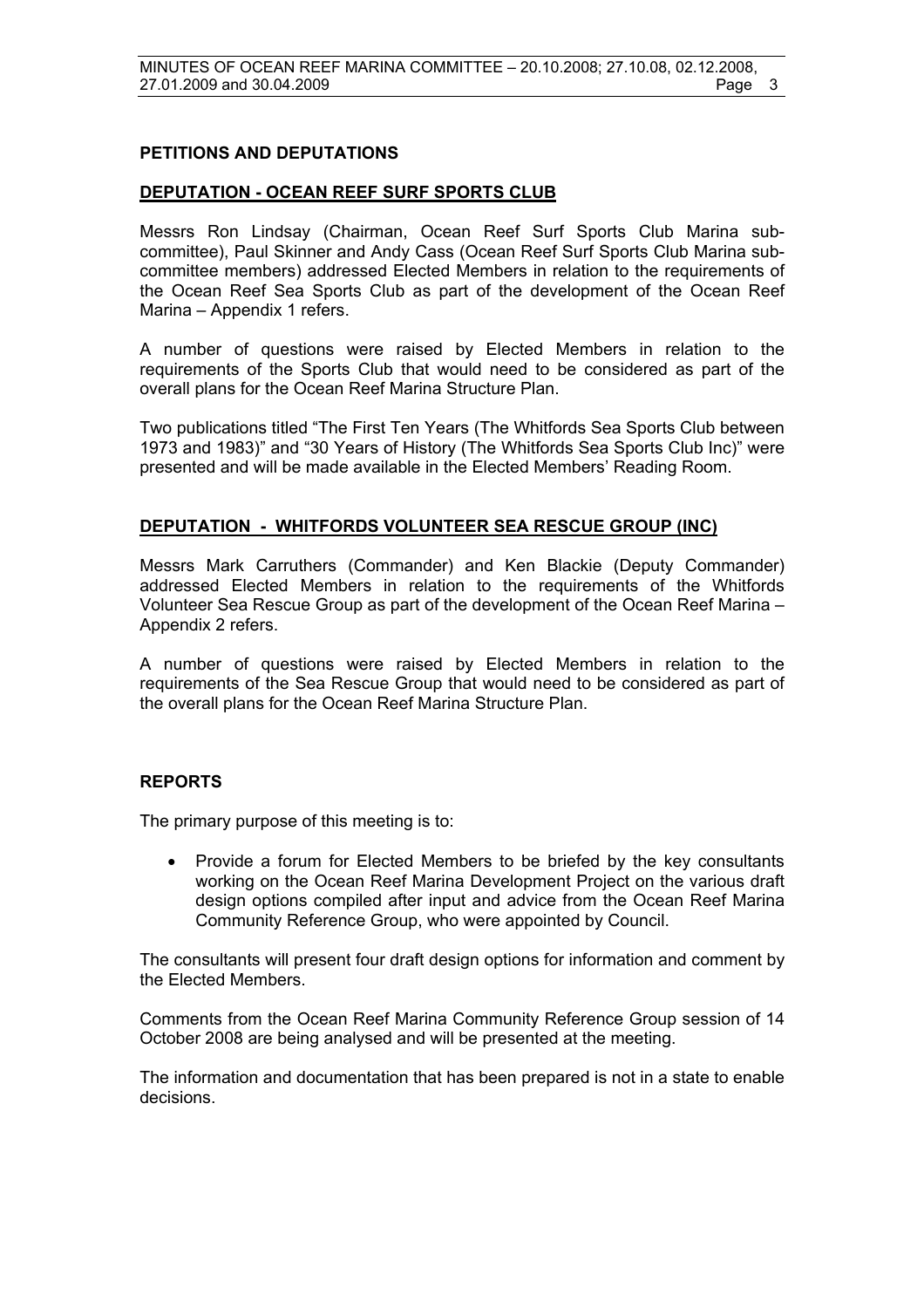It is considered important that the Ocean Reef Marina Committee and other Elected Members are provided the opportunity to:

- (a) Be informed of the Ocean Reef Marina Community Reference Group activities to date;
- (b) Be informed on the draft design options;
- (c) Have the opportunity to provide input and comment on the deign elements.

The Ocean Reef Marina Development Project is currently at an input stage, involving a number of stakeholders, who need to be engaged in agreeing, refining and deciding on the design options.

The purpose of this meeting is to commence the Elected Members involvement.

# **ITEM 1 PRESENTATION OF DESIGN OPTIONS TAYLOR BURRELL BARNETT - [07303] [04171]**

WARD: North Central

**RESPONSIBLE** Mr Garry Hunt **DIRECTOR:** Chief Executive Officer

Mr Bill Burrell of Taylor Burrell Barnett provided the presentation to the Committee as was given to the Ocean Reef Marina Community Reference Group on 14 October 2008 – Appendix 3 refers.

Three design options plus one additional option were presented for information and ultimately input into the design process.

Representatives from Coffey Projects, Worley Parsons and Jones Lang LaSalle were in attendance to provide comment and respond to questions raised.

#### **MOVED Cr Young, SECONDED Cr John that the Ocean Reef Marina Committee NOTES the presentation by the consultants on the preliminary design concepts prepared to date.**

Discussion ensued in relation to Options  $1 - 4$  and the way in which the Committee wished to proceed with regard to progressing the various options.

#### The Motion was Put and **CARRIED** (8/0)

**In favour of the Motion:** Mayor Pickard, Crs Amphlett, Corr, Fishwick, Hollywood, Jacob, John and Young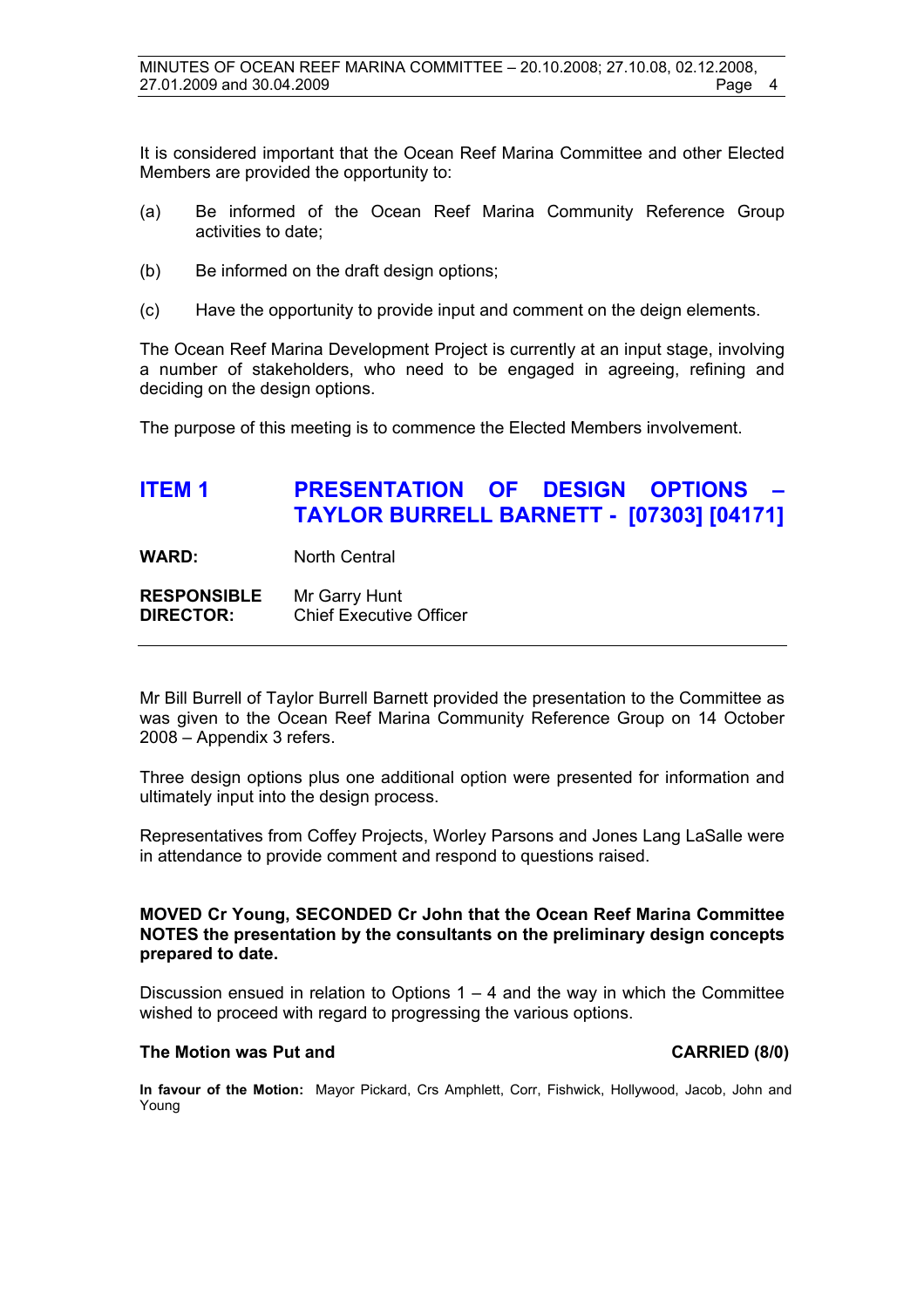# **ITEM 2 OCEAN REEF MARINA DEVELOPMENT STRUCTURE PLAN PROGRESS REPORT [07303] [04171]**

**WARD:** North Central

**RESPONSIBLE** Mr Garry Hunt **DIRECTOR:** Chief Executive Officer

#### **PURPOSE / EXECUTIVE SUMMARY**

To provide the Committee with a progress report on the development of a Structure Plan for the Ocean Reef Marina.

#### **BACKGROUND**

At its meeting on 1 November 2005 (Item CJ229-11/05 refers), the Commissioners resolved to appoint Clifton Coney Group (now known as Coffey Projects) to provide Project Management Services for the preparation of a Structure Plan in accordance with Part 9 of District Planning Scheme No. 2 for the Ocean Reef Marina.

#### **DETAILS**

The progress of the consultant team is outlined below.

#### • **Project Manager – Coffey Projects**

Full project management services coordinating the consultant team.

#### • **Structure Planning – Taylor Burrell Barnett (Lead Consultant)**

Taylor Burrell Barnett has prepared four concept designs for the site based on 250, 450, 800 and 900 pens. These concept designs have been prepared based on the information that is currently known about the site and will likely require refinement as more information becomes available. The four concept plans were presented to the Ocean Reef Marina Community Reference Group for comment at a workshop session held on 14 October 2008, and will be re-presented to the Committee at this meeting.

A meeting has been arranged with the Director General of the Department for Planning and Infrastructure to discuss the tenure and zoning of the study area and the factors that may trigger an amendment to the Metropolitan Regional Scheme.

Once a preferred design has been selected by the City, information on land tenure and zoning, the requirement for a scheme amendment, environmental and geotechnical opportunities and constraints, and coastal modelling will be fed back into the preferred design as part of preparing the Structure Plan for adoption by the Council.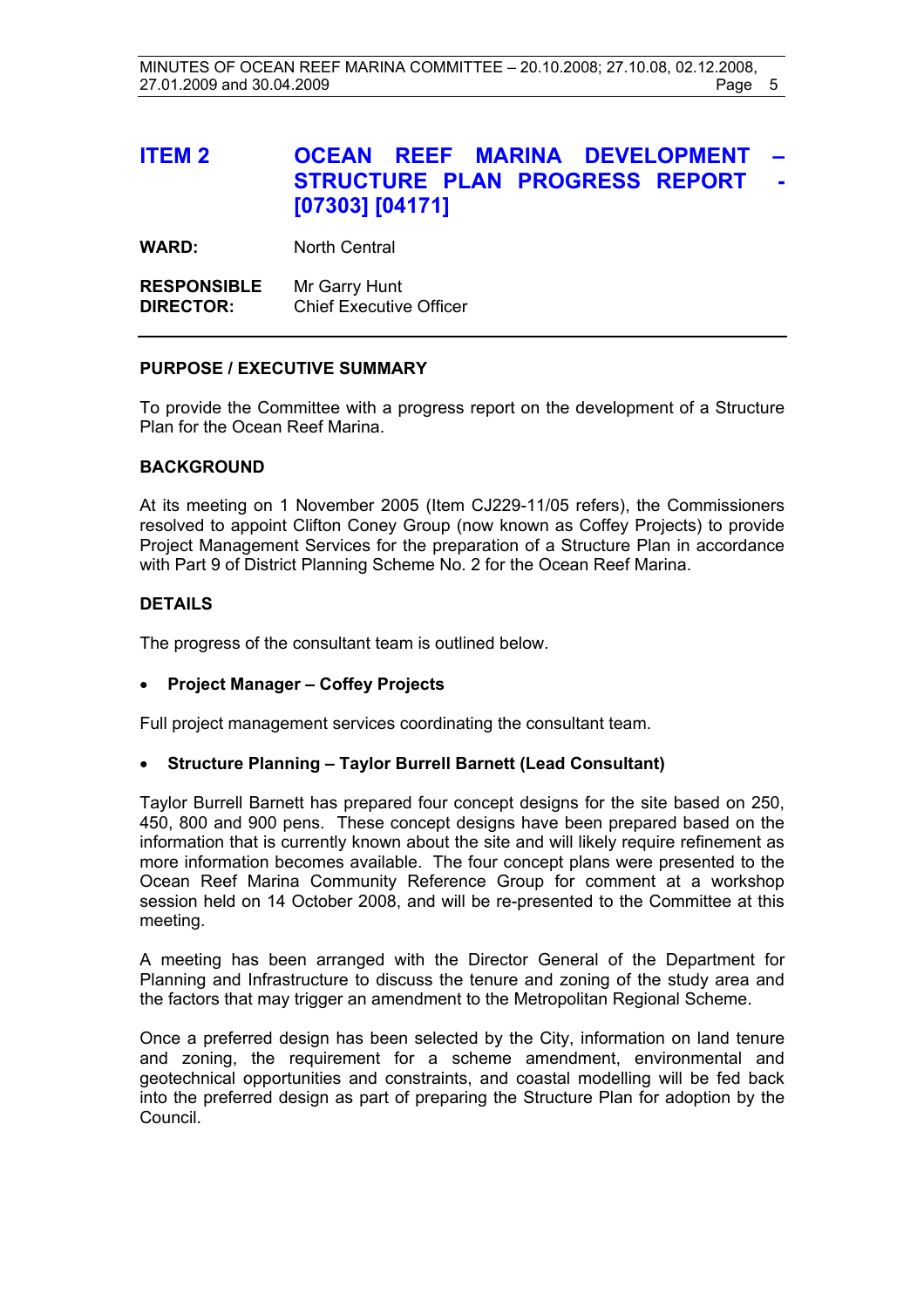### • **Civil, Geotechnical and Marine Engineering – Worley Parsons**

Worley Parsons has completed a Preliminary Site Investigation (PSI) of the project site which involved a desktop analysis of existing infrastructure services, geotechnical data, marine constraints and boat pen layout. Worley Parsons has also provided an order of magnitude costing analysis of the first three options to feed into the financial viability assessment of the three options, to be conducted by Jones Lang LaSalle.

A key finding of the PSI highlighted that there may be cavities within the limestone that could affect development/construction on the site. As noted in the PSI report there are several issues that require further investigation and as such there is a need to undertake a Detailed Site Investigation (DSI) of the site. Worley Parsons has provided a quotation to conduct the DSI and a further quotation is currently being sent for comparison (estimated between \$150,000 and \$170,000 for geotechnical drilling of the site).

Once a preferred design has been selected by the City, coastal modelling of the site will be undertaken to investigate the effects of the chosen design on coastal processes. This will involve assessment of dredging requirements, sand and water movement, wave data, projected shoreline change, water quality, circulation and flushing and impacts in relation to climate change. This work is likely to take at least two months from engagement.

#### • **Environmental Consultant – SMEC**

SMEC's contract is structured into four stages over the lifecycle of the project. To date it has completed stage one by undertaking a Preliminary Site Investigation for onsite contamination and an Opportunities and Constraints Report.

The key findings of the Opportunities and Constraints Report noted the presence of bushland designated as Bush Forever, the presence of a potential Priority Ecological Community (PEC) to the south of the project area and the potential presence of a food source of the Carnaby's Cockatoo.

The impact of Bush Forever is that disturbance and fragmentation of this vegetation must be minimised and if necessary, offset by rehabilitating degraded sites or substituting with a similar area of pristine bushland in another locality.

SMEC has suggested that if there is a PEC, that it may require a 500m radius buffer. However, given that development has already occurred within the 500m radius buffer there is considered scope to negotiate the extent of this buffer with the Department of Environment and Conservation (DEC), particularly in light of the fact that it also south of the Water Corporation sewer line.

A flora investigation of the site has been undertaken and the report is currently being finalised. A fauna survey has also been commissioned and will be finalised shortly. The outcome of the flora report will provide direction in relation to the implications from a Bush Forever perspective and the potential PEC. The Carnaby's Cockatoo food source will also be determined. SMEC will also provide an environmental management plan, triple bottom line assessment, and input into the structure plan report for the preferred option. SMEC may also need to be engaged to provide a DSI for contamination if required and a marine fauna survey.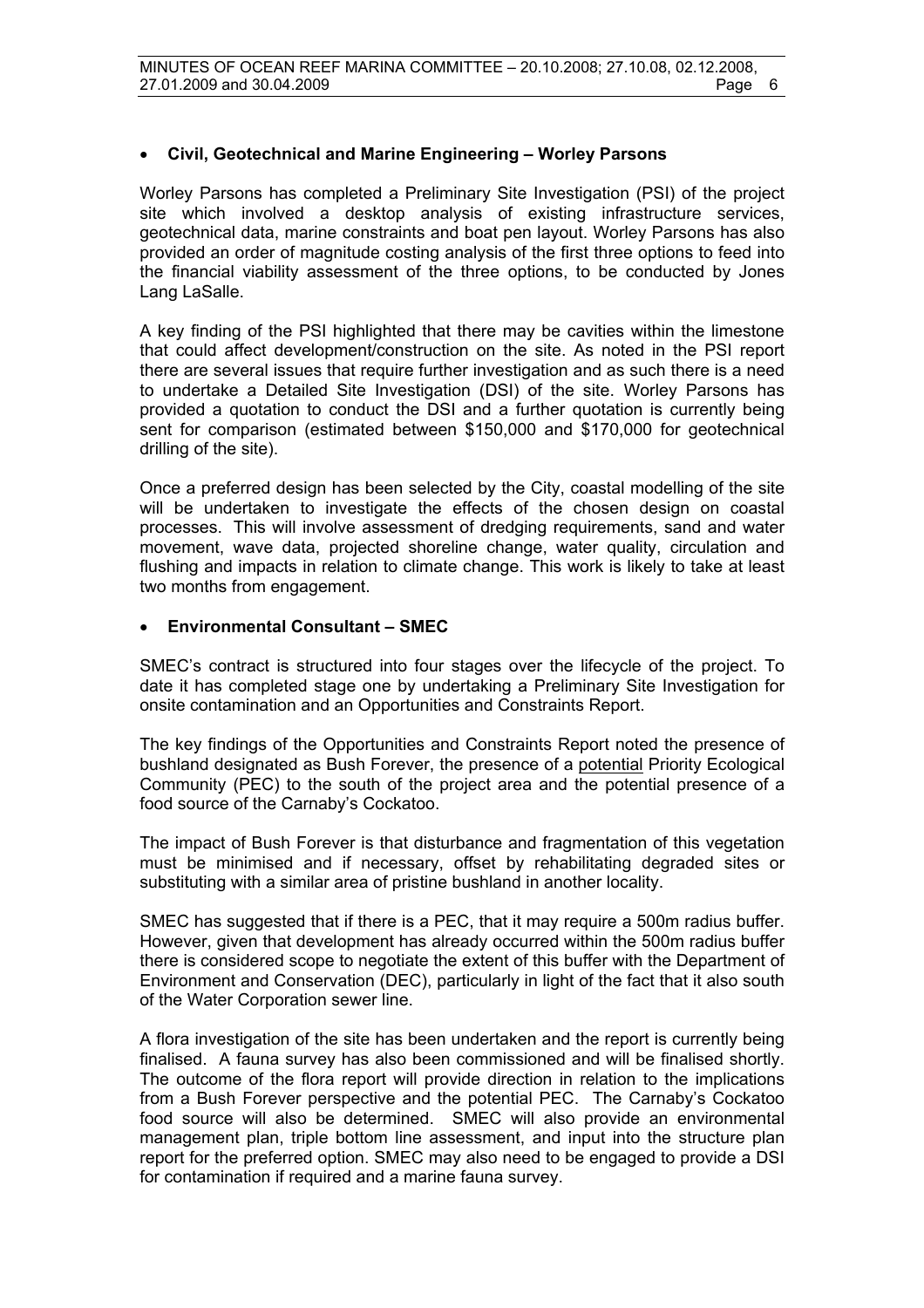Given the information gathered to date, the structure plan will need to be submitted to the DEC and the Western Australian Planning Commission for approval to clear vegetation designated as Bush Forever (as well as planning approval) and the federal Department of Environment, Water, Heritage and the Arts, if it is confirmed that flora on site is a food source for Carnaby's Cockatoos.

#### • **Economic Feasibility Analysis (Property and Valuation ) – Jones Lang La Salle**

Jones Lang Lasalle (JLL) provided a report in the economic viability of the three options. As Option Four was prepared at a later stage it has not been assessed.

JLL do not recommend short stay accommodation. Whilst there would undoubtedly be an operational demand for short stay accommodation, JLL's challenges its financial returns compared to traditional residential unit developments. In particular residential developments are essential to the economic viability of the project with significantly higher returns being achieved when compared to the retail and commercial aspects of the development. JLL also believe that leasehold residential tenancies as opposed to freehold is an option. The consultant will be present at the meeting for discussion on this and other matters.

JLL found that the demand for boat pens and moorings is at an all time high with demand outstripping supply. Therefore, it is expected that the market would respond positively to the availability of new boat pens and significant revenue could be generated.

From discussions with the Department for Planning and Infrastructure, JLL noted that the Department is planning to create new marinas to cater for the growth in recreational boat ownership and demand for boat pens and moorings.

JLL has identified that the best option will be to offer boat pens on a five year lease arrangement. The average market value for a five year lease on a boat pen is \$55,000 from its research.

#### • **Surveying – McMullen Nolan and Partners**

A photogrammetric and field survey of the site has been undertaken to pick up the existing cadastral boundaries, fence lines and building footprints. No further survey work will be required to be completed for the Structure Planning phase of the project.

#### **Issues and options considered:**

Not applicable.

#### **Link to Strategic Plan:**

- Key Focus Area: Leadership and Governance 1.1 OBJECTIVE: To engage proactively with the community.
- Key Focus Areas: The Built Environment 4.2 OBJECTIVE: To progress a range of innovative and high quality urban development projects within the City – 4.2.1 STRATEGIES: Develop a concept for, and commit to, the development of land at the Ocean Reef Marina site.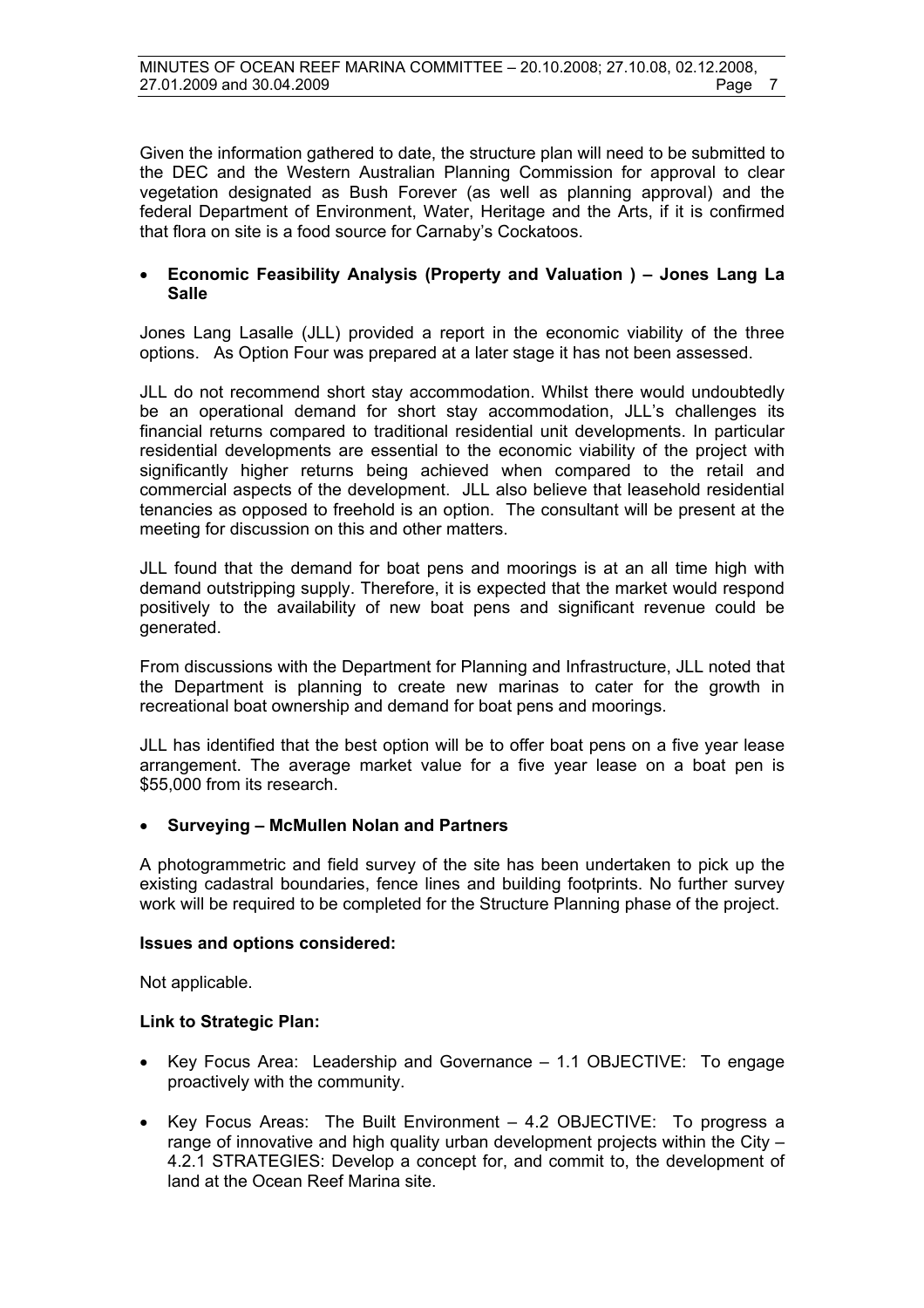### **Legislation – Statutory Provisions:**

Not Applicable.

#### **Risk Management considerations:**

Not Applicable.

#### **Financial/Budget Implications:**

Not Applicable.

#### **Policy Implications:**

Not Applicable.

#### **Regional Significance:**

Not Applicable.

#### **Sustainability Implications:**

Not Applicable.

#### **Consultation:**

Not Applicable.

#### **COMMENT**

Not Applicable.

### **ATTACHMENTS**

Nil.

#### **VOTING REQUIREMENTS**

Simple Majority

### **OFFICER'S RECOMMENDATION:** That the Ocean Reef Marina Committee:

- 1 NOTES the contents of this preliminary report on the progress of the consultant team for the development of a Structure Plan for the Ocean Reef Marina;
- 2 ADVISES the Chief Executive Officer on the level of detail and information required from the consultant team on the site and various proposals compiled to date.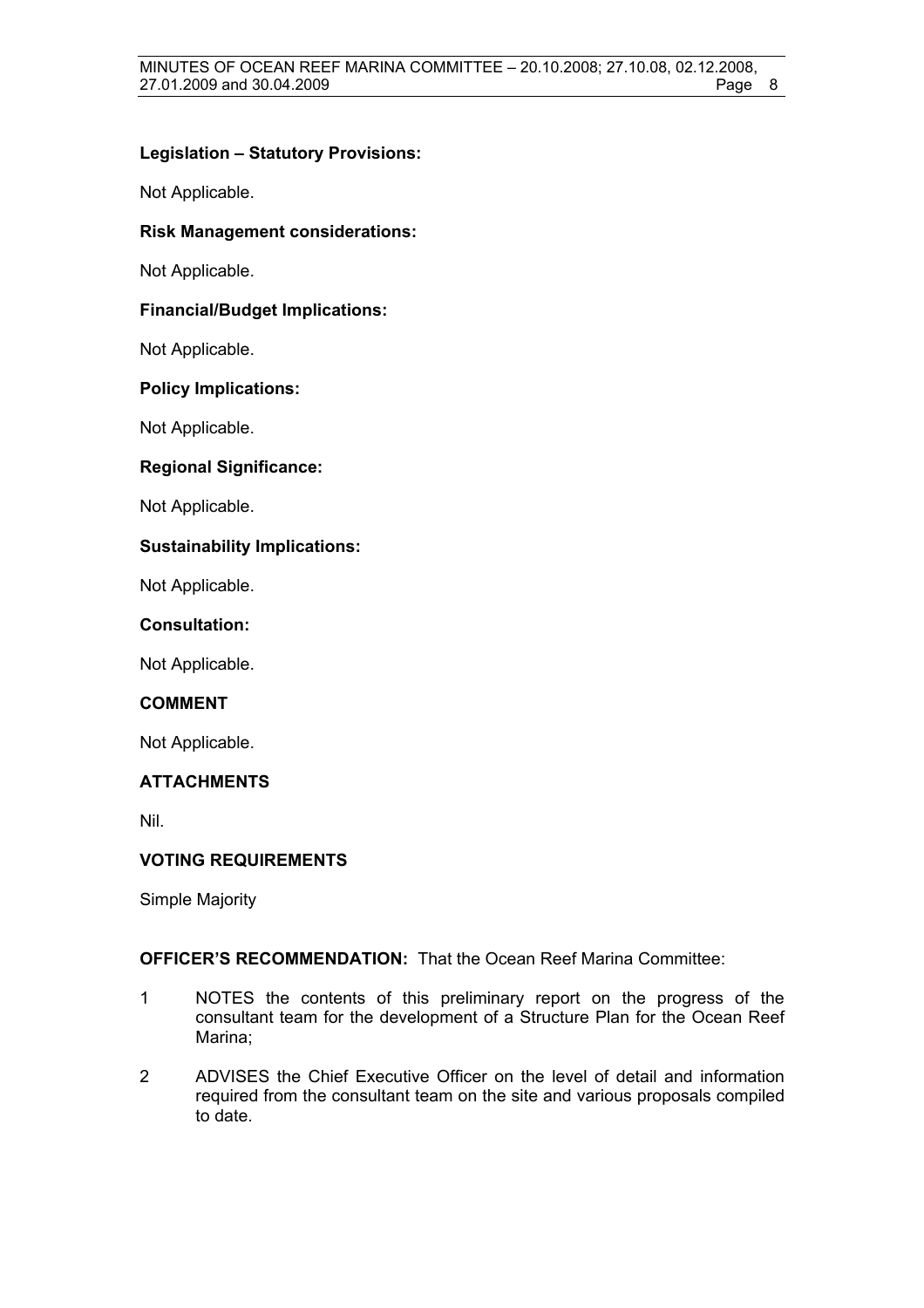**MOVED Cr Young, SECONDED Cr John that the Ocean Reef Marina Committee:** 

- **1 NOTES the contents of this preliminary report on the progress of the consultant team for the development of a Structure Plan for the Ocean Reef Marina;**
- **2 REQUESTS the Chief Executive Officer to provide under confidential cover:** 
	- **A copy of the presentation by consultant Mr Bill Burrell of Taylor Burrell Barnett on the preliminary design options prepared to date;**
	- **The feedback received from the Ocean Reef Marina Community Reference Group;**
	- **An updated report identifying the issues captured by the consultant team.**

Discussion ensued.

#### **The Motion was Put and CARRIED (8/0)**

**In favour of the Motion:** Mayor Pickard, Crs Amphlett, Corr, Fishwick, Hollywood, Jacob, John and Young

#### **PROCEDURAL MOTION - THAT THE MEETING BE ADJOURNED**

**MOVED Cr Hollywood, SECONDED Cr Amphlett that this meeting BE ADJOURNED until Monday, 27 October 2008 at 7.00 pm to allow consideration of material by Elected Members.** 

#### **The Procedural Motion was Put and CARRIED (8/0)**

**In favour of the Procedural Motion:** Mayor Pickard, Crs Amphlett, Corr, Fishwick, Hollywood, Jacob, John and Young

The Meeting **ADJOURNED** at 2150 hrs on Monday 20 October 2008.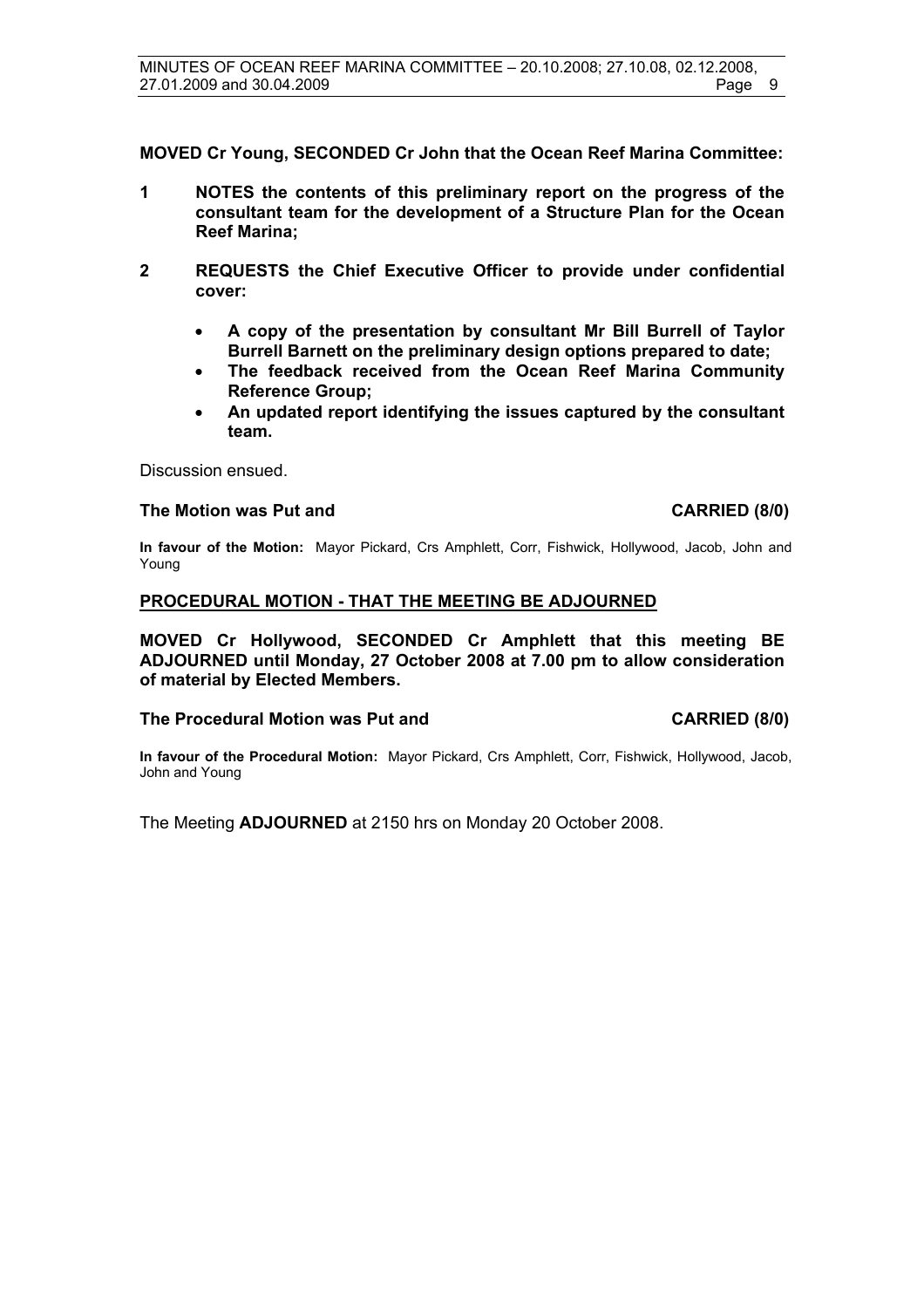#### **RESUMPTION OF MEETING**

The Presiding Person declared the Ocean Reef Marina Committee that commenced on Monday 20 October 2008 **RESUMED** at 1900 hrs on **MONDAY, 27 OCTOBER 2008**, the following persons being present:

#### **ATTENDANCE**

#### **Committee Members:**

Mayor Troy Pickard *Presiding Person*  Cr Trona Young Cr Kerry Hollywood Cr Geoff Amphlett Cr Michele John Cr Russ Fishwick

**Deputy Presiding Person** 

#### **Officers:**

| Mr Garry Hunt         | <b>Chief Executive Officer</b>     |
|-----------------------|------------------------------------|
| Mr Mike Archer        | <b>City Projects Administrator</b> |
| Ms Christine Robinson | <b>Executive Officer</b>           |
| Mrs Lesley Taylor     | <b>Administrative Secretary</b>    |

#### **Observers**

Cr Tom McLean Cr Marie Macdonald Cr Mike Norman

#### In Attendance

Mr Bill Burrell - Taylor Burrell Barnett Mrs Kate Wright - Taylor Burrell Barnett Mr Andrew Williams - Coffey Projects Mr Randell Wells - Coffey Projects Mr Graham Kennedy - Jones Lang LaSalle Mr Stuart Parry - Jones Lang LaSalle Mr Luis Rameriz - Worley Parsons Mr Craig Schluter - Worley Parsons

#### **APOLOGIES**

Cr Corr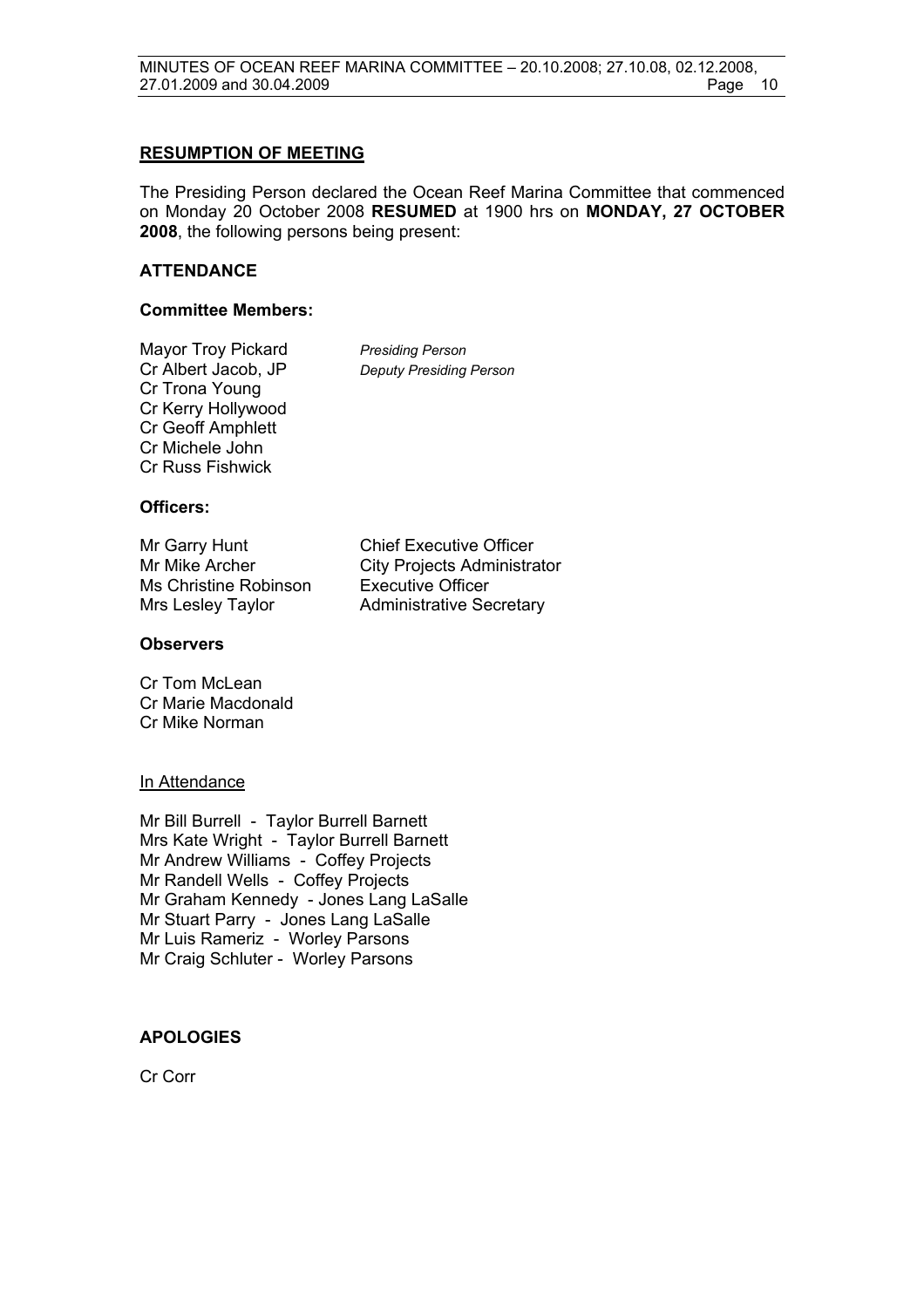#### **DECLARATIONS OF INTEREST**

#### **Disclosure of Financial Interests**

Nil.

#### **Disclosure of interest affecting impartiality**

Elected Members and staff are required under the Code of Conduct, in addition to declaring any financial interest, to declare any interest that may affect their impartiality in considering a matter. This declaration does not restrict any right to participate in or be present during the decision-making process. The Elected Member/employee is also encouraged to disclose the nature of the interest.

| <b>Name/Position</b>      | <b>Cr Trona Young</b>                                   |  |
|---------------------------|---------------------------------------------------------|--|
| <b>Item No/Subject</b>    | Item 2 - Ocean Reef Marina Development - Structure Plan |  |
|                           | <b>Progress Report</b>                                  |  |
|                           | Item 3 - Ocean Reef Marina Community Reference Group    |  |
| <b>Nature of interest</b> | Interest that may affect impartiality                   |  |
| <b>Extent of interest</b> | Members of the Community Consulting Group are known to  |  |
|                           | Cr Young.                                               |  |
|                           | Cr Young is a committee member on the Ocean Reef        |  |
|                           | <b>Progress Association</b>                             |  |

| <b>Name/Position</b>      | <b>Cr Michele John</b>                                  |  |
|---------------------------|---------------------------------------------------------|--|
| <b>Item No/Subject</b>    | Item 2 – Ocean Reef Marina Development – Structure Plan |  |
|                           | <b>Progress Report</b>                                  |  |
| <b>Nature of interest</b> | Interest that may affect impartiality                   |  |
| <b>Extent of interest</b> | Members of Cr John's family reside in Ocean Reef        |  |

| <b>Name/Position</b>      | <b>Cr Albert Jacob, JP</b>                              |  |
|---------------------------|---------------------------------------------------------|--|
| <b>Item No/Subject</b>    | Item 2 - Ocean Reef Marina Development - Structure Plan |  |
|                           | <b>Progress Report</b>                                  |  |
| <b>Nature of interest</b> | Interest that may affect impartiality                   |  |
| <b>Extent of interest</b> | Cr Jacob is a member of the Ocean Reef Sea Sports Club  |  |

#### **ADDITIONAL INFORMATION**

As a result of the Committee resolution, the following documentation, marked Confidential, was provided to Elected Members under separate cover on Wednesday, 22 October 2008 – Appendix 4 refers:

- Memorandum from CEO to Mayor and Councillors dated 22 October 2008
- Ocean Reef Marina Committee Agenda for 20 October 2008
- Deputation handout Ocean Reef Sea Sports Club
- Deputation handout Whitfords Volunteer Sea Rescue Group
- Draft comments from Ocean Reef Marina Community Reference Group meeting held on 14 October 2008
- Taylor Burrell presentation made to Ocean Reef Marina Committee on 20 October 2008
- Copies of four draft design options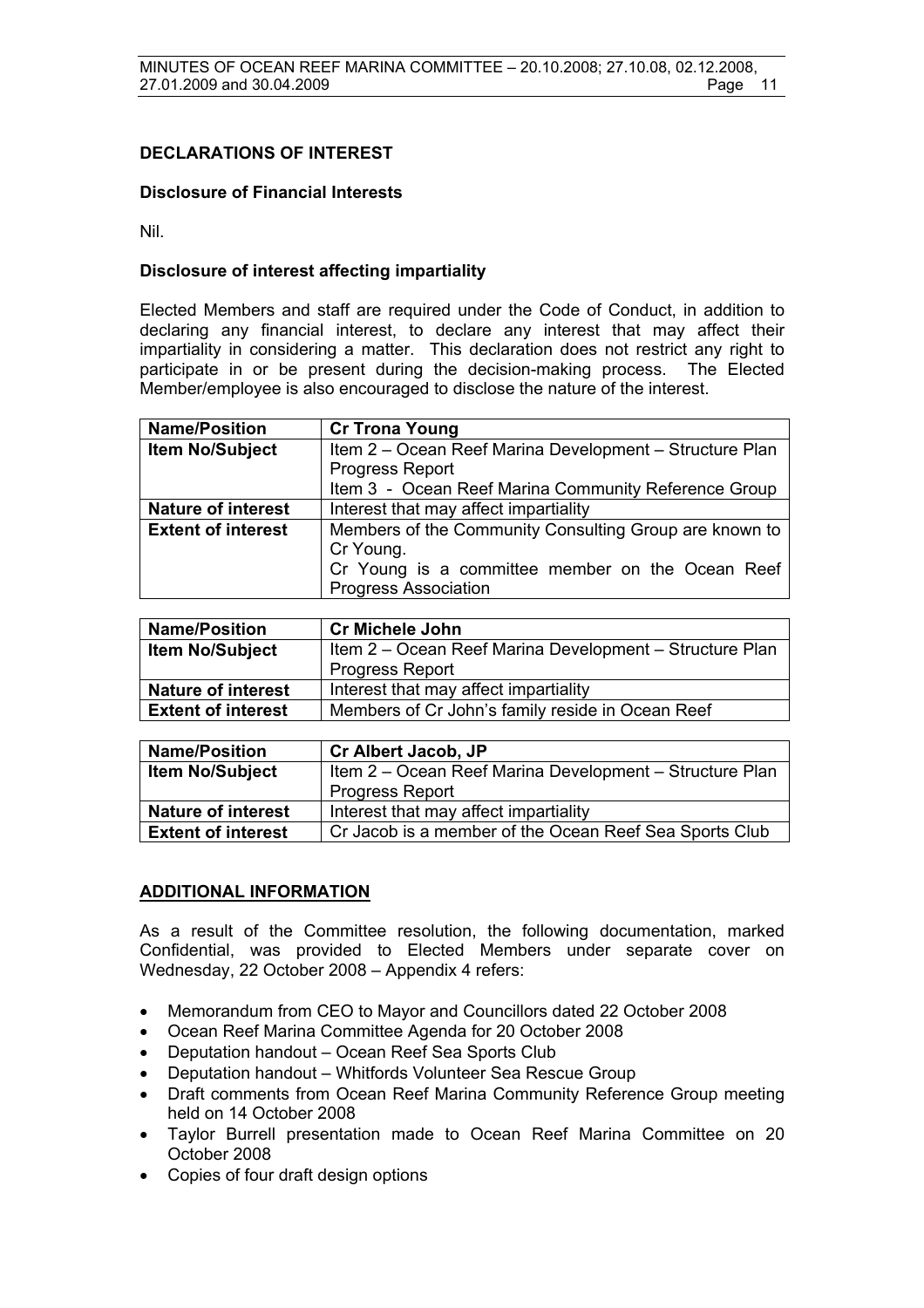The matter of Elected Member input into the design options is yet to be discussed.

A document outlining the Key Issues was provided to Elected Members under separate confidential cover to assist with input on the design options.

A plan showing an overlay of the existing site, environmental sensitive areas and the design options was made available at the meeting.

Item 2 is resubmitted for further consideration by Committee members.

**OFFICER'S RECOMMENDATION:** That the Ocean Reef Marina Committee IDENTIFIES a response of the key issues required to be included in the preferred design option for the development of a Structure Plan for the Ocean Reef Marina.

**MOVED Mayor Pickard, SECONDED Cr Young that the Ocean Reef Marina Committee GIVES further consideration to Item 2 – Ocean Reef Marina Development – Structure Plan Progress Report at this point.** 

#### **The Motion was Put and CARRIED (7/0)**

**In favour of the Motion:** Mayor Pickard, Crs Amphlett, Fishwick, Hollywood, Jacob, John and Young

**MOVED Cr Young, SECONDED Cr Fishwick that the Ocean Reef Marina Committee NOTES that the information requested by the Committee listed as Items 1 – 6 was provided to Elected Members under separate confidential cover:** 

- **1 Ocean Reef Marina Committee Agenda for 20 October 2008**
- **2 Deputation handout Ocean Reef Sea Sports Club**
- **3 Deputation handout Whitfords Volunteer Sea Rescue Group**
- **4 Draft comments from Ocean Reef Marina Community Reference Group meeting held on 14 October 2008**
- **5 Taylor Burrell presentation made to Ocean Reef Marina Committee on 20 October 2008**
- **6 Copies of four draft design options**

Discussion ensued.

#### **The Motion was Put and CARRIED (7/0) CARRIED (7/0)**

**In favour of the Motion:** Mayor Pickard, Crs Amphlett, Fishwick, Hollywood, Jacob, John and Young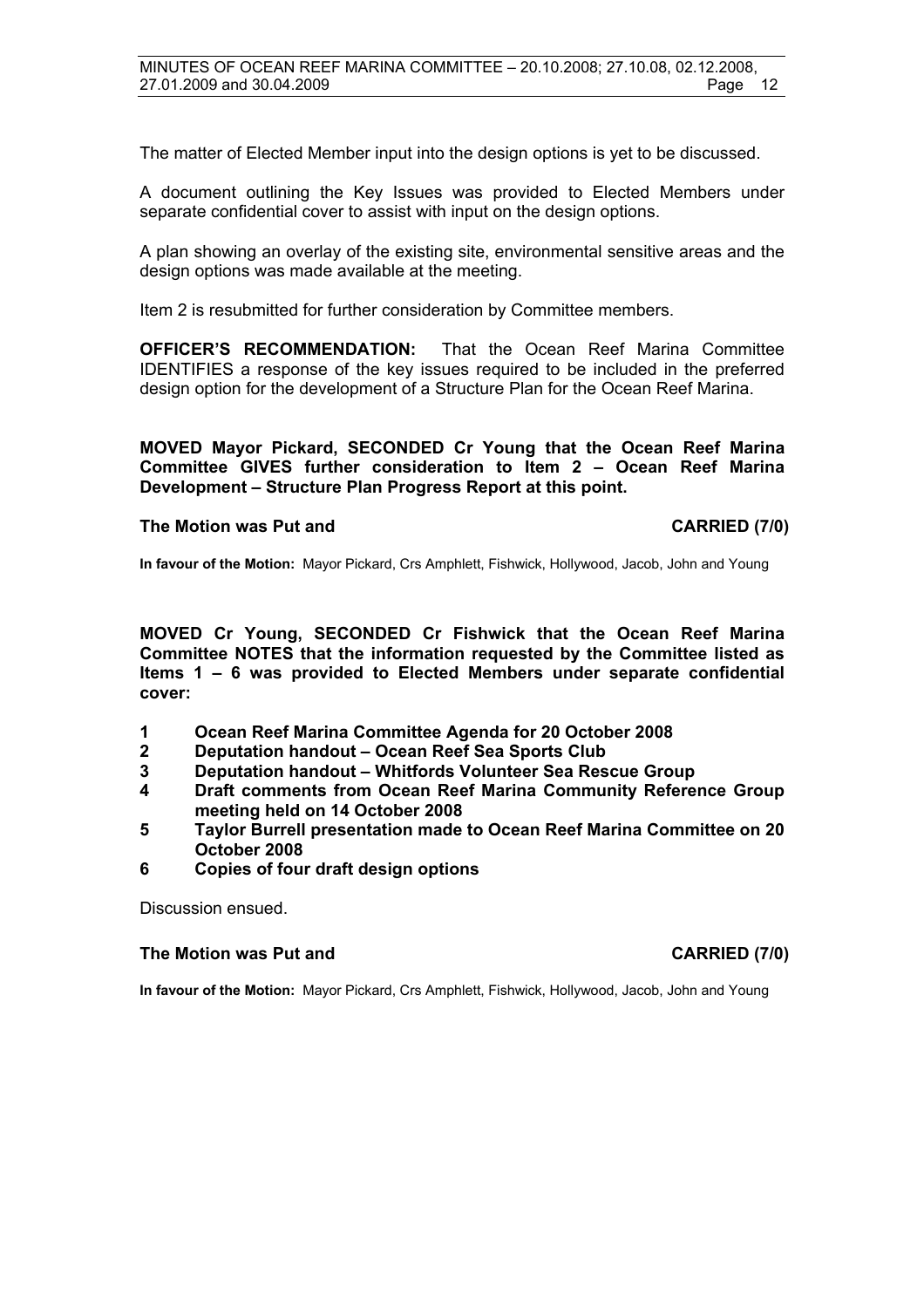**MOVED Mayor Pickard, SECONDED Cr Fishwick that the Chief Executive Officer ARRANGES for:** 

- **1 the Ocean Reef Marina Project Group to be informed of comments from the Committee in consideration of feed back received from:** 
	- **(a) The Ocean Reef Marina Community Reference Group;**
	- **(b) Individual Elected Members; and**
- **2 the preparation of an appropriate iteration of a draft Structure Plan addressing the issues raised.**

Discussion ensued, with Committee members providing input in relation to their preferences with regard to Options 1 – 4.

#### The Motion was Put and **CARRIED** (7/0)

**In favour of the Motion:** Mayor Pickard, Crs Amphlett, Fishwick, Hollywood, Jacob, John and Young

#### **PROCEDURAL MOTION - THAT THE MEETING BE ADJOURNED**

**MOVED Cr Fishwick, SECONDED Cr John that this meeting BE ADJOURNED until a date to be determined by the Chairman, in consultation with the Chief Executive Officer.** 

#### **The Procedural Motion was Put and CARRIED (7/0)**

**In favour of the Procedural Motion:** Mayor Pickard, Crs Amphlett, Fishwick, Hollywood, Jacob, John and Young

The Meeting **ADJOURNED** at 2150 hrs on Monday, 27 October 2008.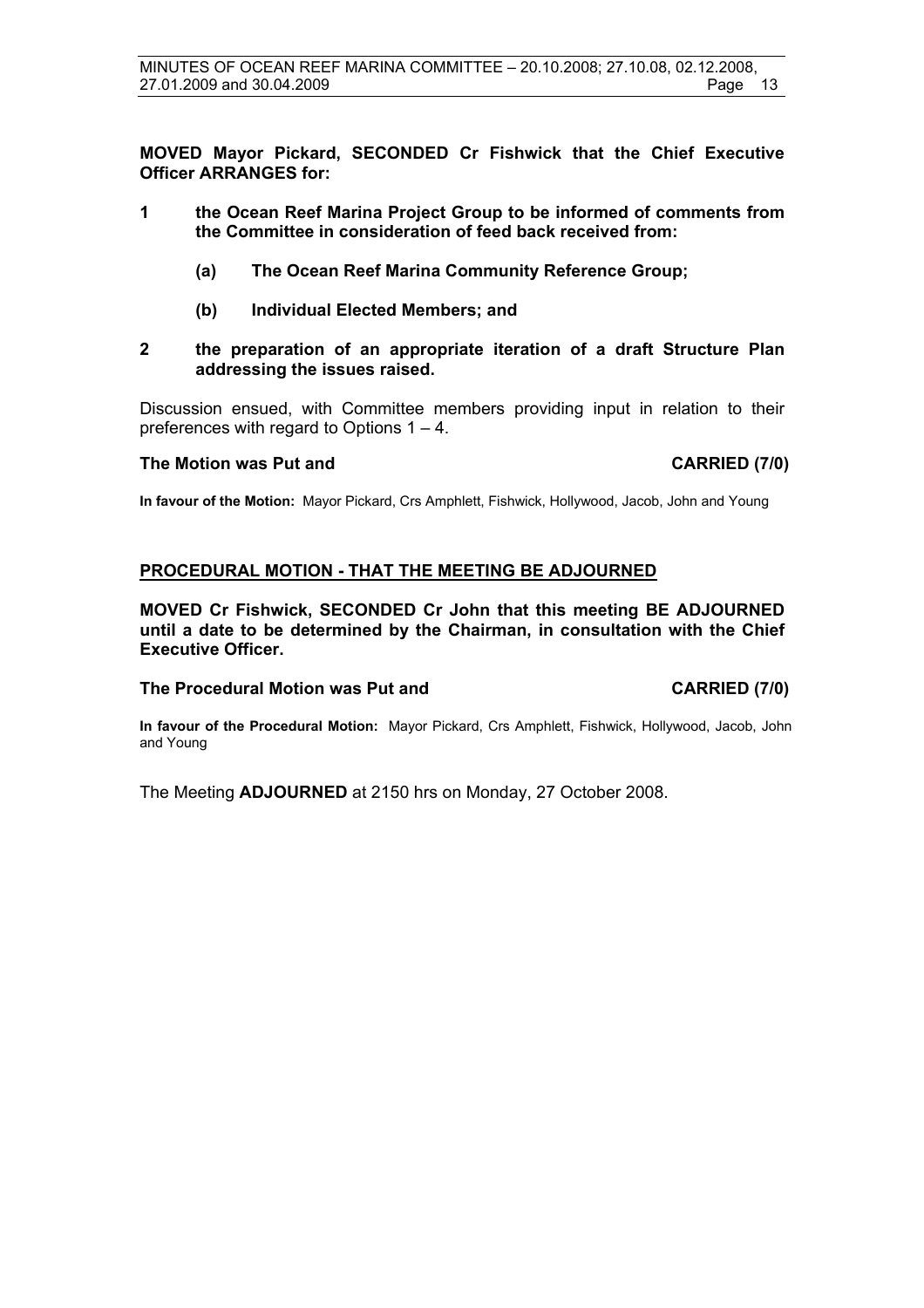#### **RESUMPTION OF MEETING**

The Presiding Person declared the Ocean Reef Marina Committee that commenced on Monday 20 October 2008 **RESUMED** at 1840 hrs on **TUESDAY, 2 DECEMBER 2008**, the following persons being present:

#### **ATTENDANCE**

#### **Committee Members:**

| <b>Mayor Troy Pickard</b><br>Cr Trona Young<br>Cr Kerry Hollywood<br>Cr Geoff Amphlett<br><b>Cr Russ Fishwick</b><br>Cr Brian Corr          | <b>Presiding Person</b>                                                                                                                | absent 1924 hrs to 1925 hrs                             |
|---------------------------------------------------------------------------------------------------------------------------------------------|----------------------------------------------------------------------------------------------------------------------------------------|---------------------------------------------------------|
| Officers:                                                                                                                                   |                                                                                                                                        |                                                         |
| Mr Garry Hunt                                                                                                                               | <b>Chief Executive Officer</b>                                                                                                         | absent 2015 hrs to 2016 hrs<br>and 2112 hrs to 2113 hrs |
| Mr Mike Archer<br><b>Ms Christine Robinson</b><br>Ms Genevieve Hunter<br>Mrs Jill Hewison                                                   | <b>City Projects Administrator</b><br><b>Executive Officer</b><br><b>Executive Projects Officer</b><br><b>Administrative Secretary</b> |                                                         |
| <b>Observers</b>                                                                                                                            |                                                                                                                                        |                                                         |
| Cr Marie Macdonald<br>Cr Mike Norman                                                                                                        |                                                                                                                                        |                                                         |
| <b>Apologies</b>                                                                                                                            | Cr Michele John<br>Cr Albert Jacob, JP                                                                                                 |                                                         |
| In Attendance                                                                                                                               |                                                                                                                                        |                                                         |
| Mr Andrew Williams, Coffey Projects<br>Mr Daniel Botelho, Worley Parsons<br>Mr Chris Hopkins, SMEC<br>Mr Graham Kennedy, Jones Lang Lasalle |                                                                                                                                        |                                                         |

# **ADDITIONAL INFORMATION**

Mr Graham Taylor, Taylor Robinson Ms Karin Wright, Taylor Burrell Burnett Mr Bill Burrell, Taylor Burrell Burnett

The following documentation, marked Confidential, was provided to Elected Members under separate cover on 28 November 2008 – Appendix 5 refers.

- Memorandum from CEO to Mayor and Councillors dated 28 November 2008
- Latest Concept Plan
- Key Issues and Findings
- Notes from the Ocean Reef Marina Steering Committee meetings held on 10 July 2008, 23 October 2008 and 26 November 2008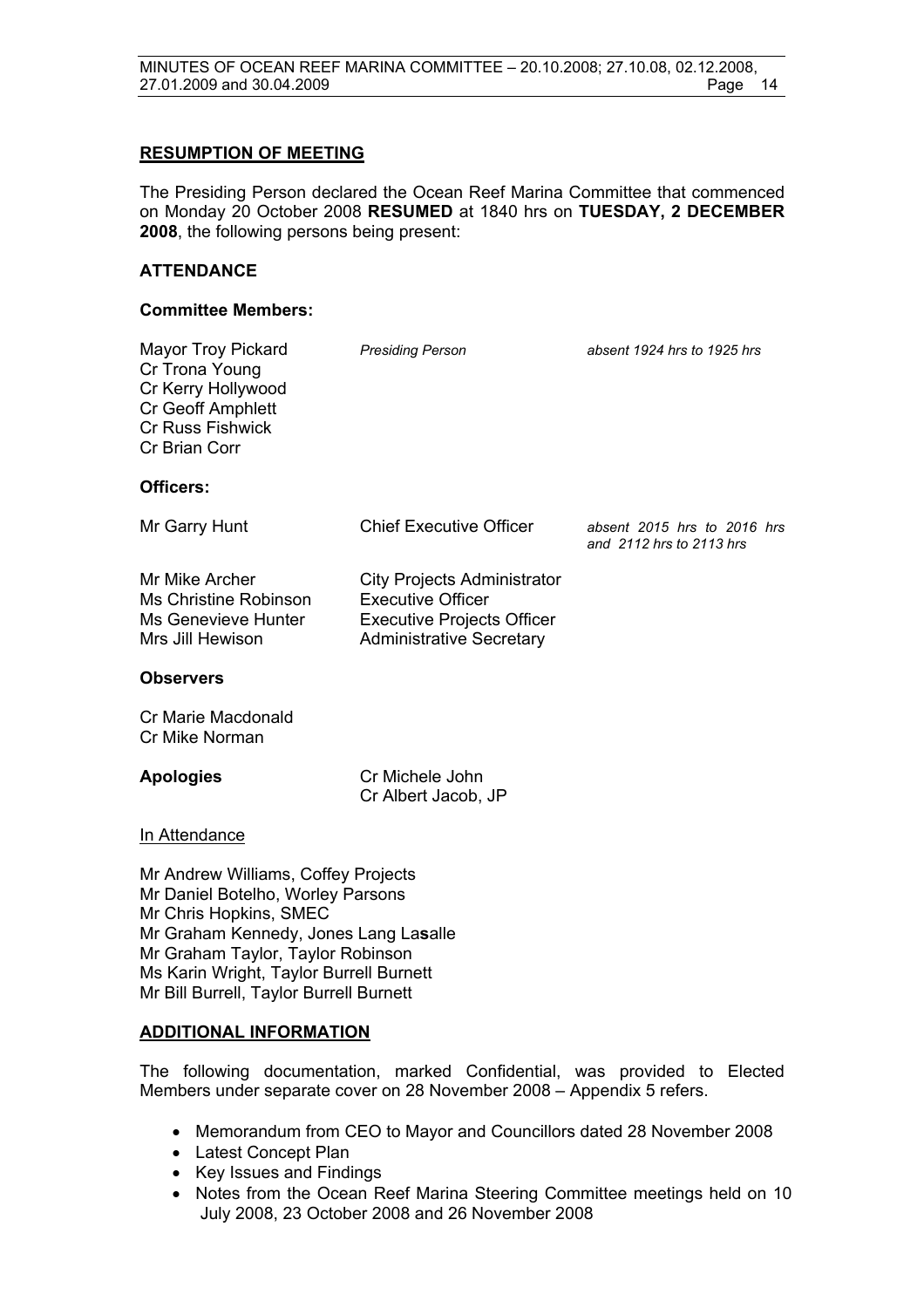The Chief Executive Officer distributed a memorandum dated 2 December 2008 which provided an introductory summary of the current state of progression of the Concept Plan for the Ocean Reef Marina - Appendix 6 refers.

Mr Bill Burrell, Taylor Burrell Barnett gave a powerpoint presentation on the Ocean Reef Concept Plan - Appendix 7 refers.

Mr Andrew Williams then gave a presentation on Concept Plan Analysis which covered the technical issues which were required to be dealt with - Appendix 8 refers.

*Mayor Pickard left the Room at 1924 hrs and returned at 1925 hrs.* 

Mr Graham Taylor, Taylor Robinson then gave a presentation on the Concept Plan – Built Form Vision - Appendix 9 refers.

*The Chief Executive Officer left the Room, the time being 2015 hrs and returned at 2016 hrs.*

Discussion ensued on the following key issues:

- $\triangleright$  Environmental flora and fauna
- $\triangleright$  Pens & Boating
- ¾ Parking/Car Movement

The Presiding Person **ADJOURNED** the meeting for two minutes, the time being 2033 hrs and **RESUMED** the meeting at 2035 hrs.

Discussion ensued on the following key issues:

- $\triangleright$  Erosion
- $\triangleright$  Flushing
- $\triangleright$  Commercial Activity
- $\triangleright$  Residential

*The Chief Executive Officer left the Room, the time being 2112 hrs and returned at 2113 hrs.*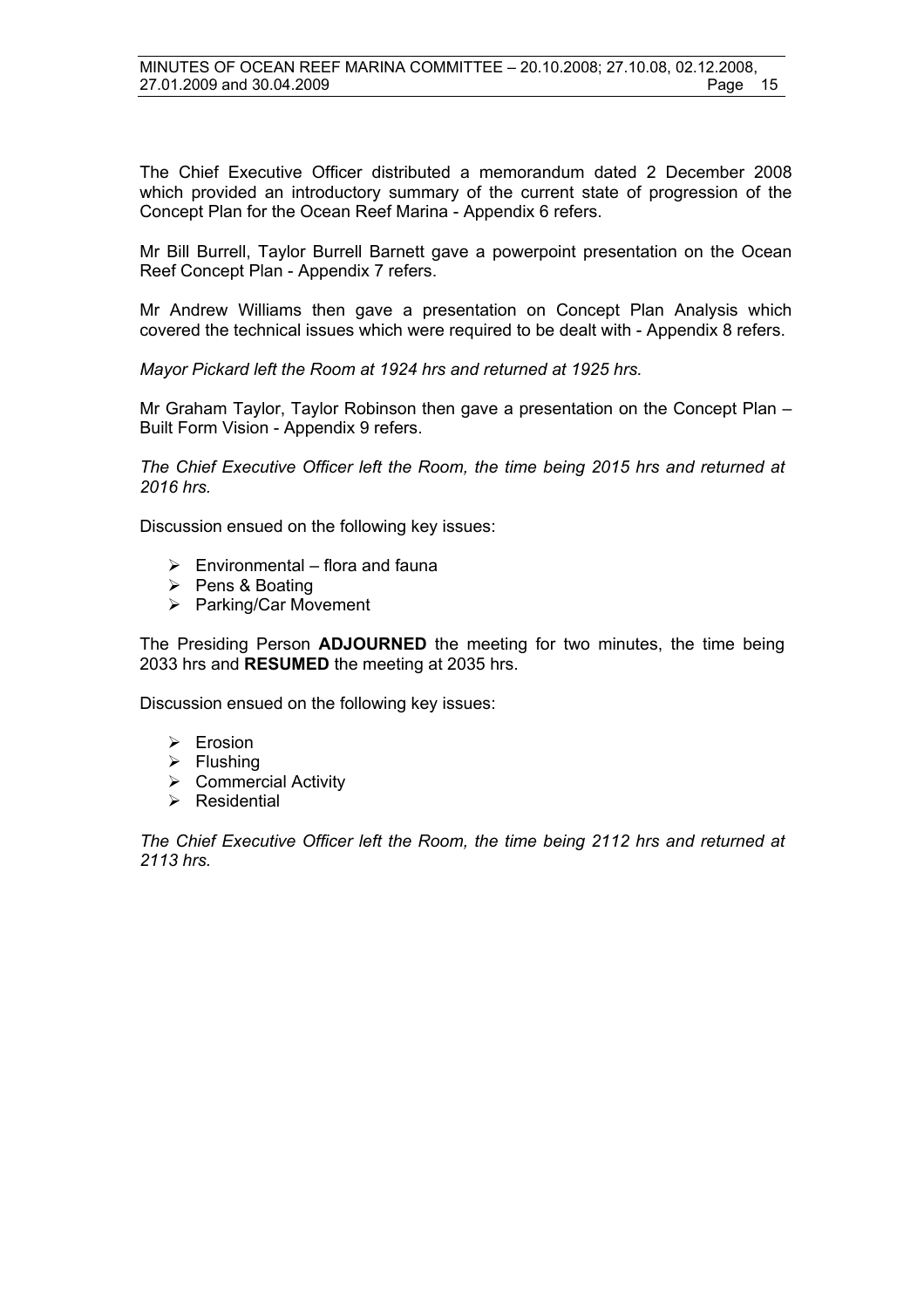#### **MOVED Cr Young SECONDED Cr Fishwick that this meeting be now adjourned to allow the following issues to be further investigated and report back to the reconvened Committee meeting to be determined by the Chair:**

#### **Items to be investigated**

- **Bridge to new groyne**
- **Cost of Island groyne**
- **Beach sand movement**
- **Groyne Pool**
- **Management Plan Beach Erosion (Mullaloo Beach)**
- **Pick up/drop off Servicing Access**
- **Artificial Reef Wave Breaks**
- **Jones Lang Lasalle Commercial Use/Tenants/Rental**

### **The Chief Executive Officer to report to Council on:**

- **Probity Auditor**
- **Engaging Department Planning & Infrastructure Minister for Planning in the process and seek comment on:** 
	- ¾ **Residential**
	- ¾ **Boat Pens**
	- ¾ **Land Tenure**
- • **Community Reference Group**
- • **Liaising with Water Corporation regarding South sector potential uses**
- • **Clarification of parking bay numbers**
- • **Proportion of Land City of Joondalup v State Government**
- • **Philosophy of Rental Regime Quality/Rental**
- • **Philosophy and Parameters of Project**

#### **Flushing**

- **Preference is to adopt 5-6 day option**
- **Difference Club land/commercial land**
- **Design High Rise/Residential**

#### **The Motion was Put and CARRIED (6/0)**

**In favour of the Motion:** Mayor Pickard, Crs Amphlett, Fishwick, Hollywood, Corr and Young

The Meeting **ADJOURNED** at 2010 hrs on Tuesday 2 December 2008.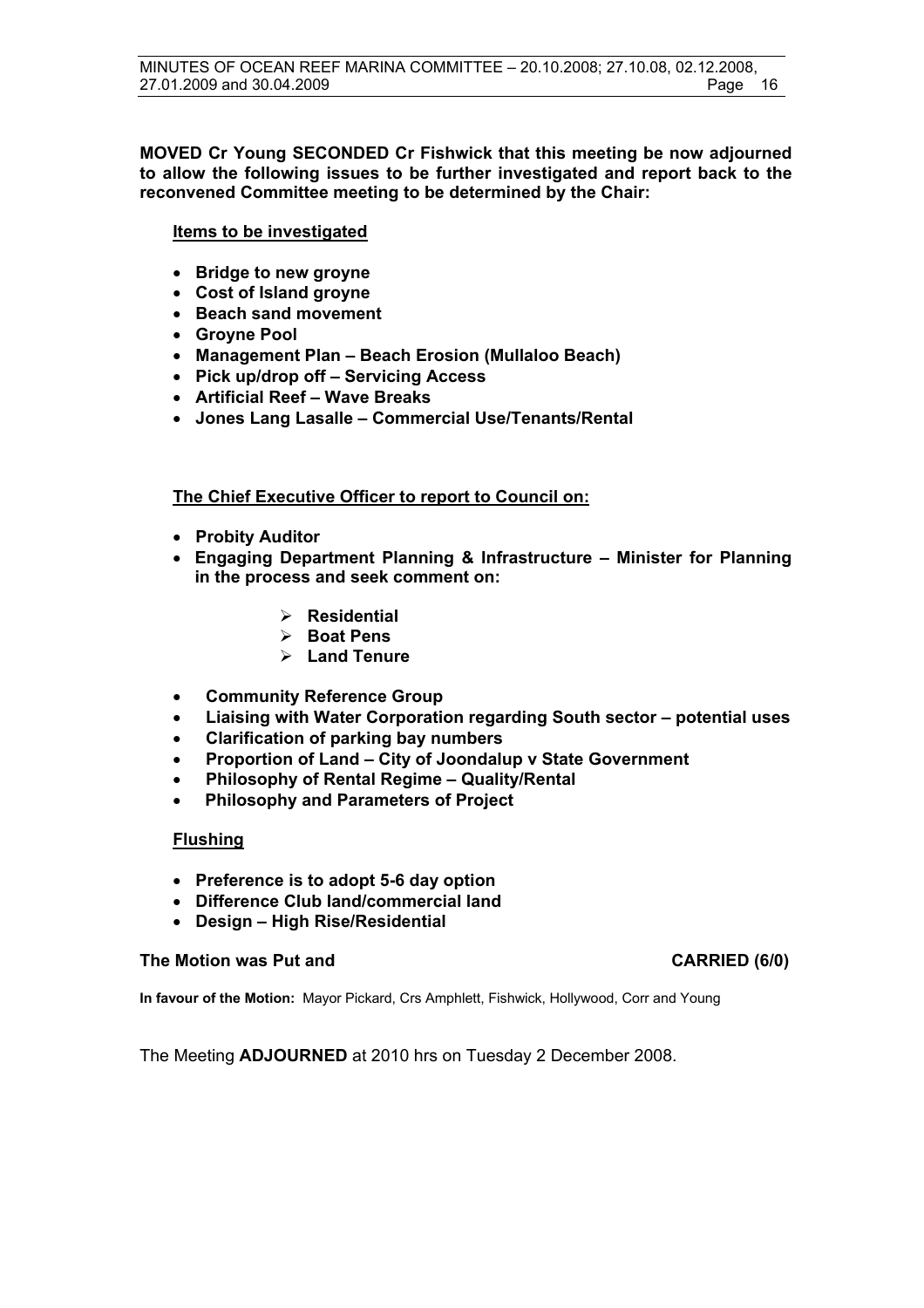#### **RESUMPTION OF MEETING**

The Presiding Person declared the Ocean Reef Marina Committee that commenced on Monday 20 October 2008 **RESUMED** at 1737 hrs on **TUESDAY, 27 JANUARY 2009,** the following persons being present:

#### **ATTENDANCE**

#### **Committee Members:**

| Mayor Troy Pickard<br>Cr Albert Jacob, JP<br>Cr Trona Young<br>Cr Kerry Hollywood<br><b>Cr Geoff Amphlett</b> | <b>Presiding Person</b> | absent 1835 hrs to 1837 hrs |
|---------------------------------------------------------------------------------------------------------------|-------------------------|-----------------------------|
| Officers:                                                                                                     |                         |                             |

Ms Christine Robinson Executive Officer

Mr Garry Hunt Chief Executive Officer *absent 1843 hrs to 1845 hrs* Mr Mike Archer City Projects Administrator Ms Genevieve Hunter Executive Projects Officer Mrs Janet Foster **Administrative Services Coordinator** Mrs Rose Garlick **Administrative Secretary** 

#### **Observers**

Cr Tom McLean

#### In Attendance

Mr Andrew Williams, Coffey Projects Mr Daniel Botelho, Worley Parsons Mr Bill Burrell, Taylor Burrell Burnett Mr Craig Schulter, Worley Parsons *from 1743 hrs* 

**Apologies** 

Cr Russ Fishwick Cr Michele John Cr Brian Corr

#### **DECLARATIONS OF INTEREST**

#### **Disclosure of Financial Interests**

Nil.

#### **Disclosure of interest affecting impartiality**

Elected Members and staff are required under the Code of Conduct, in addition to declaring any financial interest, to declare any interest that may affect their impartiality in considering a matter. This declaration does not restrict any right to participate in or be present during the decision-making process. The Elected Member/employee is also encouraged to disclose the nature of the interest.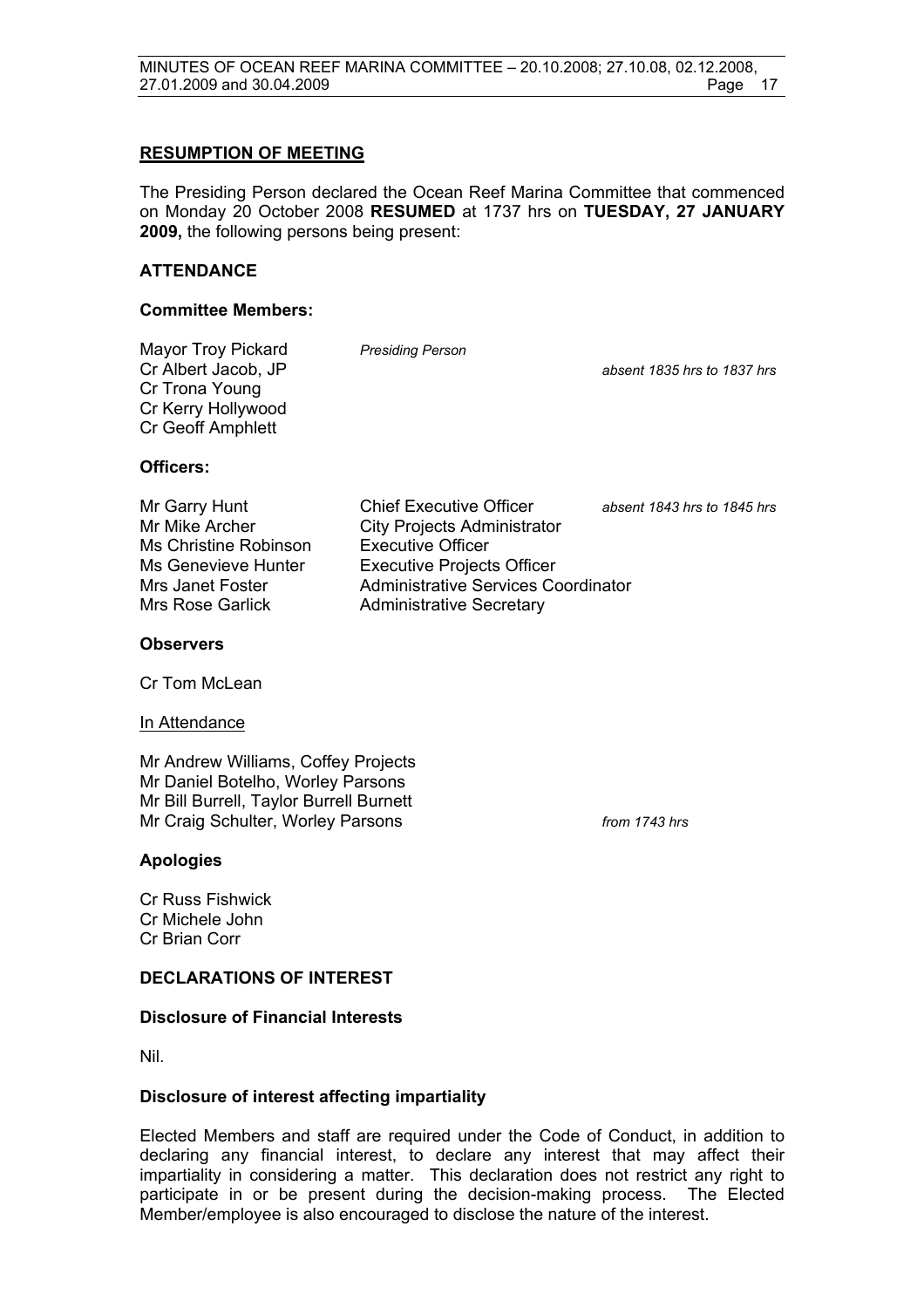| <b>Name/Position</b>      | <b>Cr Trona Young</b>                                   |  |  |
|---------------------------|---------------------------------------------------------|--|--|
| <b>Item No/Subject</b>    | Item 2 – Ocean Reef Marina Development – Structure Plan |  |  |
|                           | <b>Progress Report</b>                                  |  |  |
|                           | Item 3 - Ocean Reef Marina Community Reference Group    |  |  |
| <b>Nature of interest</b> | Interest that may affect impartiality                   |  |  |
| <b>Extent of interest</b> | Persons on the Consultation (Community Group) are       |  |  |
|                           | known to Cr Young                                       |  |  |

| <b>Name/Position</b>      | <b>Cr Albert Jacob, JP</b>                              |  |
|---------------------------|---------------------------------------------------------|--|
| <b>Item No/Subject</b>    | Item 2 - Ocean Reef Marina Development - Structure Plan |  |
|                           | <b>Progress Report</b>                                  |  |
| <b>Nature of interest</b> | Interest that may affect impartiality                   |  |
| <b>Extent of interest</b> | Cr Jacob is a member of the Ocean Reef Sea Sports Club  |  |

#### **ANNOUNCEMENTS**

Mayor Pickard expressed his appreciation to Councillors for their attendance to the meeting at relatively short notice and provided an overview on the Ocean Reef Marina Project to date.

#### **ADDITIONAL INFORMATION**

The Chief Executive Officer referred to the following memorandums, marked Confidential, provided to Elected Members under separate cover on 21 January 2009 – Appendix 10 refers.

- Ocean Reef Marina Project
- Ocean Reef Marina Committee Philosophy and Parameters

*Mr Craig Schulter, Worley Parsons, entered room, the time being 1743 hrs.* 

## **ITEM 1 PRESENTATION – TAYLOR BURRELL BARNETT - [07303] [04171]**

**WARD:** North Central

**RESPONSIBLE** Mr Garry Hunt **DIRECTOR:** Chief Executive Officer

In accordance with the request of the Ocean Reef Marina Committee at its adjourned meeting on 2 December 2008, Taylor Burrell Barnett provided a power point presentation in relation to Concept Plan 6 – Appendix 11 refers.

*Cr Jacob left the Room, the time being 1835 hrs and returned at 1837hrs.*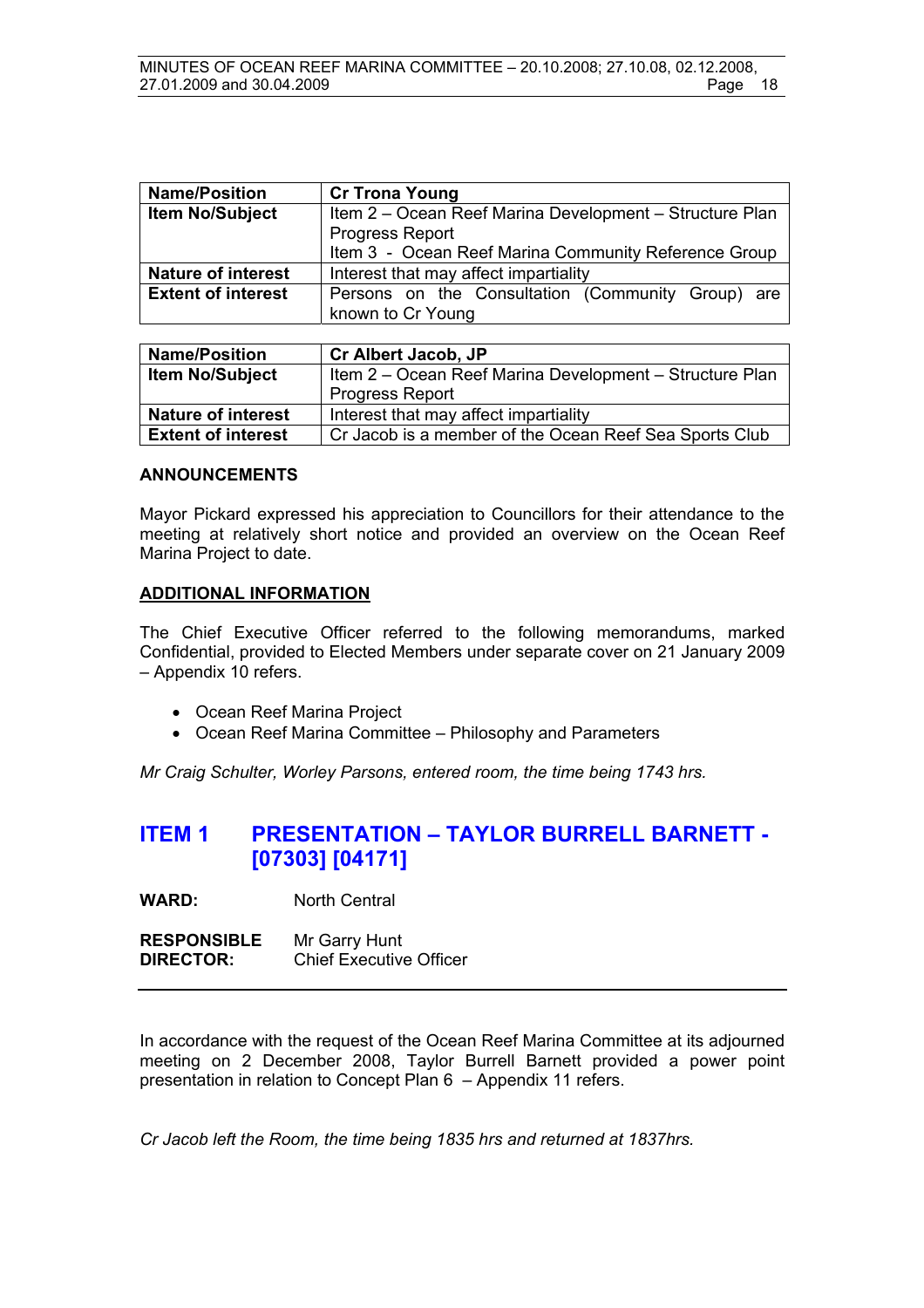A number of questions were raised and discussed.

*The Chief Executive Officer left the Room, the time being 1843 hrs and returned at 1845 hrs.*

**ITEM 2 OCEAN REEF MARINA DEVELOPMENT STRUCTURE PLAN PROGRESS REPORT – [07303, 04171]**

**WARD:** North-Central Ward

| <b>RESPONSIBLE</b> | Mr Garry Hunt |
|--------------------|---------------|
| <b>DIRECTOR:</b>   | Office of CEO |

#### **PURPOSE / EXECUTIVE SUMMARY**

To provide the Ocean Reef Marina Committee with a progress report on the development of a Structure Plan for the Ocean Reef Marina including work on the latest plan, Concept Plan 6.

#### **BACKGROUND**

At the meeting on 1 November 2005, the Commissioners resolved to appoint Clifton Coney Group (now known as Coffey Projects) to provide Project Management Services for the preparation of a Structure Plan in accordance with Part 9 of District Planning Scheme No. 2 for the Ocean Reef Marina.

The formal adoption of a Concept Plan by the Ocean Reef Marina Committee and Council is a major component of the Structure Plan process for the site.

#### **DETAILS**

Concept Plan 6 has been prepared taking into consideration recommendations and comments from the Committee at the meeting of 2 December 2008. The key additions/alterations are:

- Incorporation of a second/island groyne
- Redesign of southern residential area
- Main entry widened to accommodation future public transport
- Provision of public transport drop off points
- Incorporate of coastal pool
- Redesign of super vacht area
- Co-location of clubs
- Identification of possible Government agency sites
- Identification of additional strategic commercial sites
- Increase in size of marina beach sites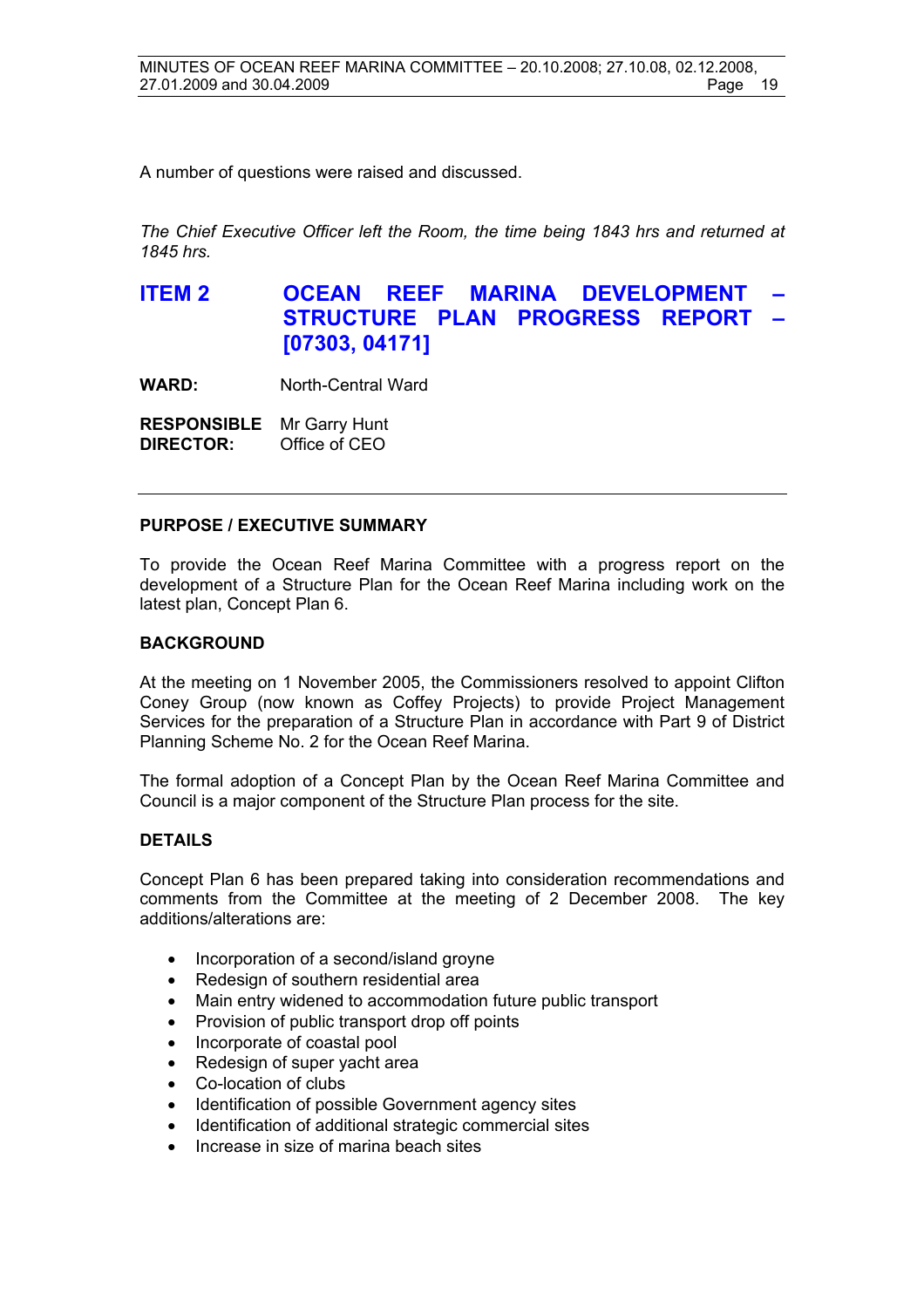#### **Consultant Reports and Studies**

#### **Environmental – SMEC**

**Flora:** The Vegetation Condition, Ecological Community and Flora Search Report has been finalised contains the following summarised conclusions:

#### *Vegetation Condition*

The mapping indicates a condition presentation for the survey site as follows:

| $\bullet$ | Completely degraded        | 3%  |
|-----------|----------------------------|-----|
| $\bullet$ | Degraded                   | 13% |
| $\bullet$ | Good condition             | 64% |
|           | Very good condition        | 16% |
|           | <b>Excellent condition</b> | 4%  |

#### *Ecological Community Report*

The report does not find that Threatened Ecological Communities (TEC) exist on the survey site. This report has identified a Priority 3 Ecological Community (PEC) described as SCP29A existing in the south west corner of the survey area. The status of this community is that it is not threatened but is one that is poorly reserved.

#### *Flora Search Report*

The report indicates that no declared flora is known to exist on the survey site.

The Priority 3 flora (*Hibbertia spicata subsp. leptotheca*) and conservation value flora (as scheduled below) presenting on the survey site have been identified and mapped.

- *Diplolaena dampieri*
- *Diploaena angustifolia*
- *Banksia sessilis* var. *Cygnorum*
- *Grevillea vestita* (OR form)

**Fauna:** A Level 1 Fauna Assessment has been completed and makes the following recommendations:

In order to preserve some of the fauna values of the site and of surrounding areas, the following recommendations are made:

• The marina re-development should minimise the amount of existing native vegetation cleared. Appropriate re-vegetation should be undertaken for any road-verges or other open areas, and should include species native to the site. Closing off and rehabilitating sandy tracks would be likely to enhance the habitat value of remaining vegetation.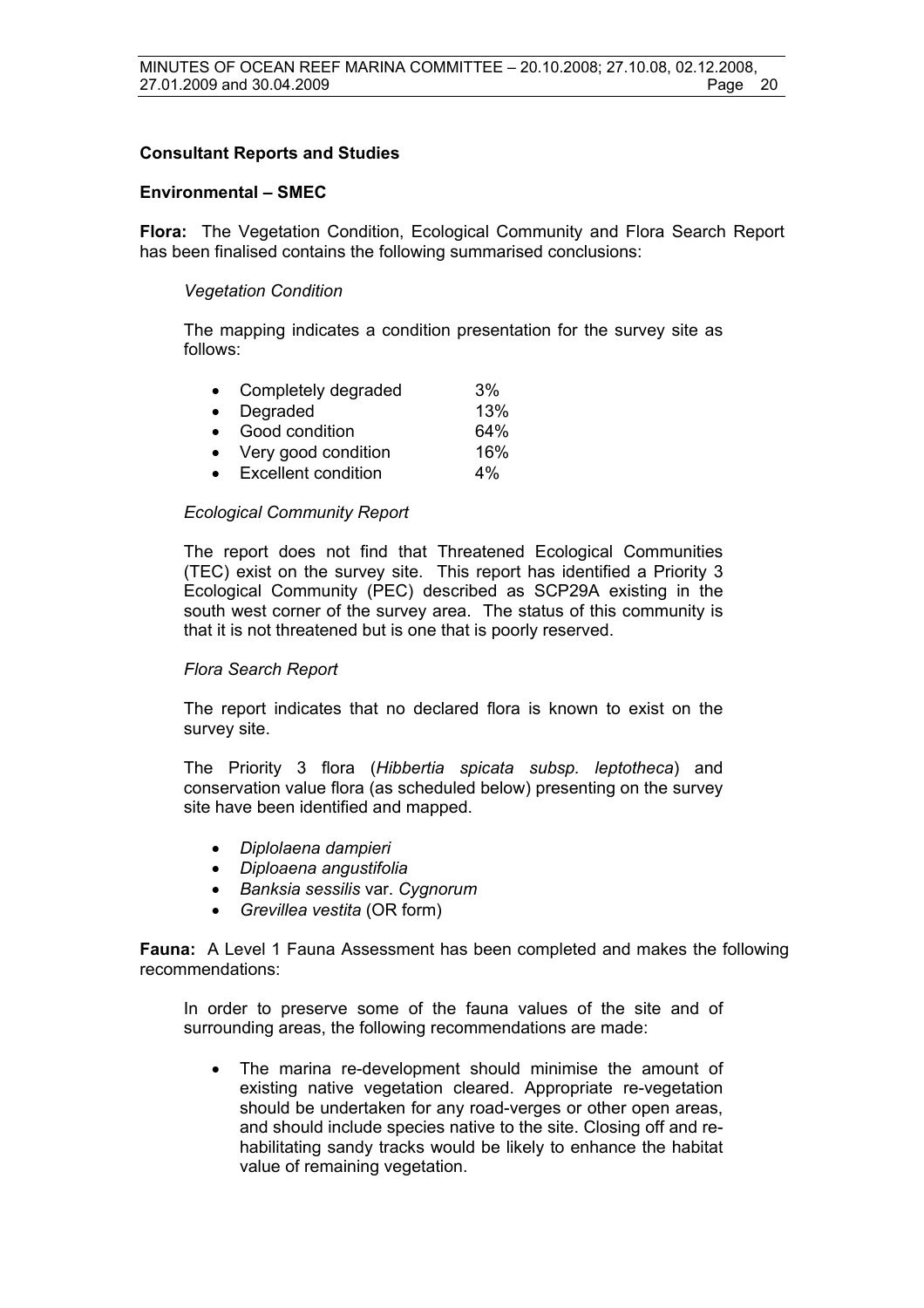• Maintain a north-south native vegetation corridor (wildlife corridor) to allow for the movement of fauna through the site. This corridor should be as wide as possible and the vegetation should be managed to prevent degradation due to weed invasion.

Additional Environmental Information has also been provided which provides data on ocean currents, waves and wave height, water quality and testing.

#### **Engineering – Worley Parsons**

The following reports will be made available to the Committee, however a summary of the outcomes will form part of the consultant presentation:

- Flushing report on the proposed two entrances
- Erosion assessment
- Costings for groyne bridge and island groyne

#### **Structure Planning – Taylor Burrell Barnett**

The following reports will be made available to the Committee, however a summary of the outcomes will form part of the consultant presentation:

- Car park plan
- Circulation plan cars, bicycles, public transport

#### **Project Management – Coffey Projects**

• Updated Risk Management assessment (attachment refers)

As outlined by the Chief Executive Officer at the adjourned meeting of 2 December 2008, a preliminary outline of philosophy and parameters for the project has been developed for consideration of the Committee. It is not intended for the Committee to adopt at this stage but to inform deliberations, and that a formal decision would take place when the Council finally determines the Concept Plan and other supporting documentation.

#### **Link to Strategic Plan:**

• Key Focus Area: Leadership and Governance

1.1 OBJECTIVE: To engage proactively with the community.

• Key Focus Areas: The Built Environment

4.2 OBJECTIVE: To progress a range of innovative and high quality urban development projects within the City

4.2.1 STRATEGIES: Develop a concept for, and commit to, the development of land at the Ocean Reef Marina site.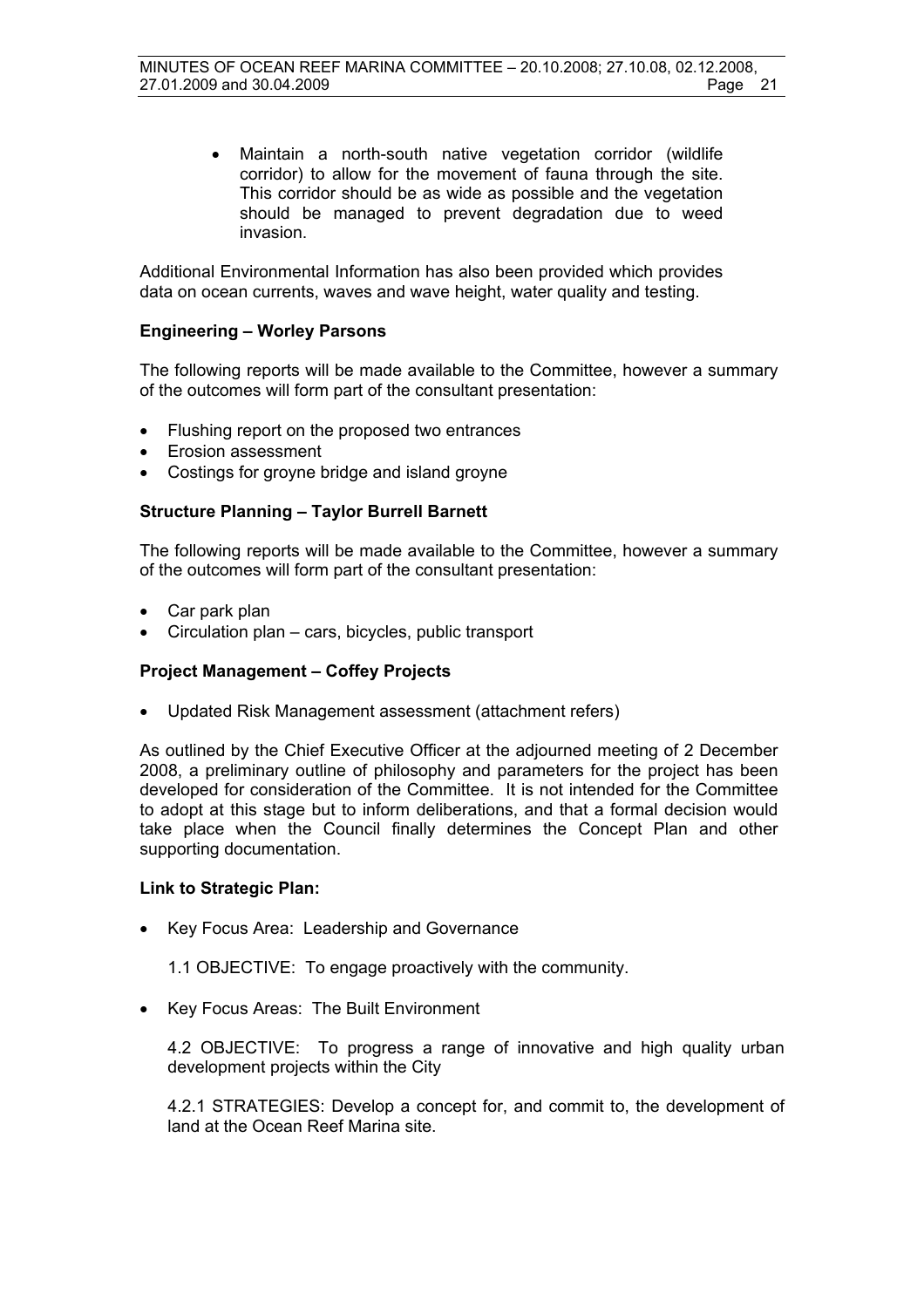#### **Legislation – Statutory Provisions:**

The City is governed by the requirements of the Local Government Act in relation to dealings involving commercial undertakings and land development.

#### **Risk Management considerations:**

An updated (from 2005) Risk Management Assessment has been completed by the City's consultants and is attached. The assessment was constructed based on upto-date project information and research including preliminary studies and draft concept plans (including Concept Plan 5).

#### **Financial/Budget Implications:**

The 2008/2009 Budget allowed for \$1.19 million to be spent on the preparation of the Ocean Reef Marina Structure Plan. To date \$768,000 has been committed to progressing the concept plan and accompanying field research and preliminary studies. It is anticipated that the allocated budget funds will be expended by 30 June 2009.

#### **Policy implications:**

Recognition that the project will conform to City governance framework.

#### **Regional Significance:**

The development has the potential to provide the residents of the City of Joondalup and the wider Western Australia community with a world class facility and destination.

#### **Sustainability implications:**

Not applicable.

#### **Consultation:**

Not applicable.

#### **ATTACHMENTS**

| Attachment 1 | <b>Risk Assessment</b>  |
|--------------|-------------------------|
| Attachment 2 | Key Findings and Issues |

#### **COMMENTS**

A Key Findings and Issues document which provides information on the status of issues raised by the project's key stakeholders and City officers is attached.

### **OFFICER'S RECOMMENDATION**

That the Ocean Reef Marina Committee NOTES the contents of this report and supporting documentation, and Concept Plan 6 as the latest plan in the progress towards a Structure Plan for the Ocean Reef Marina Site.

This Item was considered in conjunction with Item 3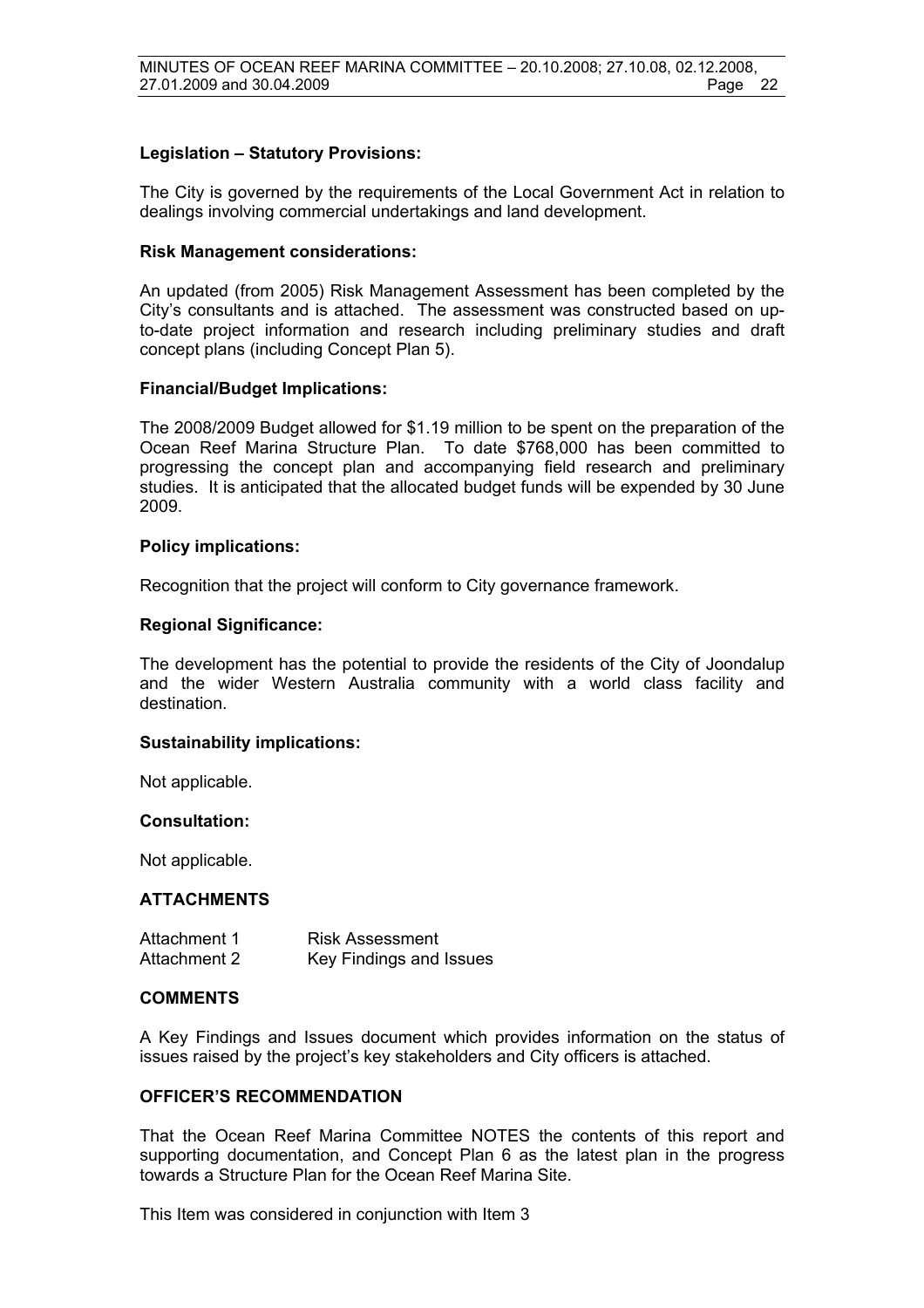# **ITEM 3 OCEAN REEF MARINA COMMUNITY REFERENCE GROUP – [07303, 04171]**

**WARD:** North-Central Ward

**RESPONSIBLE** Mr Garry Hunt **DIRECTOR:** Office of CEO

#### **PURPOSE / EXECUTIVE SUMMARY**

To provide the Ocean Reef Marina Committee with a progress report on the status of the Ocean Reef Marina Community Reference Group.

#### **BACKGROUND**

At its meeting on 19 February 2008 (CJ004-02/08), Council resolved to appoint 34 people to the Ocean Reef Marina Community Reference Group (CRG) under the categories of:

- Individuals representing residents of Ocean Reef;
- Individuals representing surrounding suburbs including Iluka, Mullaloo, Heathridge, Connolly and Currambine;
- Individuals representing community groups/agencies; and
- Individuals representing the northwest corridor communities.

The role of the group was to:

- Help the City develop a concept design and structure plan for the Ocean Reef Marina;
- Ensure the issues and concerns of the community are adequately represented;
- Represent the interests of the wider community;
- Act as a conduit to disseminate information and feedback to and from the wider community; and
- Liaise with extended networks and community groups to facilitate information sharing about the project.

### **DETAILS**

The CRG has met on four occasions, with the outcomes being as follows:

- **21 April 2008** provision of background documentation and information on the site. A question and answer session was also provided for group members to identify any gaps in the information provided or to raise questions.
- **19 May 2008** first facilitated workshop to agree to the project objectives, develop broad ideas and concepts and commence the development of a conceptual structure plan for the site. A presentation on the Marmion Marine Park by the Department of Environment and Conservation was also made.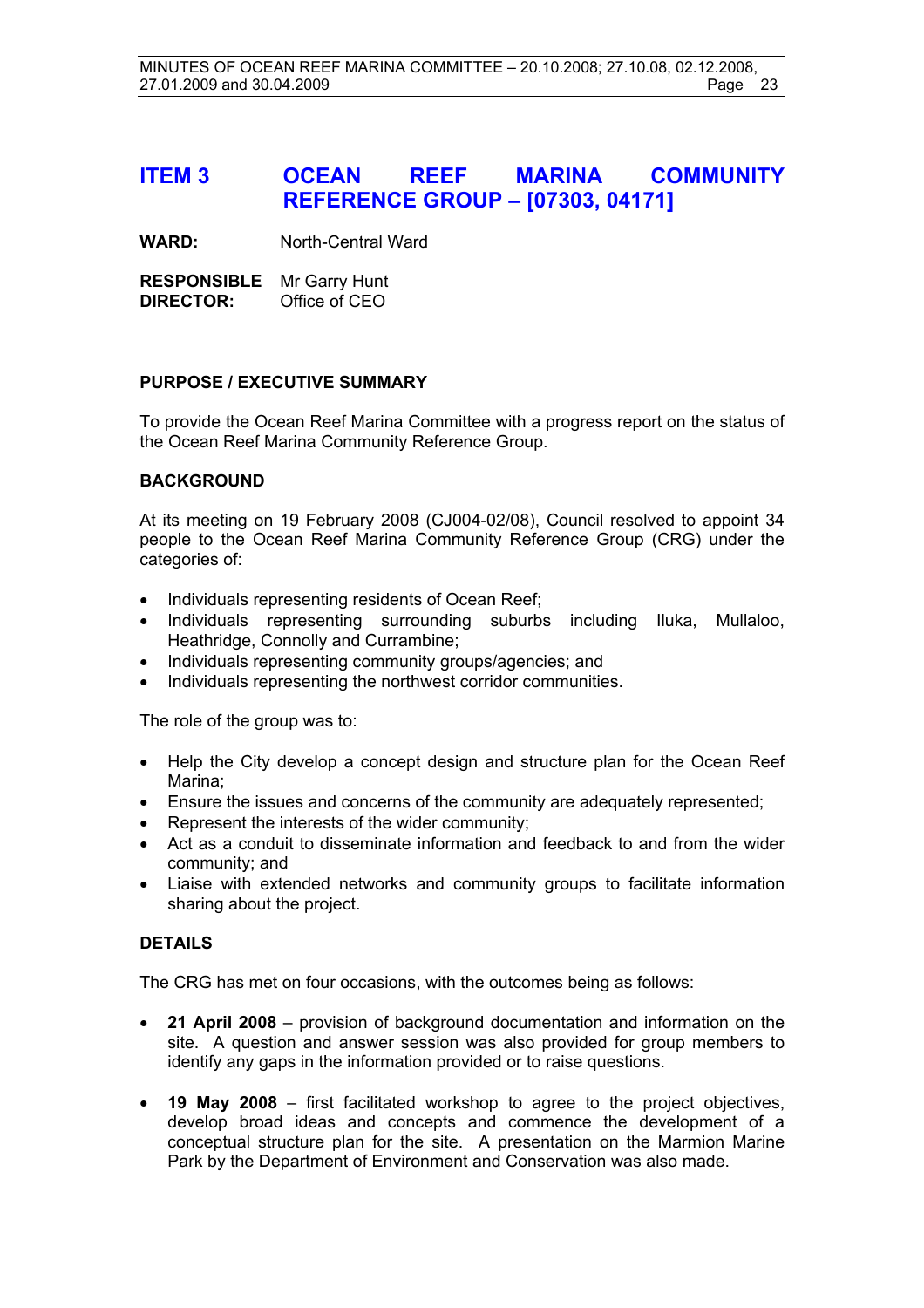The outcomes of the workshop included the:

- Aspirations and objectives for the site;
- Key items of opportunities and constraints; and
- Aspects that are not desired.
- **12 June 2008** second facilitated workshop to discuss the information gathered from the previous workshop, and to allow the planning consultants (Taylor Burrell Barnett) to provide its interpretation of the ideas from the previous workshop. A presentation by the Department for Planning and Infrastructure was also made.
- **14 October 2008** third facilitated workshop to allow for the planning consultants to present and discuss four design options prepared, to gain the CRG's comments and input, which will be used by the Council as part of the project design of the preferred option.

It is proposed that the Ocean Reef Marina Community Reference Group maintains the confidentiality of the 'Preferred Design Option' up to the time the Council formally considers the proposal.

#### **Link to Strategic Plan:**

• Key Focus Area: Leadership and Governance

1.1 OBJECTIVE: To engage proactively with the community.

• Key Focus Areas: The Built Environment

4.2 OBJECTIVE: To progress a range of innovative and high quality urban development projects within the City

4.2.1 STRATEGIES: Develop a concept for, and commit to, the development of land at the Ocean Reef Marina site.

#### **Legislation – Statutory Provisions:**

Not applicable.

#### **Risk Management considerations:**

Not applicable.

#### **Financial/Budget Implications:**

Not applicable.

#### **Policy implications:**

Not applicable.

#### **Regional Significance:**

Not applicable.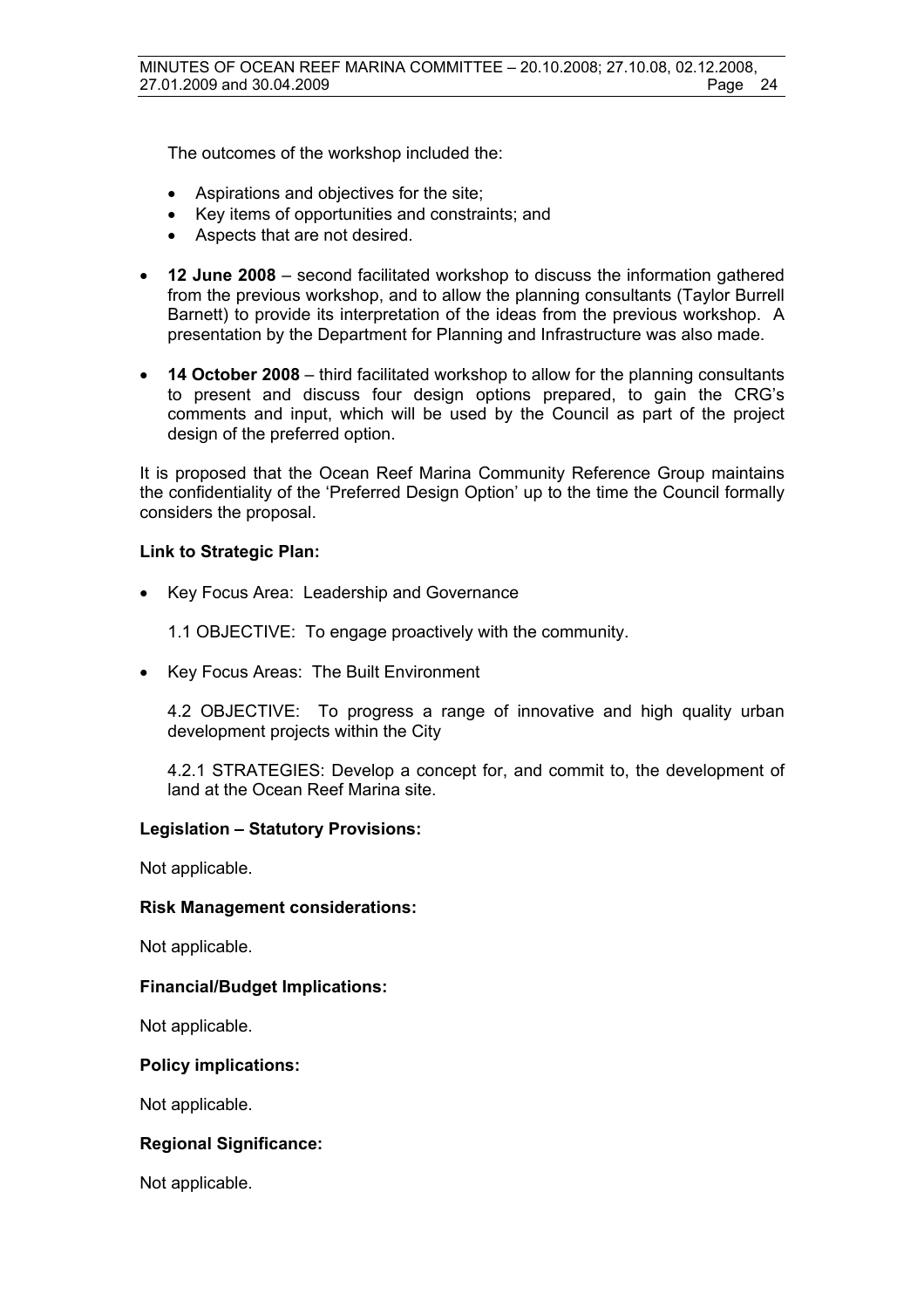### **Sustainability implications:**

Not applicable.

### **Consultation:**

Not applicable.

#### **COMMENT**

Not applicable.

#### **ATTACHMENTS**

Nil.

#### **VOTING REQUIREMENTS**

Simple majority

#### **OFFICER'S RECOMMENDATION**

That the Ocean Reef Marina Committee:

- 1 NOTES the involvement of the Ocean Reef Marina Community Reference Group in:
	- Assisting the City to develop a concept design and structure plan for the Ocean Reef Marina;
	- Ensuring the issues and concerns of the community are adequately represented;
	- Representing the interests of the wider community;
	- Acting as a conduit to disseminate information and feedback to and from the wider community; and
	- Liaising with extended networks and community groups to facilitate information sharing about the project;
- 2 RECOMMENDS to the Council that:
	- (a) the revised Concept Plan 6 be referred to the Community Reference Group;
	- (b) any comments provided by the Community Reference Group be referred to the Ocean Reef Marina Committee for consideration as part of the Structure Planning process for the Ocean Reef Marina project.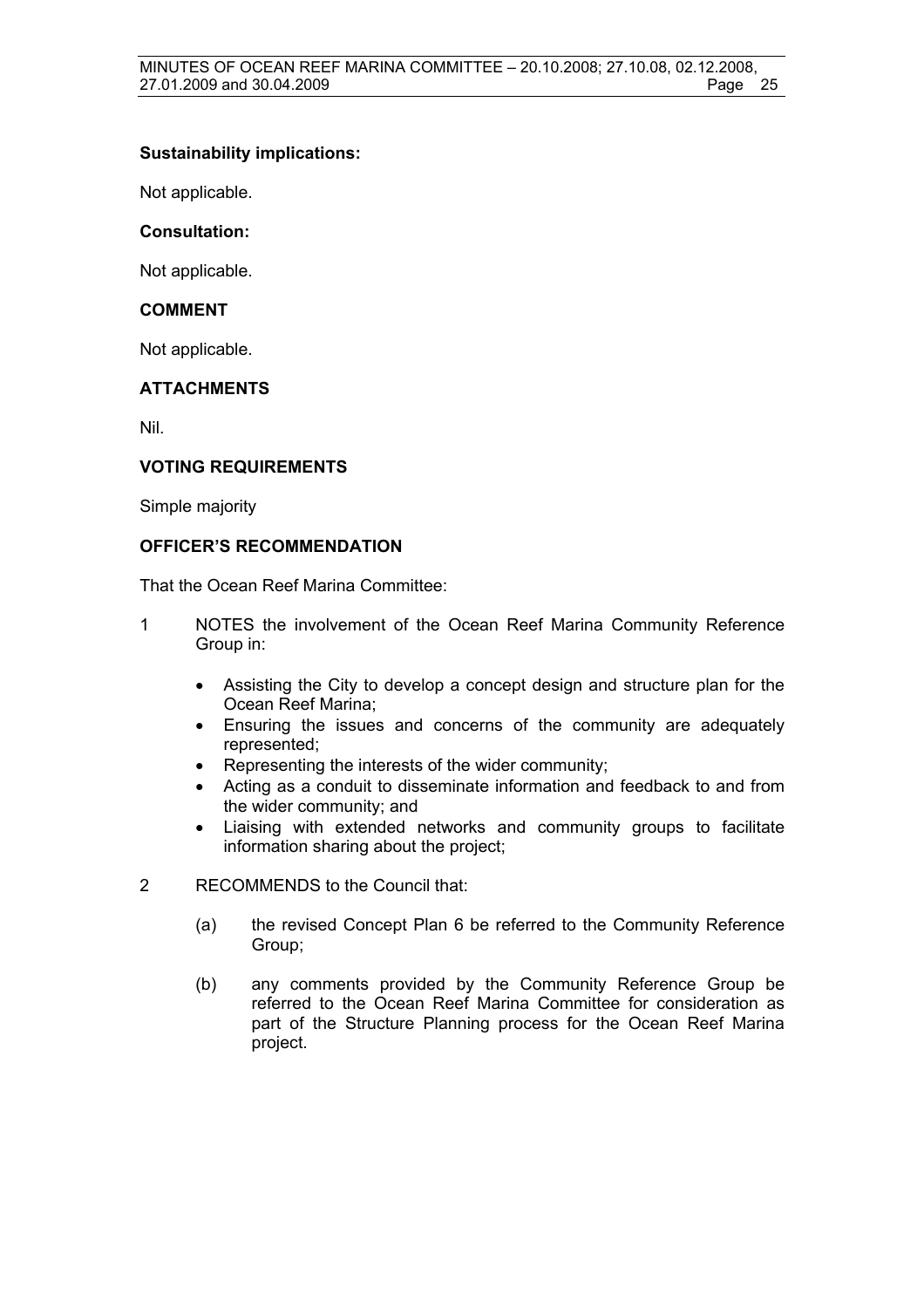**MOVED Cr Jacob, SECONDED Cr Young that the Ocean Reef Marina Committee:** 

- **1 NOTES the presentation of Concept Plan 6 as the latest plan in the progress towards a Structure Plan for the Ocean Reef Marina Site;**
- **2 ADVISES the Chief Executive Officer to arrange for the Ocean Reef Marina Community Group to be informed of comments from the Committee in relation to:** 
	- **(a) relocation of sea rescue tower;**
	- **(b) extension of the inner northern beach line;**
	- **(c) creation of an artificial reef, south of the marina to provide a sand source for the Mullaloo Beach line;**
- **3 RECOMMENDS to the Council that:** 
	- **(a) the revised Concept Plan 6 be referred to the Community Reference Group;**
	- **(b) any comments provided by the Community Reference Group be referred to the Ocean Reef Marina Committee for consideration as part of the Structure Planning process for the Ocean Reef Marina project.**

#### **The Motion was Put and CARRIED (5/0)**

**In favour of the Motion:** Mayor Pickard, Crs Amphlett, Hollywood, Jacob, and Young

#### **PROCEDURAL MOTION - THAT THE MEETING BE ADJOURNED**

**MOVED Cr Hollywood, SECONDED Cr Young that this meeting BE ADJOURNED until a date to be determined by the Presiding Person, in consultation with the Chief Executive Officer.** 

#### **The Procedural Motion was Put and CARRIED (5/0)**

**In favour of the Procedural Motion:** Mayor Pickard, Crs Amphlett, Hollywood, Jacob, and Young

The Meeting **ADJOURNED** at 1906 hrs on Tuesday, 27 January 2009.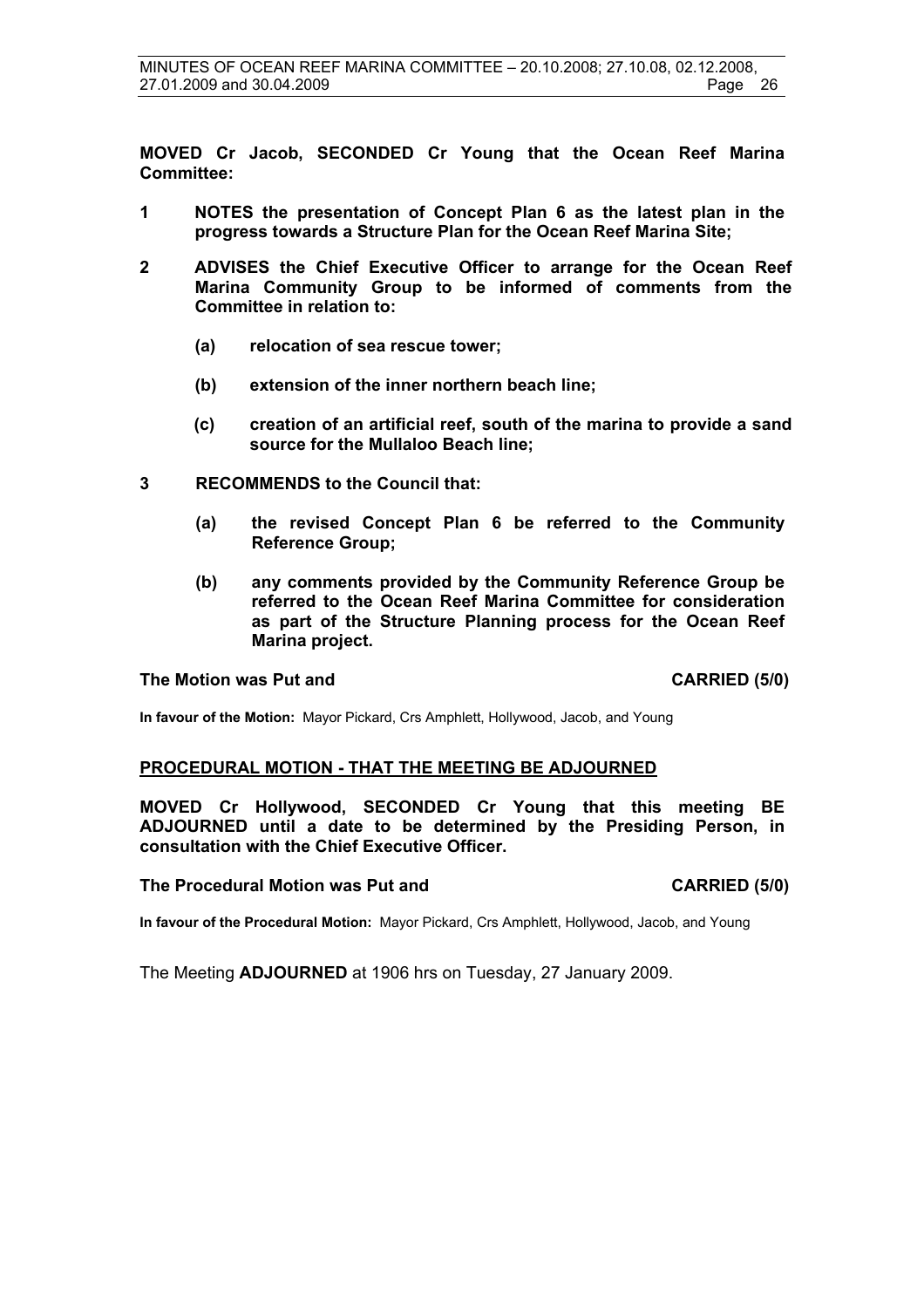#### **RESUMPTION OF MEETING**

The Presiding Person declared the Ocean Reef Marina Committee that commenced on Monday 20 October 2008 **RESUMED** at 1803 hrs on **THURSDAY, 30 APRIL 2009,** the following persons being present:

#### **ATTENDANCE**

#### **Committee Members:**

| <b>Mayor Troy Pickard</b> | <b>Presiding Person</b> |
|---------------------------|-------------------------|
| Cr Trona Young            |                         |
| Cr Kerry Hollywood        |                         |
| <b>Cr Geoff Amphlett</b>  | to 1847 hrs             |
| Cr Brian Corr             |                         |
| <b>Cr Russ Fishwick</b>   |                         |
|                           |                         |

#### **Officers:**

| Mr Garry Hunt       | <b>Chief Executive Officer</b>                    |
|---------------------|---------------------------------------------------|
| Mr Jamie Parry      | Director Governance and Strategy                  |
| Mr Mike Archer      | <b>City Projects Administrator</b>                |
| Ms Genevieve Hunter | <b>Executive Projects Officer</b>                 |
| Mrs Lesley Taylor   | <b>Acting Administrative Services Coordinator</b> |

#### **Observers**

| Cr Tom McLean      |             |
|--------------------|-------------|
| Cr Marie Macdonald | to 1847 hrs |

#### In Attendance

Mr Andrew Williams, Coffey Projects Mr Bill Burrell, Taylor Burrell Burnett

### **Apologies**

Nil.

#### **DECLARATIONS OF INTEREST**

Nil.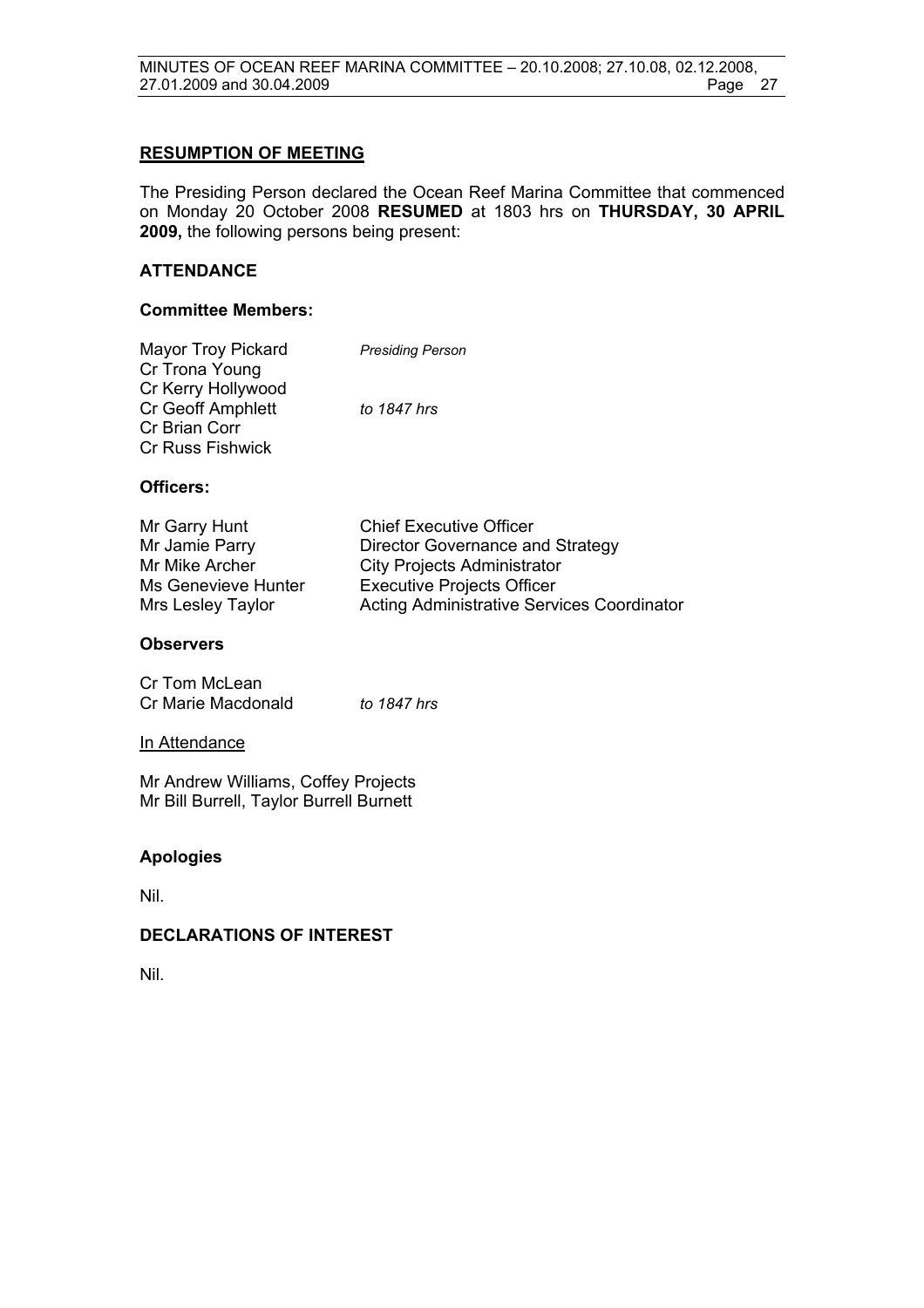# **ITEM 2 OCEAN REEF MARINA DEVELOPMENT STRUCTURE PLAN PROGRESS REPORT – [07303, 04171]**

WARD: North-Central

**RESPONSIBLE** Mr Garry Hunt **DIRECTOR:** Office of CEO

#### **PURPOSE / EXECUTIVE SUMMARY**

To provide the Committee with a progress report on the development of a Structure Plan for the Ocean Reef Marina including work on the latest plan, Concept Plan 7.

#### **BACKGROUND**

At its meeting on 1 November 2005, the Council resolved to appoint Clifton Coney Group (now known as Coffey Projects) to provide Project Management Services for the preparation of a Structure Plan in accordance with Part 9 of District Planning Scheme No. 2 for the Ocean Reef Marina.

Whilst the Structure Plan is the ultimate outcome, the development and refinement of a Concept Plan, which will be released to the public, is the preliminary phase prior to determination of the Structure Plan.

The formal endorsement of a Concept Plan by the Ocean Reef Marina Committee and Council is a major component of the Structure Plan process for the project.

#### **DETAILS**

At the adjourned meeting of the Committee held on 27 January 2009, Concept Plan 6 was presented. It was resolved at that meeting that:

*"The Ocean Reef Marina Committee:* 

- *1 NOTES the presentation of Concept Plan 6 as the latest plan in the progress towards a Structure Plan for the Ocean Reef Marina Site;*
- *2 ADVISES the Chief Executive Officer to arrange for the Ocean Reef Marina Community Group to be informed of comments from the Committee in relation to:* 
	- *(a) relocation of sea rescue tower;*
	- *(b) extension of the inner northern beach line;*
	- *(c) creation of an artificial reef, south of the marina to provide a sand source for the Mullaloo Beach line;*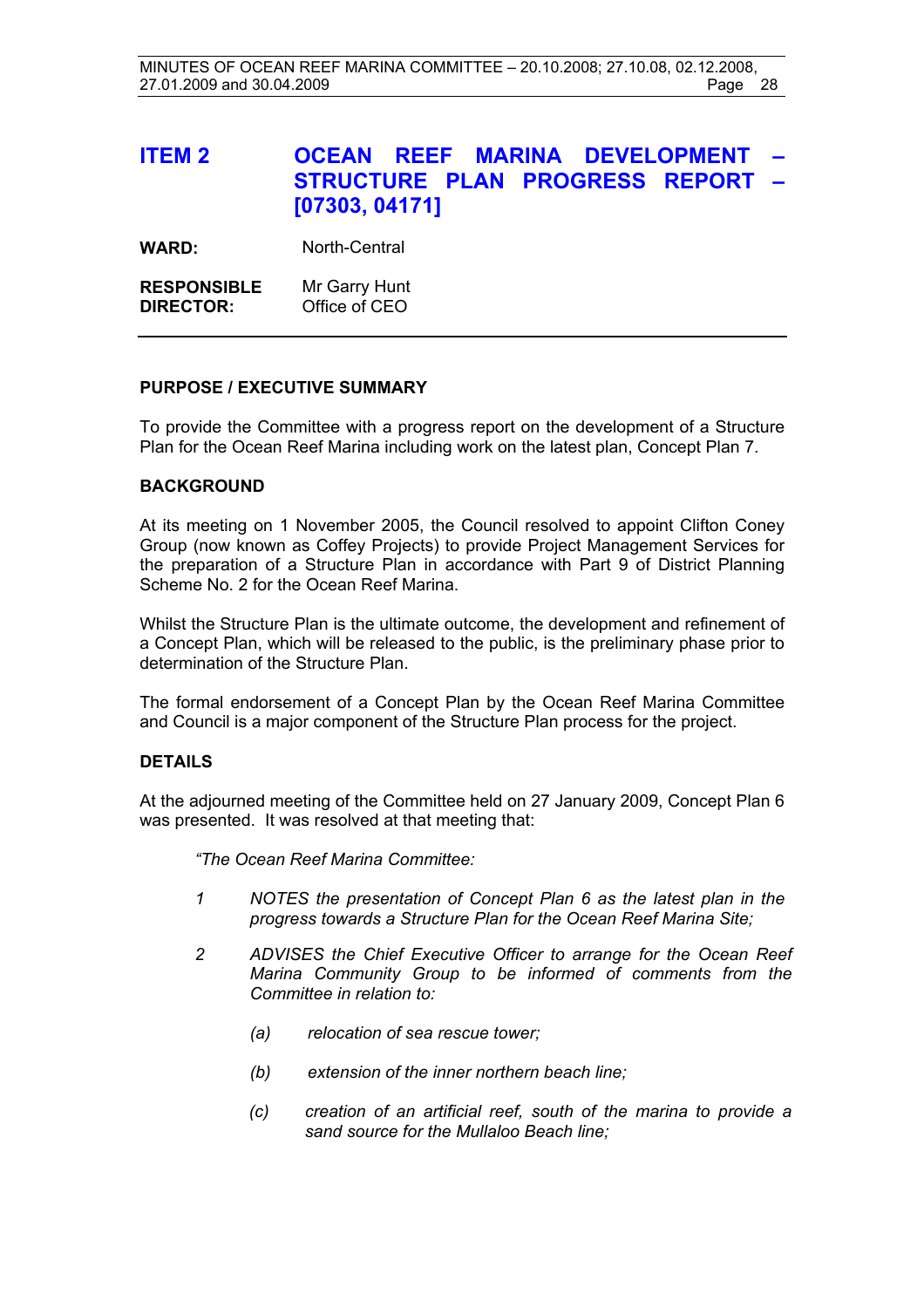- *3 RECOMMENDS to the Council that:* 
	- *(a) the revised Concept Plan 6 be referred to the Community Reference Group;*
	- *(b) any comments provided by the Community Reference Group be referred to the Ocean Reef Marina Committee for consideration as part of the Structure Planning process for the Ocean Reef Marina project."*

Concept Plan 7 has been prepared taking into consideration recommendations and comments from the Committee at the meeting of 27 January 2009 and the Community Reference Group briefing held 28 January 2009. The key additions/alterations are:

- Expansion of the internal northern beach
- Redesign of the northern hard stand area
- Relocation of some facilities for Whitfords Volunteer Sea Rescue Group and provision for DPI facilities
- Relocation cycle path around southern trailer parking area
- Redesign of southern trailer access to ramps

These issues have been addressed in the New Concept Plan 7 based on the feedback received from the CRG and Ocean Reef Marina Committee.

#### **Consultant Reports and Studies**

#### **Environmental – SMEC**

**Environmental Protection Authority – Section 38:** Outline of the requirements and processes for the submission for approval of development activities. This report will be made available to the Committee in the Councillors Reading Room however a summary follows:

#### *Assessment Levels*

There are six possible levels under which the Ocean Reef Marina development may be assessed:

- Assessment on referral information (ARI):
	- o Small number of readily managed impacts
	- o Assessment made on information supplied by the proponent
	- o No public review period
	- o Possible but not likely for the Ocean Reef Marina Development
- Proposal unlikely to be environmentally acceptable (PUEA):
	- o Reserved for projects likely to raise a number of significant environmental impacts
	- o Not likely for the Ocean Reef Marina Development
- Environmental Protection Statement (EPS) previously known as the Consultative Environmental Review (CER):
	- o For projects having a number of significant impacts that need to be managed
	- o Local interest generated in the project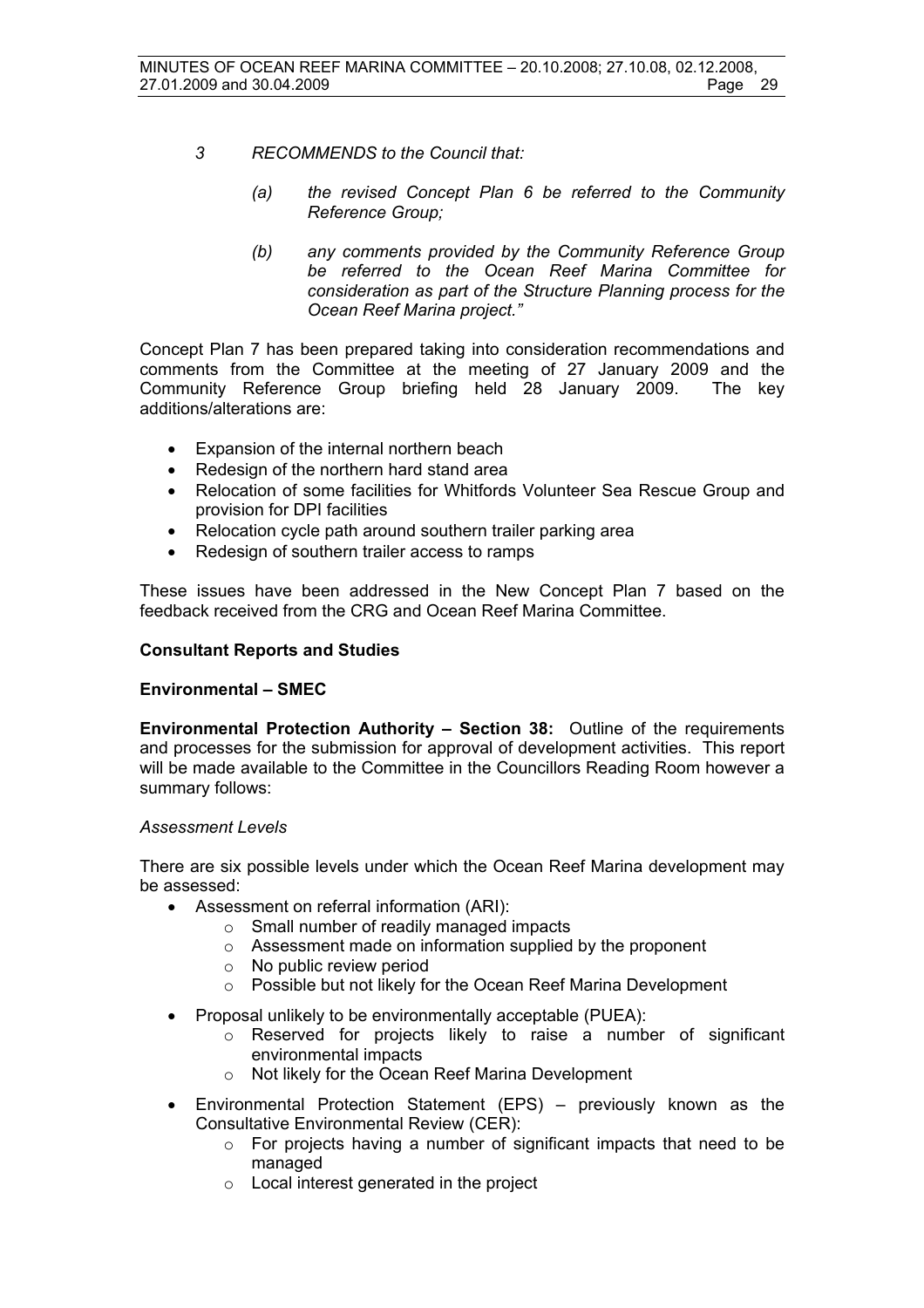- $\circ$  May or may not include public consultation period dependent on the level of consultation previously undertaken
- o EPA provides a list of requirements needing to be addressed
- o Possible for the Ocean Reef Marina development
- Public Environmental Review (PER)
	- o For projects have a number of likely significant impacts which are considered complex
	- o Project may generate a greater level of interest than that of the EPS
	- o Requires an environmental scoping document (ESD) and a PER document which may need to undergo an independent peer review
	- o Documents are advertised and made available to the public
	- $\circ$  Possible for the Ocean Reef Marina development given the nature of the land/ocean interface
- Environmental Review and Management Program (ERMP)
	- o Reserved for complex or strategic projects with a number of significant impacts likely
	- o Unlikely for the Ocean Reef Marina development
- Public Inquiry (PI)
	- o Possible for projects considered very complex and/or likely to generate greater than usual public interest
	- o Unlikely for the Ocean Reef Marina development

### **Graceful Sun Moth Survey 2009 – SMEC**

A new environmental issue was discovered on site in early March 2009, when the presence of an endangered species of moth was found in bushland. The Graceful Sun Moth, which only lives for one month of the year, was identified and the City in response to this notification engaged its Environmental Consultants to undertake field research work in accordance with normal protocols. The presence of this moth was largely within the areas of conservation that will be left undisturbed within the development plans.

The scope of the survey was to:

- 1. Identify if the Graceful Sun Moth occurs within the project site and surrounds; and
- 2. If the moth is present, where it is located within the Project Area and surrounds.

SMEC undertook four surveys within the project area, identifying a total of 19 Graceful Sun Moths. The surveys also identified an area of potential habitat and it is possible that the Graceful Sun Moths occur in greater numbers throughout this area.

The report identifies a number of recommendations including that the project be referred to the Department of Environment, Water, Heritage and the Arts (DEWHA) under the EPBC Act, Part 3, Division 1, Subdivision C: Listed threatened species and communities. This process has commenced.

The report is available to the Committee in the Councillors Reading Room.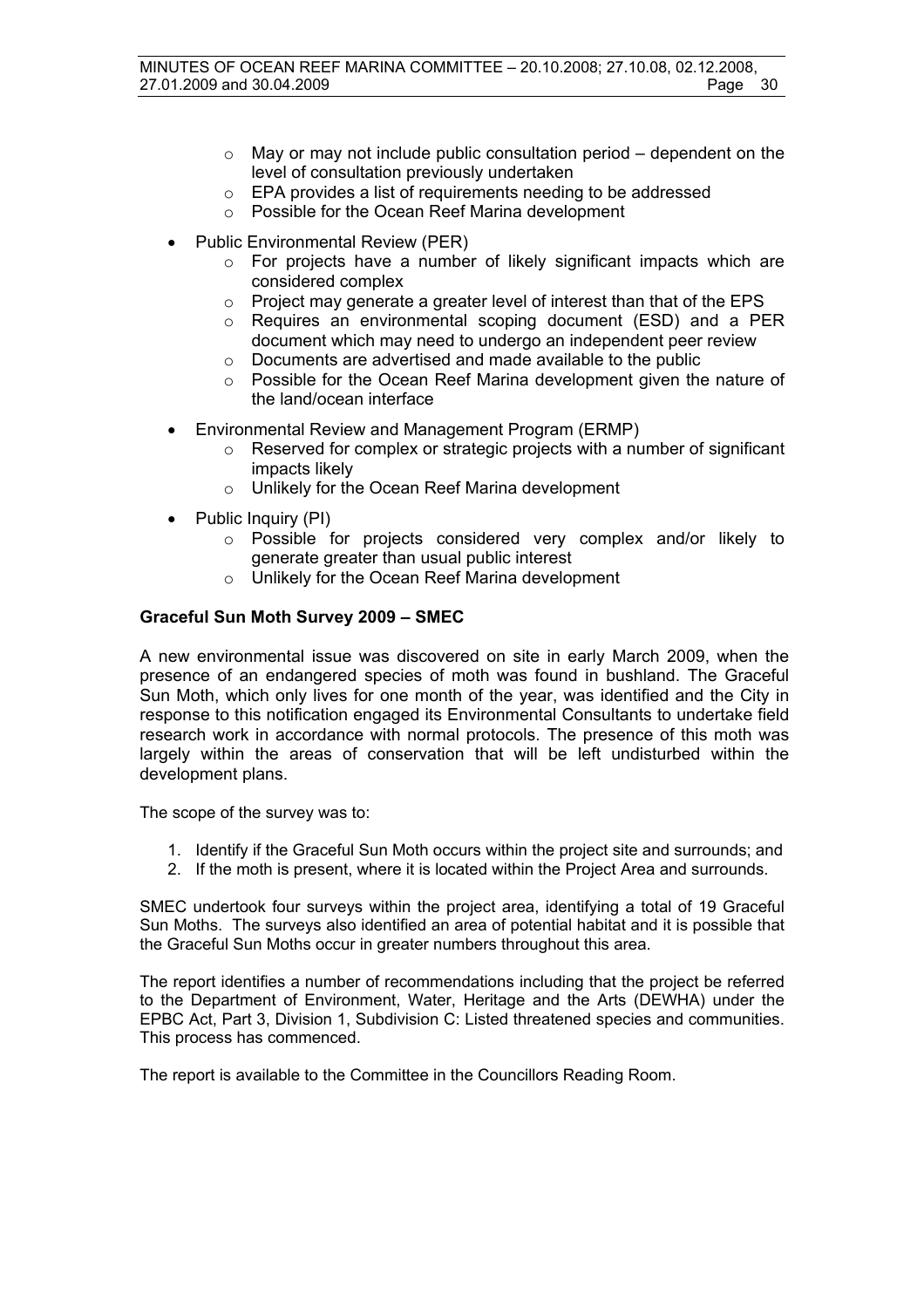### **Coastal Engineering – MP Rogers and Worley Parsons**

Given the major significance of the coastal hydrology studies to the project and the importance of exercising due diligence in all aspects of the approvals process, the decision was made, in consultation with Department for Planning and Infrastructure Marine Division officers, to undertake a peer review of the Sediment Budget Analysis (December 2008) and the Preliminary Flushing Study (November 2008) and the Preliminary Flushing Study Addendum (January 2009) from Worley Parsons. This report is available to the Committee in the Councillors Reading Room however the results are summarised below:

- At present the existing boat launching harbour at Ocean Reef interrupts most of the longshore transport of marine sand from north to south.
- The maintenance dredging at the existing entrance is very small and the total longshore transport is likely to be less than 5,000m3/yr from north to south at Ocean Reef.
- There is sufficient wave energy to drive a much larger sediment flux but the shoreline near Ocean Reef boat harbour is rocky out to about 5 m of water. Consequently there is only a small source of sand to be moved by the waves at Ocean Reef and hence only small actual sand movement.
- Most of the longshore sand movement occurs in water depths less than 5 m. The proportion between 5 m and 8 m would be small.
- The beach at Mullaloo is not presently eroding. Consultants MP Rogers' analysis of the available data shows accretion between 1996 and 2004 of roughly 20,000m3/yr.
- There may be seasonal fluxes of sand along Mullaloo beach. MP Rogers' analysis of some seasonal aerial images indicates seasonal movement in the order of 100,000 to 200,000 m3. There could be significant movement of sand along the sandy shore in summer to the north and a reversal of a similar magnitude to the south in winter. For example 200,000 m3 could move north in summer resulting in a very wide beach at the northern end of Mullaloo beach at the end of summer. Then in winter 180,000 m3 of sand could be moved back south resulting in a narrow beach at the northern end of Mullaloo beach. The difference in the seasonal flux could be due to sand feed from the eroding beaches to the south of Mullaloo.
- Mullaloo beach seems to receive little if any sand from the rocky coast to the north, and vice versa. In other words the present day dynamics at Mullaloo are not influenced by the dynamics on the rocky shoreline near Ocean Reef boat harbour.
- Whitfords beach south to Hillarys Boat Harbour has been eroding between 1987 and 2004. MP Rogers' analysis of the rate of erosion indicates around 20,000m3/yr. This erosion is probably due to the Hillarys Boat Harbour blocking sand supply from the south.
- The above sediment dynamics would suggest that the proposed marina at Ocean Reef with breakwaters out to around 8m of water would cause little if any change to Mullaloo Beach. The issue of wave shadows could lead to trapping around 5,000m3/year to the south of the new breakwaters with the amount trapped to the north also around 5,000m3/year. Both changes are readily managed. The changes at this site would be less than most other boat harbours in the southwest of WA.

Following submission of the peer review and discussion between Worley Parsons and MP Rogers & Associates, Worley Parsons have issued a new report - Coastal Sediment Transport Assessment (April 2009) which supersedes their original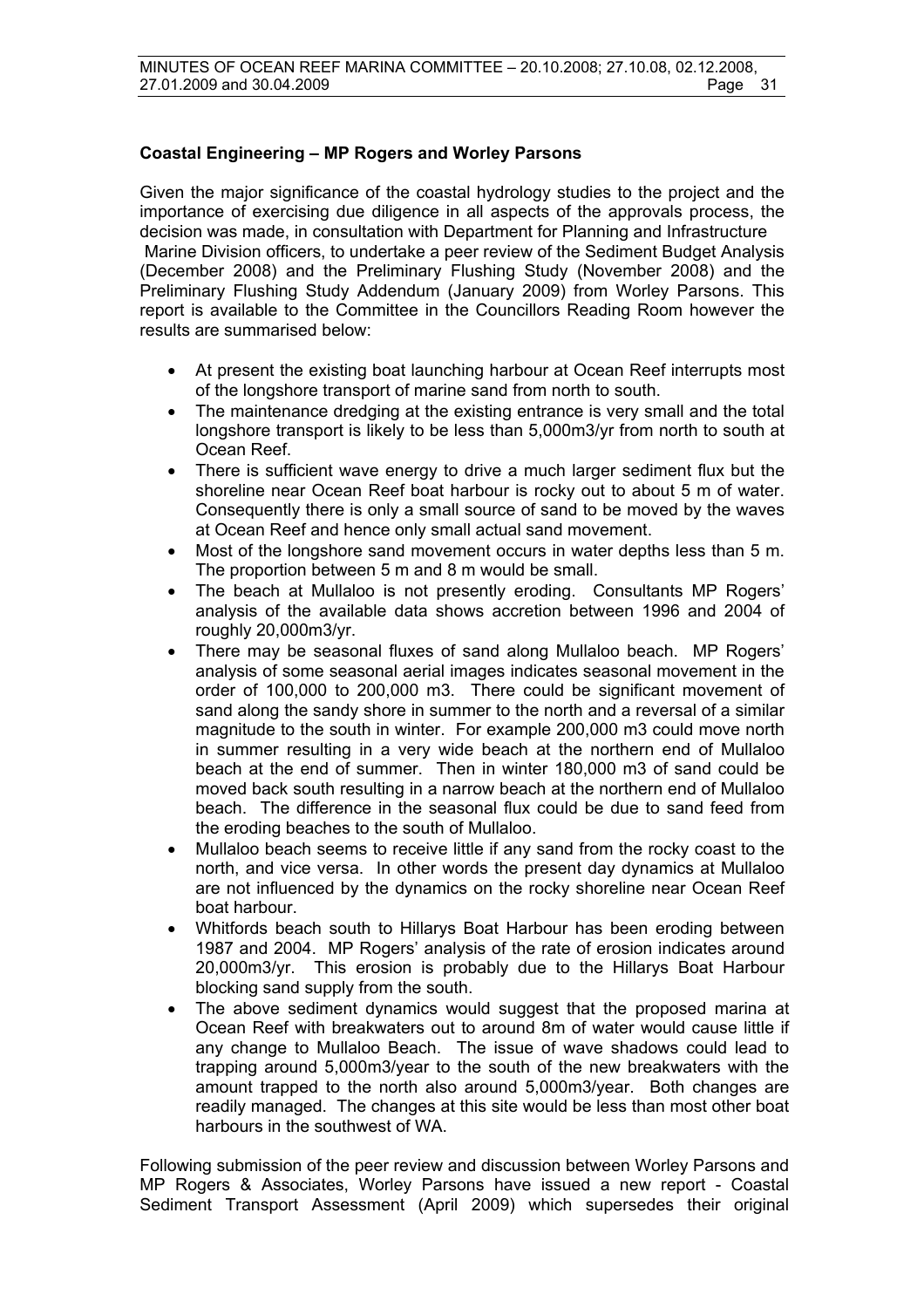Sediment Budget Analysis (January 2009). This new report is available to the Committee in the Councillors Reading Room.

#### **Coastal Flushing – MP Rogers & Associates**

A peer review was conducted by MP Rogers and Associations on the flushing analysis report provided by Worley Parsons. A report received from MP Rogers & Associates confirms that the reported flushing times are achievable however further research is required to consider the interaction with potential groundwater which may further improve the flushing regime of the proposed marina.

#### **Structure Planning – Taylor Burrell Barnett**

Concept Plan 7 incorporating design features was discussed at the meeting held on 27 January 2009 and feedback and comments generated from the Ocean Reef Community Reference Group briefing held 28 January 2008 were used to inform Government Ministers and agencies as part of ongoing liaison with various key stakeholders.

#### **Ocean Reef Steering Committee**

The Steering Committee has met since January 2009 on three occasions, 5 February, 11 March and 8 April 2009. A copy of the confirmed notes of the meeting of 5 February 2009 is attached for Committee Members' information.

The Steering Committee meeting notes for the 11 March and 8 April 2009 meetings have yet to be confirmed. Some of the key issues which have been identified by some members of the Committee include land tenure, Business Case considerations and size and scope of the development footprint of the project.

It is intended that these issues will be fully addressed and determined as the project proceeds forward past the public comment phase once a Concept Plan has Committee/Council endorsement.

#### **Link to Strategic Plan:**

- Key Focus Area: Leadership and Governance 1.1 OBJECTIVE: To engage proactively with the community.
- Key Focus Areas: The Built Environment 4.2 OBJECTIVE: To progress a range of innovative and high quality urban development projects within the City  $-$ 4.2.1 STRATEGIES: Develop a concept for, and commit to, the development of land at the Ocean Reef Marina site.

#### **Legislation – Statutory Provisions:**

The City is governed by the requirements of the Local Government Act in relation to dealings involving commercial undertakings and land development.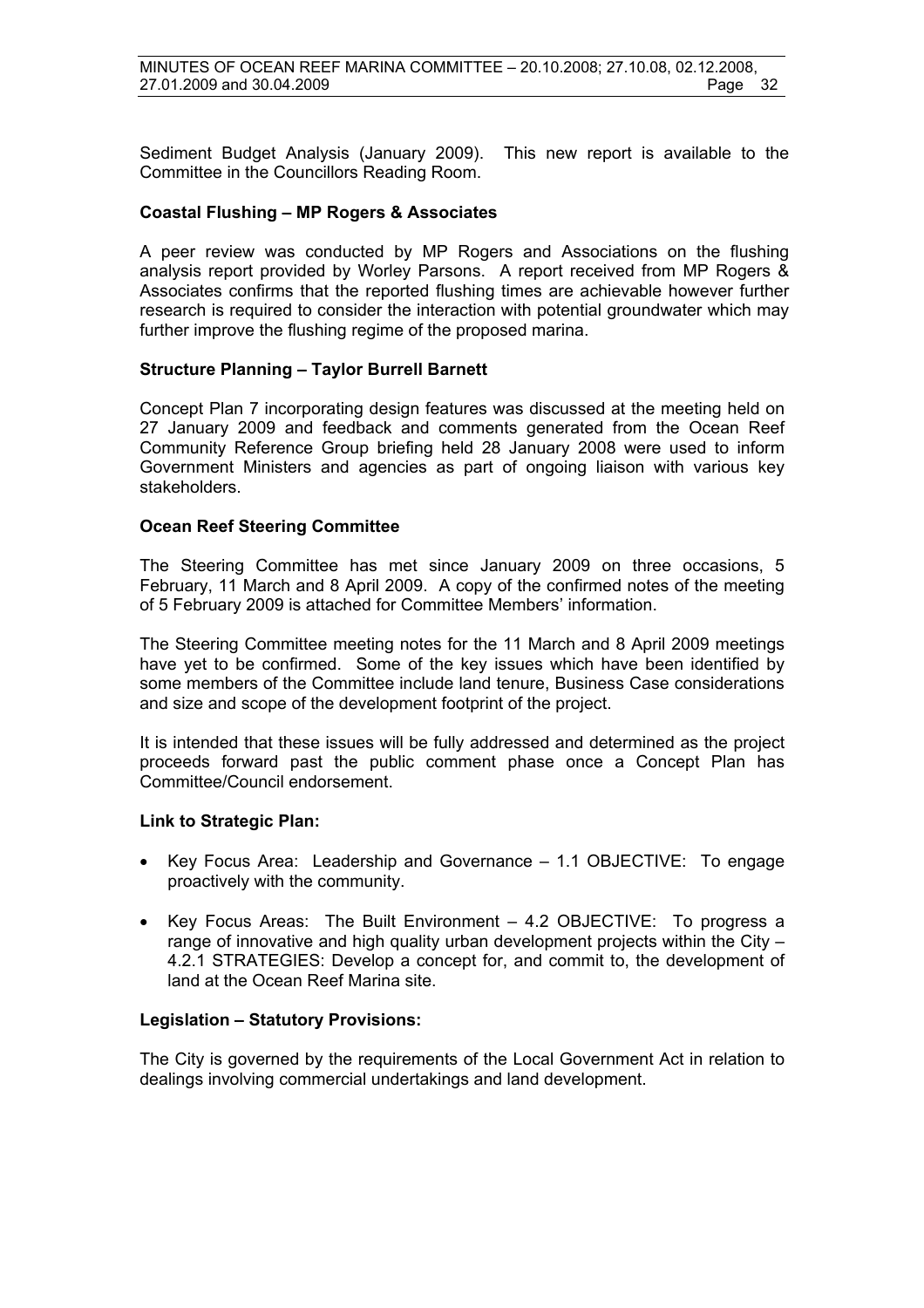#### **Risk Management considerations:**

An updated (from 2005) Risk Management Assessment has been completed by the City's consultants (previously provided at the meeting held 27 January 2009). The assessment was undertaken based on up-to-date project information and research including preliminary studies and draft concept plans (including Concept Plan 5). The changes that have occurred to Concept Plans 6 and 7 have not had an impact on the Risk Management Assessment. The introduction of the Graceful Sun Moth as an environmental consideration will need to be fully addressed pending referral to the Federal Department of Environment.

#### **Financial/Budget Implications:**

As outlined in a report to the Ocean Reef Marina Committee (of Council) titled Ocean Reef Marina Financial Summary and 2009/2010 Budgetary Considerations.

#### **Policy Implications:**

Development of the project will be in accordance with the City's policies and procedures.

#### **Regional Significance:**

The development has the potential to provide the residents of the City of Joondalup and the wider Western Australia community with a world class marina facility and visitor destination.

#### **Sustainability implications:**

Progression of the structure planning process will facilitate a number of studies/reports that address key issues pertaining to sustainability ie economic feasibility, environmental sustainability.

#### **Communications Planning:**

A Communications Plan has been developed and preliminary discussions with a Public Relations Consulting firm specialising in community survey/consultation projects have taken place.

#### **Consultation:**

Meetings have been or will be held with:

- Honourable Mr John Day MLA, Minister for Planning; Culture and Arts 29 January 2009
- Dr Paul Vogel, Chairman, Environmental Protection Authority 13 February 2009
- Honourable Mr Simon O'Brien MLC, Minister for Transport 4 March 2009
- Mr Stephen Imms, Principal Policy Advisor, Office of Minister for Lands 5 March 2009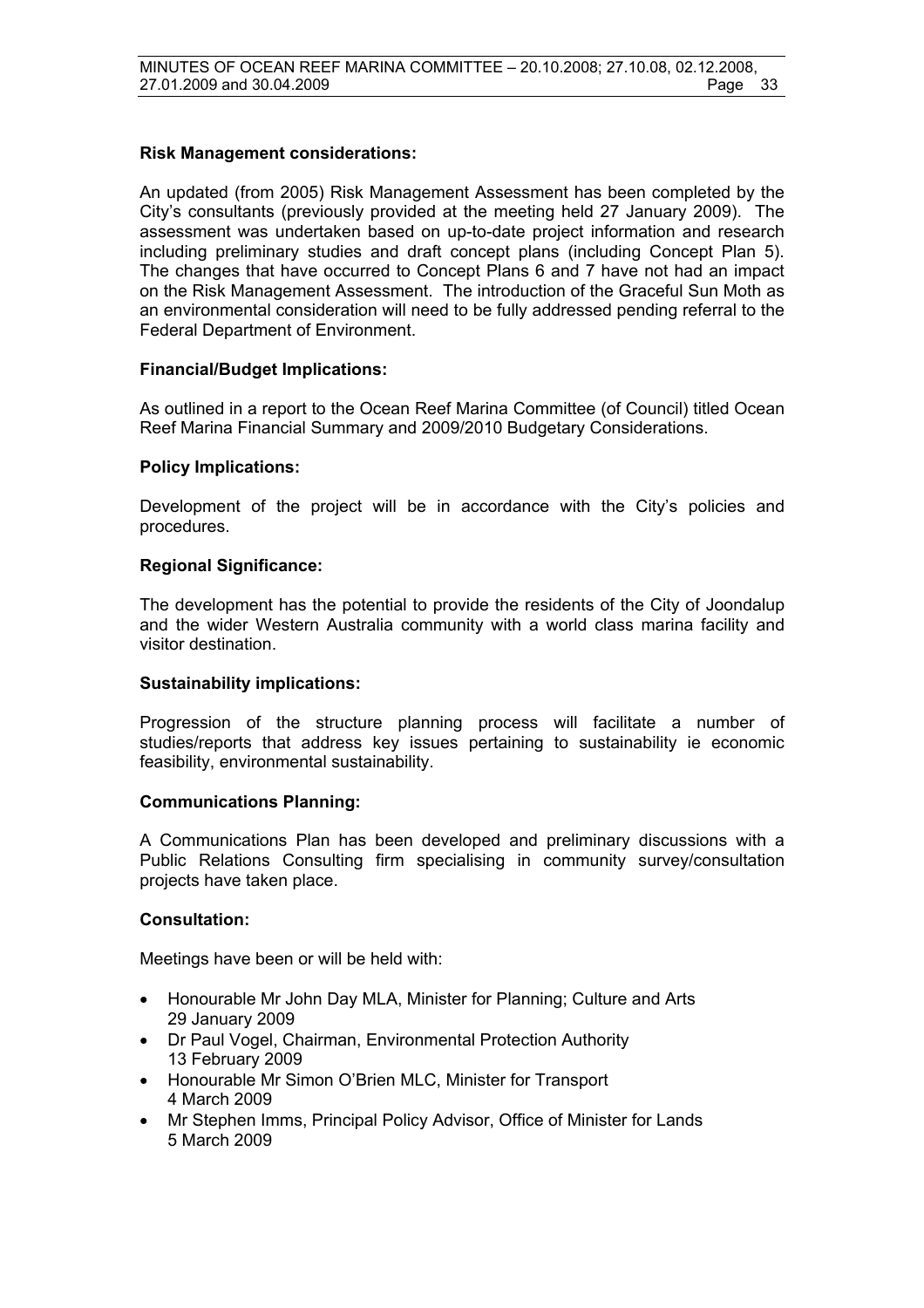- Mr Eric Lumdsen, Director General, Department for Planning and Infrastructure 10 March 2009
- Representatives from the State Land Services Department 25 March 2009

#### **ATTACHMENTS**

| Attachment 1 | Concept Plan No 7                                            |
|--------------|--------------------------------------------------------------|
| Attachment 2 | Ocean Reef Marina Steering Committee minutes of meeting held |
|              | 5 February                                                   |
| Attachment 3 | Coffey Projects - Project Plan (March 2009)                  |
| Attachment 4 | Coffey Projects - Monthly Report (March 2009)                |
| Attachment 5 | Bush Forever Plan of site                                    |
| Attachment 6 | <b>Existing Land Tenure Site Plan</b>                        |
| Attachment 7 | Concept Plan 7 – Land Tenure and New Land Assembly layout    |
|              |                                                              |

#### **COMMENTS**

Not Applicable.

**OFFICER'S RECOMMENDATION:** That the Ocean Reef Marina Committee:

- 1 NOTES the contents of the Ocean Reef Marina Development Structure Plan Progress Report dated 24 April 2009 and Concept Plan 7 as the latest plan in the progress towards a Structure Plan for the Ocean Reef Marina Site;
- 2 RECOMMENDS that Council:
	- (a) ENDORSES Concept Plan 7 as the plan to be progressed towards a Structure Plan for the Ocean Reef Marina Site;
	- (b) ENDORSES Concept Plan 7 for release for public comment for a period of 60 (sixty) days.

The Chief Executive Officer provided a presentation and overview on the processes that have been undertaken since the last meeting.

A number of questions were raised and discussed.

#### **PROCEDURAL MOTION - THAT THE MEETING BE ADJOURNED**

#### **MOVED Cr Fishwick, SECONDED Cr Hollywood that the meeting be adjourned, the time being 1843 hrs.**

#### The Motion was Put and **CARRIED** (6/0)

**In favour of the Procedural Motion:** Mayor Pickard, Crs Amphlett, Corr, Fishwick, Hollywood and Young

The meeting **RESUMED** at 1846 hrs.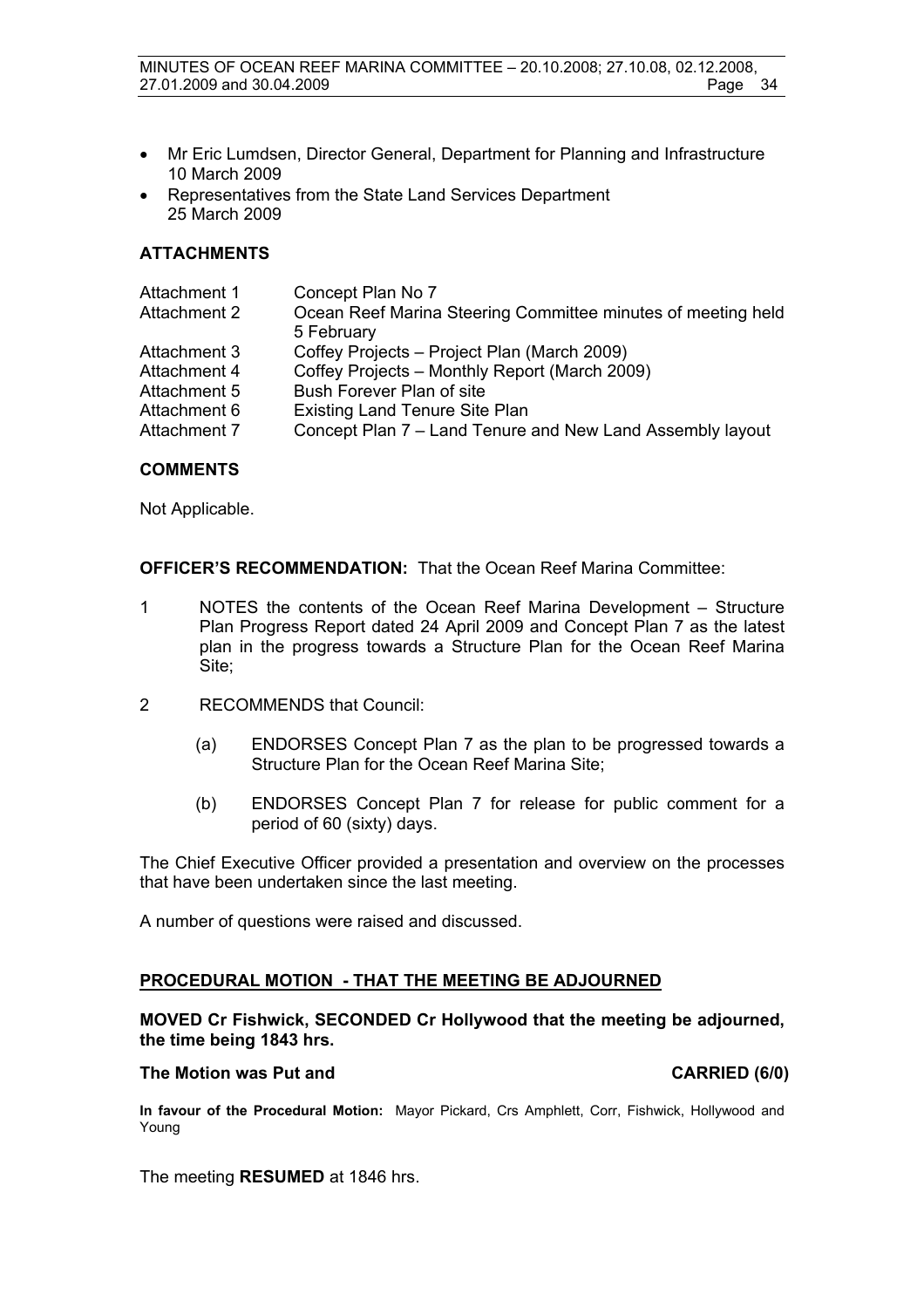**MOVED Cr Young, SECONDED Cr Amphlett that the Ocean Reef Marina Committee:** 

- **1 NOTES the contents of the Ocean Reef Marina Development Structure Plan Progress Report dated 24 April 2009 and Concept Plan 7 as the latest plan in the progress towards a Structure Plan for the Ocean Reef Marina Site;**
- **2 RECOMMENDS that Council:** 
	- **(a) ENDORSES Concept Plan 7 as the plan to be progressed towards a Structure Plan for the Ocean Reef Marina Site;**
	- **(b) ENDORSES Concept Plan 7 for release for public comment for a period of 60 (sixty) days;**
- **3 REQUESTS the Mayor to hold a Special Meeting of Council to consider the Ocean Reef Marina development.**

Discussion ensued.

**AMENDMENT MOVED Mayor Pickard, SECONDED Cr Young that the following words be added to the end of Point 1 of the Motion:** 

*"with the inclusion of an artificial reef to the south of the development site."* 

#### The Amendment was Put and **CARRIED** (6/0)

**In favour of the Amendment:** Mayor Pickard, Crs Amphlett, Corr, Fishwick, Hollywood and Young

**The Original Motion as amended, being:** 

**That the Ocean Reef Marina Committee:** 

- **1 NOTES the contents of the Ocean Reef Marina Development Structure Plan Progress Report dated 24 April 2009 and Concept Plan 7 as the latest plan in the progress towards a Structure Plan for the Ocean Reef Marina Site, with the inclusion of an artificial reef to the south of the development site;**
- **2 RECOMMENDS that Council:** 
	- **(a) ENDORSES Concept Plan 7 as the plan to be progressed towards a Structure Plan for the Ocean Reef Marina Site;**
	- **(b) ENDORSES Concept Plan 7 for release for public comment for a period of 60 (sixty) days;**
- **3 REQUESTS the Mayor to hold a Special Meeting of Council to consider the Ocean Reef Marina development.**

**Was Put and CARRIED (6/0)** 

**In favour of the Motion:** Mayor Pickard, Crs Amphlett, Corr, Fishwick, Hollywood and Young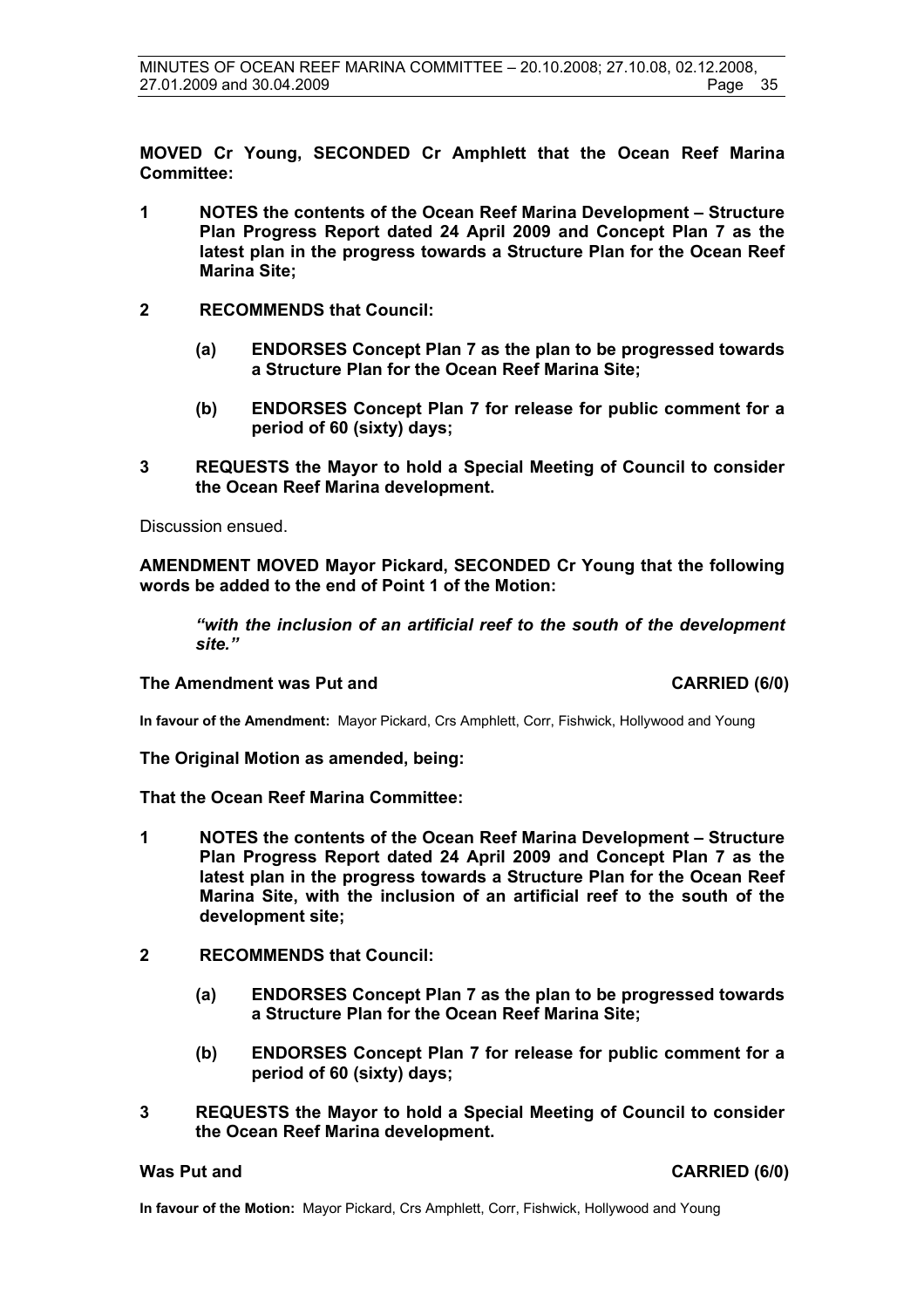*Crs Amphlett and Macdonald left the Room at 1847 hrs.* 

# **ITEM 3 OCEAN REEF MARINA COMMUNITY REFERENCE GROUP – [07303, 04171]**

**WARD:** North-Central

**RESPONSIBLE** Mr Garry Hunt **DIRECTOR:** Office of CEO

#### **PURPOSE / EXECUTIVE SUMMARY**

To provide the Committee with a progress report on the status of the Ocean Reef Marina Community Reference Group.

#### **BACKGROUND**

At its meeting on 19 February 2008 (CJ004-02/08 refers), Council resolved to appoint 34 people to the Ocean Reef Marina Community Reference Group (CRG) under the categories of:

- Individuals representing residents of Ocean Reef;
- Individuals representing surrounding suburbs including Iluka, Mullaloo, Heathridge, Connolly and Currambine;
- Individuals representing community groups/agencies; and
- Individuals representing the northwest corridor communities.

The role of the group was to:

- Help the City develop a concept design and structure plan for the Ocean Reef Marina;
- Ensure the issues and concerns of the community are adequately represented;
- Represent the interests of the wider community;
- Act as a conduit to disseminate information and feedback to and from the wider community; and
- Liaise with extended networks and community groups to facilitate information sharing about the project.

### **DETAILS**

The CRG has met on five occasions, with the outcomes being as follows:

- **21 April 2008** provision of background documentation and information on the site. A question and answer session was also provided for group members to identify any gaps in the information provided or to raise questions.
- **19 May 2008** first facilitated workshop to agree to the project objectives, develop broad ideas and concepts and commence the development of a conceptual structure plan for the site. A presentation on the Marmion Marine Park by the Department of Environment and Conservation was also made.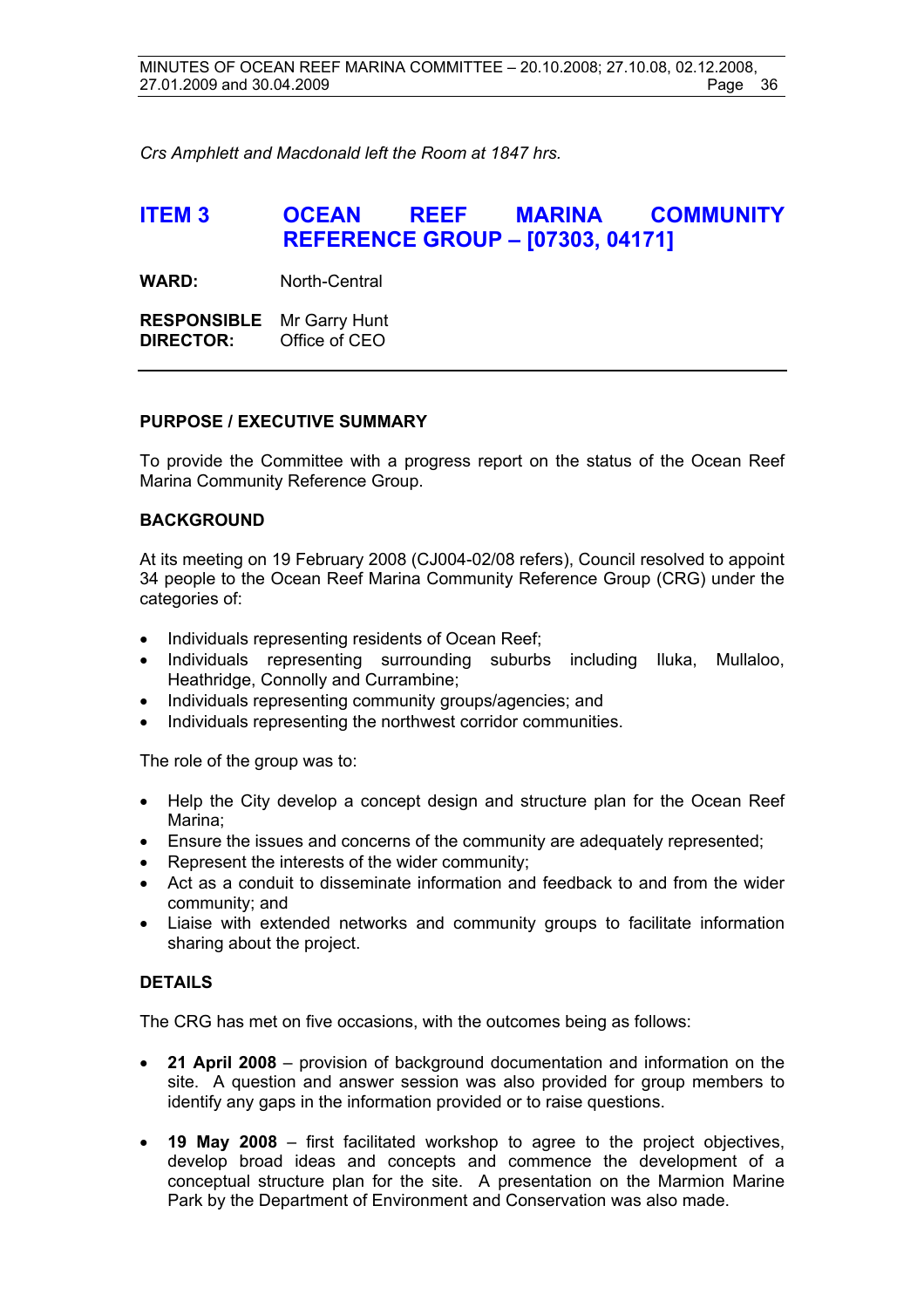The outcomes of the workshop included the:

- Aspirations and objectives for the site;
- Key items of opportunities and constraints; and
- Aspects that are not desired.
- **12 June 2008** second facilitated workshop to discuss the information gathered from the previous workshop, and to allow the planning consultants (Taylor Burrell Barnett) to provide its interpretation of the ideas from the previous workshop. A presentation by the Department for Planning and Infrastructure was also made.
- **14 October 2008** third facilitated workshop to allow for the planning consultants to present and discuss four design options prepared, to gain the CRG's comments and input, which will be used by the Council as part of the project design of the preferred option.

At the adjourned meeting of the Ocean Reef Marina Committee held on 27 January 2009 it was resolved to refer Concept Plan 6 to the CRG.

• **29 January 2009** – briefing and presentation of Concept Plan 6 to the CRG. The group was given the opportunity to provide comments and feedback. Notes from the briefing and feedback/ comments from group discussions are appended.

#### **Link to Strategic Plan:**

- Key Focus Area: Leadership and Governance 1.1 OBJECTIVE: To engage proactively with the community.
- Key Focus Areas: The Built Environment 4.2 OBJECTIVE: To progress a range of innovative and high quality urban development projects within the City – 4.2.1 STRATEGIES: Develop a concept for, and commit to, the development of land at the Ocean Reef Marina site.

#### **Legislation – Statutory Provisions:**

The City is governed by the requirements of the Local Government Act in relation to dealings involving commercial undertakings and land development.

#### **Risk Management considerations:**

A detailed Risk Management Assessment Report outlining the risks apparent to the project has been prepared and continues to be updated.

#### **Financial/Budget Implications:**

As outlined in a report to the Ocean Reef Marina Committee (of Council) titled Ocean Reef Marina Financial Summary and 2009/2010 Budgetary Considerations.

#### **Policy implications:**

Development of the project will be in accordance with the City's policies and procedures.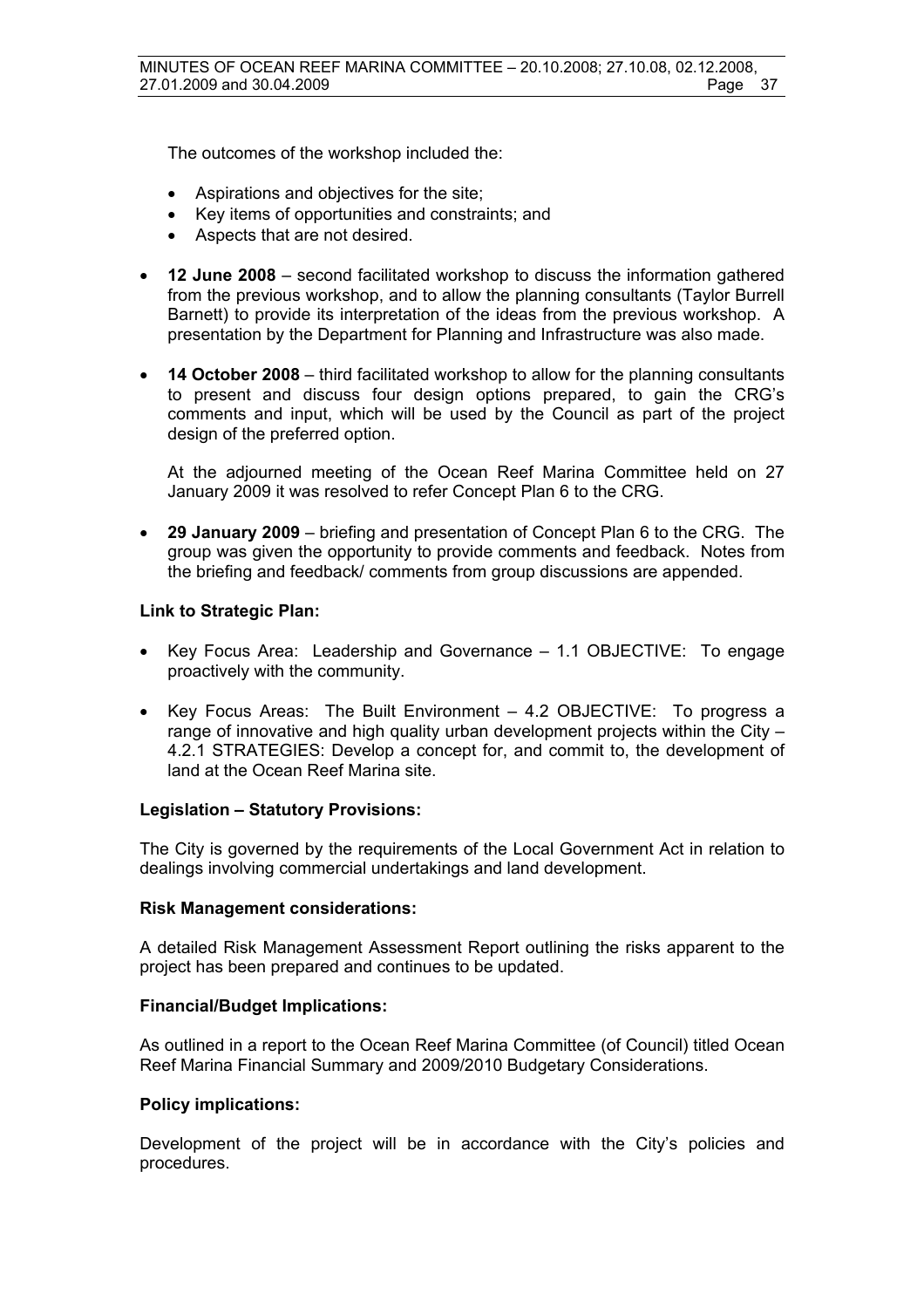#### **Regional Significance:**

The development of the Ocean Reef Marina will become a significant tourist/visitor destination and a key focal point within the North West City corridor.

#### **Sustainability implications:**

A Sustainability Report will be required as part of the Structure Planning documentation.

#### **Consultation:**

A public participation and communications strategy has been prepared for the project. To date significant community consultation has occurred via feedback from the Community Reference Group and community surveying.

#### **COMMENT**

The general consensus was positive toward Concept Plan 6. In consideration of feedback and comments received from the Group, some minor modifications have been incorporated into Concept Plan 7.

#### **ATTACHMENTS**

| Attachment 1 | Notes from the Briefing Session held 28 January 2009 |
|--------------|------------------------------------------------------|
| Attachment 2 | Comments/Feedback from group discussions             |

#### **VOTING REQUIREMENTS**

Simple majority

**OFFICER'S RECOMMENDATION:** That the Ocean Reef Marina Committee NOTES the comments/feedback provided by the Ocean Reef Marina Community Reference Group arising from the Briefing Session held 28 January 2009.

**MOVED Cr Young, SECONDED Cr Hollywood that the Ocean Reef Marina Committee:** 

- **1 NOTES the comments/feedback provided by the Ocean Reef Marina Community Reference Group arising from the Briefing Session held 28 January 2009;**
- **2 RECOMMENDS to the Council that the Ocean Reef Marina Community Reference Group continue past the Public Consultation period on Concept Plan 7, namely to:** 
	- **Help the City develop a concept design and structure plan for the Ocean Reef Marina;**
	- **Ensure the issues and concerns of the community are adequately represented;**
	- **Represent the interests of the wider community;**
	- **Act as a conduit to disseminate information and feedback to and from the wider community; and**